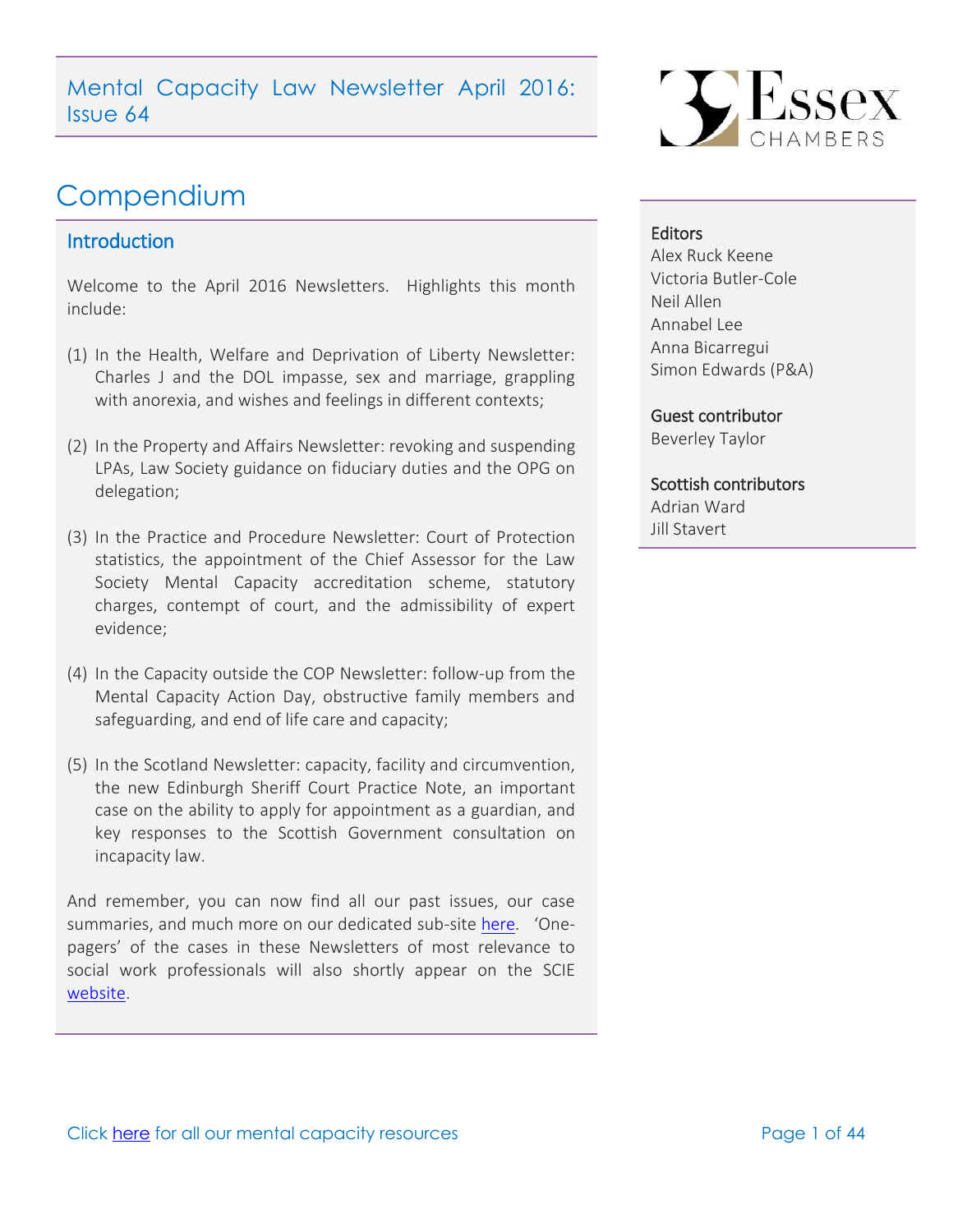

# **Contents**

<span id="page-1-0"></span>

| Introduction                                                                                           |    |
|--------------------------------------------------------------------------------------------------------|----|
| What to do, what to do?                                                                                | 3  |
| Rule 3A representatives clarified                                                                      | 5  |
| DOL appeals update                                                                                     | 6  |
| Sex and marriage - oh so simple?                                                                       | 6  |
| Wishes, feelings and termination                                                                       | 10 |
| Anorexia and the $CoP$ – the difficult line                                                            | 11 |
| Litigation friend or foe?                                                                              | 13 |
| DOLS in the House of Commons                                                                           | 14 |
| Agency Lawyer position at the Official Solicitor's office                                              | 15 |
| Revocation and suspension                                                                              | 16 |
| Law Society Guidance on fiduciary roles and retirement from practice by a private client practitioner  | 16 |
| The OPG and delegation of investment decisions                                                         | 17 |
| Court of Protection statistics                                                                         | 18 |
| Appointment of Chief Assessor for Law Society Mental Capacity Accreditation scheme                     | 19 |
| Statutory charging and discretion                                                                      | 19 |
| Short note: penal notices and contempt of court                                                        | 21 |
| Short note: expert evidence and admissibility                                                          | 22 |
| Short Note: foreign teenagers, medical treatment and the inherent jurisdiction                         | 23 |
| National Mental Capacity Action Day                                                                    | 24 |
| Updated Care Act Guidance published                                                                    | 24 |
| Call for guidance on dealing with obstructive family members                                           | 24 |
| BMA report on end of life care and physician-assisted dying                                            | 25 |
| Report of the House of Lords Select Committee: The Equality Act 2010: the impact on disabled people 25 |    |
| Local Government Ombudsman: disabled facilities grant problems                                         | 27 |
| Guidance for social workers working with people with an ABI                                            | 28 |
| ATU Days of Action                                                                                     | 28 |
| Money and mental health: new institute and survey                                                      | 29 |
| Children and life-limiting illnesses                                                                   | 29 |
| Short note: Strasbourg, deprivation of liberty and children                                            | 29 |
| Capacity, facility and circumvention                                                                   | 31 |
| New Edinburgh Sheriff Court Practice Note                                                              | 34 |
| Application by J, solicitor, in respect of the adult F                                                 | 35 |
| Major Change Ahead - Scottish Government Consultation Closes                                           | 36 |
| Experts in the courts                                                                                  | 38 |
| Learning Disability and Parenting                                                                      | 38 |
| Conferences at which editors/contributors are speaking                                                 | 41 |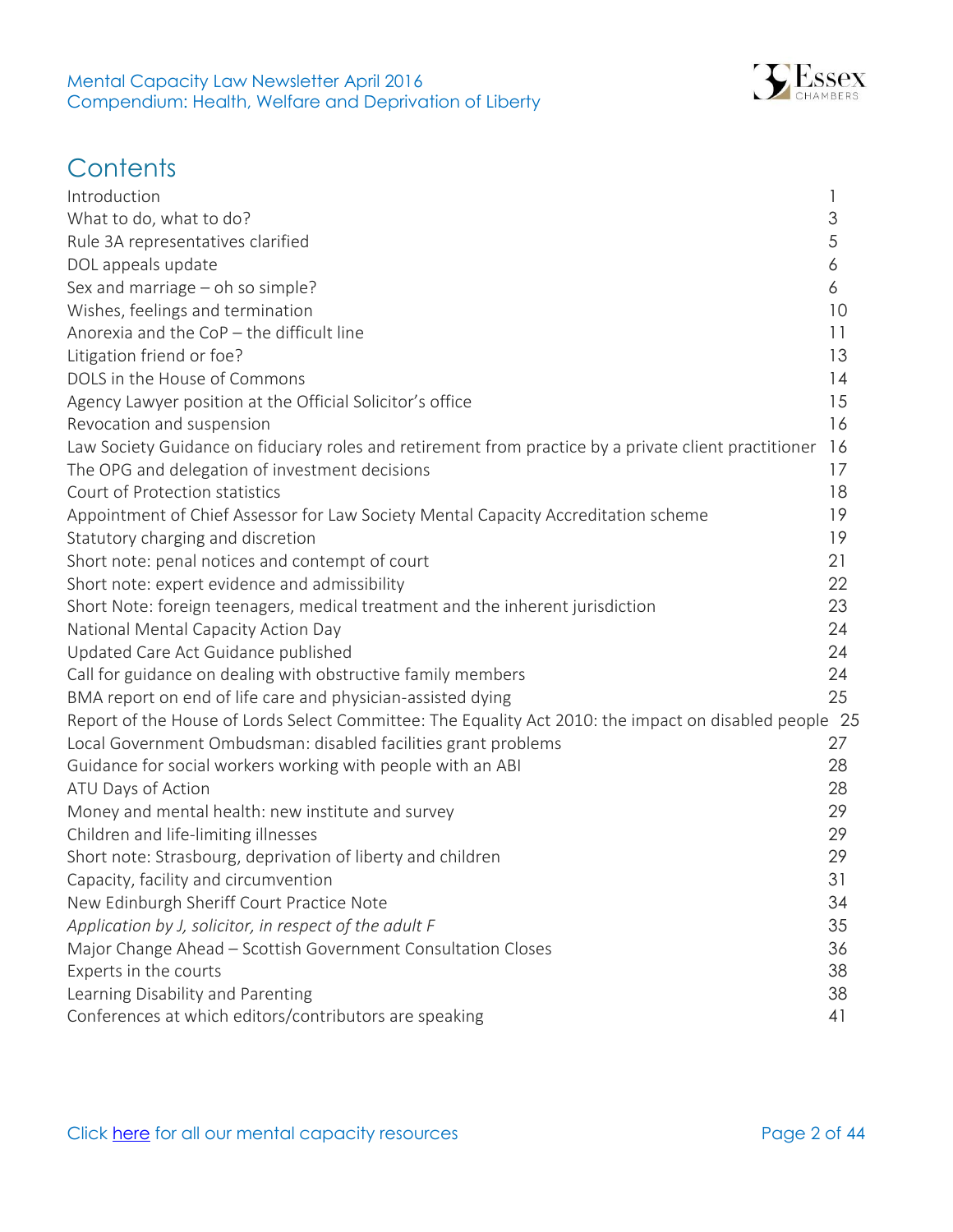

# **What to do, what to do?**

*Re JM & Ors* [\[2016\] EWCOP 15](http://www.bailii.org/ew/cases/EWCOP/2016/15.html) (Charles J)

*Article 5 – deprivation of liberty* 

#### **Summary**

It has been over two years since the Supreme Court handed down its decision in *Cheshire West*. In a further round of test cases, following *[Re X](http://www.39essex.com/cop_cases/re-x/)* [2015] EWCA Civ 599 and *[Re NRA](http://www.39essex.com/cop_cases/re-nra-ors/)* [2015] EWCOP 59, Charles J continues to grapple with the practical implications of the *Cheshire West* decision for public bodies and the Court of Protection. On this occasion, the issue was who is to be P's Rule 3A representative where there is no family member or friend?

The Secretary of State argued that the court should use its case management powers to direct the local authority to provide or to identify a person who the court could appoint as a Rule 3A representative. The court rejected that approach. In a judgment which was highly critical of the Secretary of State's position, Charles J said at paragraph 17:

*I am sorry to have to record that in my view the stance of the Secretary of State (through officials at the MoJ and the DoH) in these proceedings has been one in which they have failed to face up to and constructively address the availability in practice of such Rule 3A representatives and so this aspect of the issues and problems created for the COP (and others) by the conclusion in Cheshire West. Rather they have sought to avoid them by trying to pass them on to local government on an approach based on the existence of an accepted possibility rather than its implementation in practice."*

At paragraph 19, Charles J found that the Secretary of State had demonstrated *"…an avoidant approach that prioritises budgetary considerations over responsibilities to vulnerable people who the Supreme Court has held are being deprived of their liberty."*

Charles J considered the evidence of the Official Solicitor which was that, if only a small percentage of the necessary and expected applications were made in the near future, it was inevitable that the Official Solicitor would shortly reach "saturation point" and would not accept further invitations to act as the litigation friend of last resort. The resources of the Official Solicitor are funded by the Ministry of Justice and neither the Official Solicitor nor the Ministry of Justice indicated that it was likely, or even being considered whether, the Official Solicitor would be provided with more resources.

The solution adopted by Charles J was to make an order:

(1) joining both the Ministry of Justice and Department of Health as parties;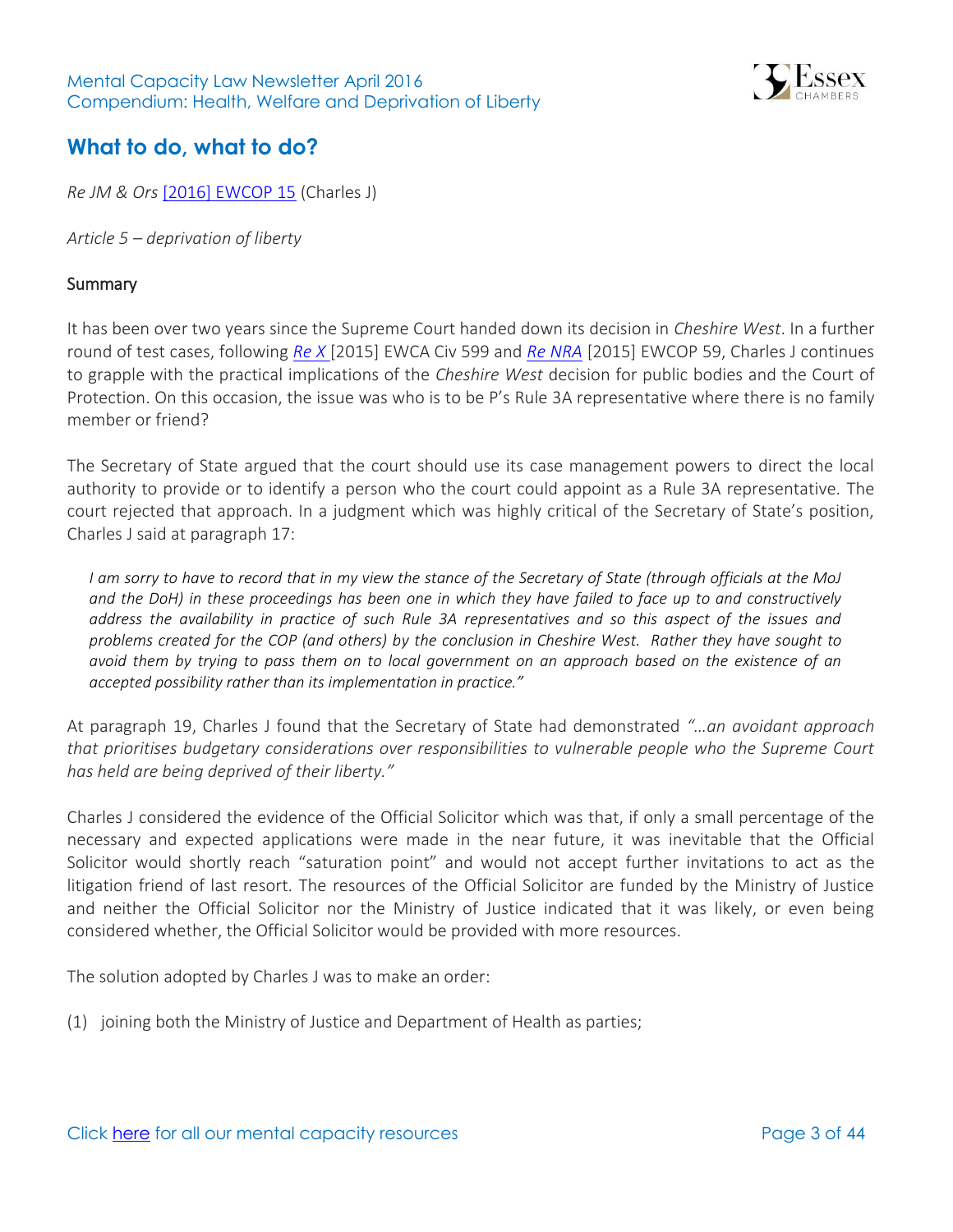

- (2) inviting the parties to take steps to identify a suitable person for immediate appointment as a Rule 3A representative or identify an alternative procedure available to the COP to meet the minimum procedural requirements;
- (3) staying the applications pending the identification of a practically available alternative procedure; and
- (4) giving all parties liberty to apply to lift the stay.

That order could and should be made in all other cases such as the present in which there was no family member or friend who could be appointed as a Rule 3A representative.

Charles J readily acknowledged the consequences that "absent the provision of relevant resources, the likelihood, if not the inevitability, is that this approach will create a backlog comprising a very large number of stayed cases. Plainly this is unfortunate but it will identify the extent of the problem and why the COP and the applicant authorities have not been able to progress the applications for welfare orders to authorise P's deprivation of liberty."

He continued at paragraph 30: "If applicant authorities decide not to spend time and money on making applications that they know are likely to be stayed that backlog will not be as large and the extent of the problem will be less easy to quantify and less obviously placed at the door of the lack of an available court procedure that meets the minimum procedural requirements."

Charles J was at pains to emphasise that the primary responsibility to provide resources to enable the Court of Protection to meet the minimum procedural requirements falls on the Secretary of State, or on the Secretary of State together with local authorities. Charles J offered a number of suggestions to the Secretary of State at paragraph 28:

*"…There are a number of routes that the Secretary of State could take, alone or with local authorities, to provide the necessary solution. They include:*

- *i) The Secretary of State could do effectively what the MoJ and the DoH assert local authorities can and would do without significant expenditure or difficulty if so directed by the COP, namely entering into contracts with providers of advocacy services to supply a pool of persons who can be appointed as Rule 3A representatives. If entered into with the Secretary of State these would be new rather than varied contracts. But effectively the Secretary of State would be doing what he asserts local authorities can and should do by agreement with providers of advocacy services.*
- *ii) The Secretary of State could assist local authorities to achieve this result by providing additional resources.*
- *iii) The Secretary of State could set up a pool of accredited legal representatives which is a possibility envisaged by Rule 3A made with the concurrence and so support of the Lord Chancellor.*
- *iv) The Secretary of State could provide further resources to the Official Solicitor.*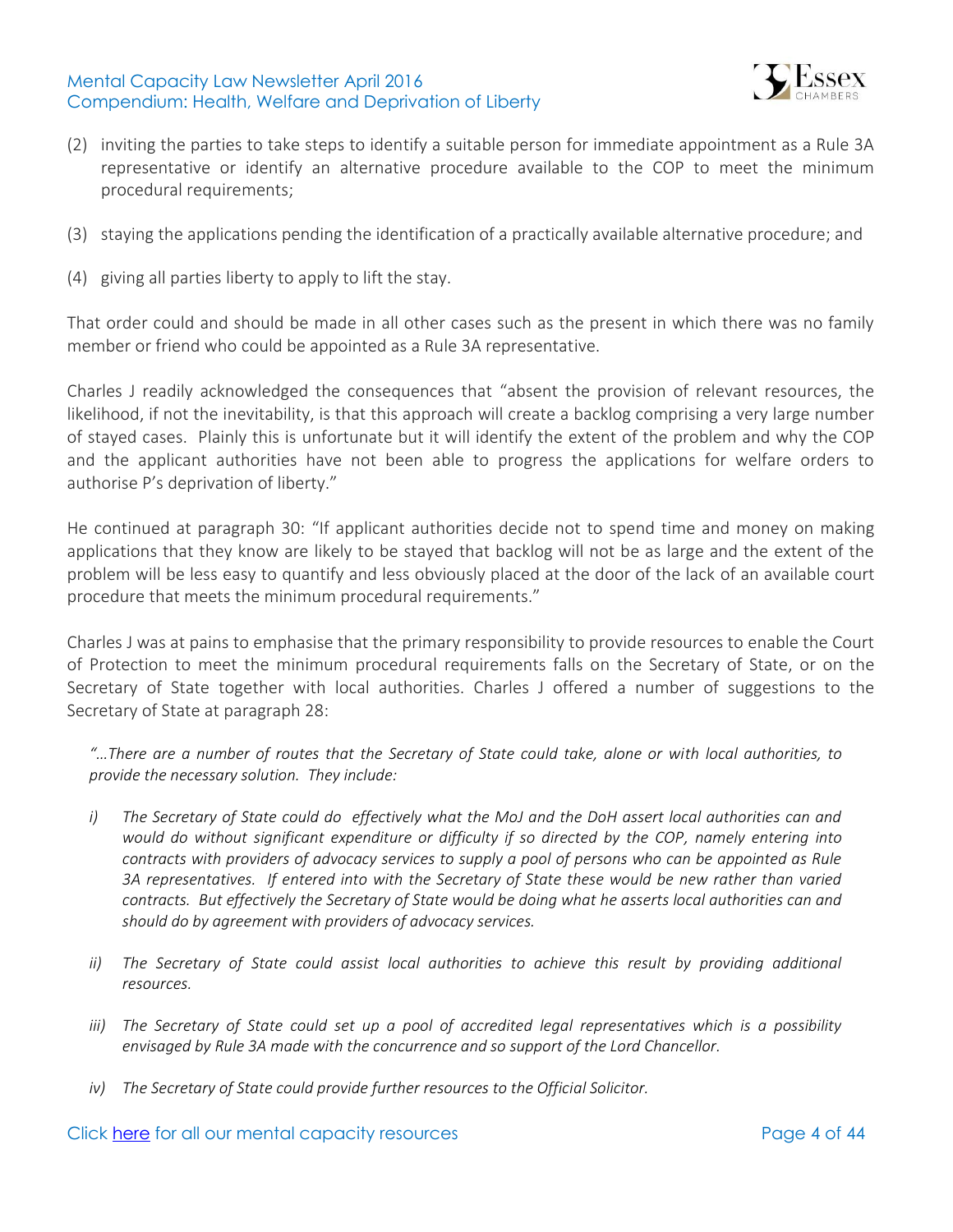

- *v) The Secretary of State could make changes to legal aid.*
- *vi) The Secretary of State could provide further resources to enable s. 49 reports to be obtained or to create a wider pool of visitors to enable the COP to instruct them to investigate P's proposed placement."*

Importantly, and further or alternatively, his Lordship said that the Secretary of State could take a case back to the Supreme Court and invite it to revisit its decision in *Cheshire West*.

As at the date of going to press, we do not know whether the Secretary of State will seek permission to appeal.

### Comment

The sense of frustration in Charles J's judgment is palpable. And the risk of harm to vulnerable people is real. The deadlock between the government and the executive is resulting in those lacking capacity not being moved out of inappropriate care settings because the Court has not authorised the next deprivation of liberty. All practicably workable solutions to meet the increased workload following *Cheshire West* are likely to involve more expenditure in a time of austerity. This is not something that the court can compel the Secretary of State to provide. As the backlog of cases continues to build, we are left wondering whether we have now reached a stalemate. There is, at the moment, no foreseeable way out of this predicament. However, the clear message to public authorities is to continue making applications where an individual is being deprived of their liberty in circumstances requiring authorisation from court.

### <span id="page-4-0"></span>**Rule 3A representatives clarified**

*Re VE* [\[2016\] EWCOP 16](http://www.bailii.org/ew/cases/EWCOP/2016/16.html) (Charles J)

*Article 5 – deprivation of liberty* 

#### **Summary**

In this case, a friend of VE's was appointed as her Rule 3A representative. However, it became apparent during the course of the hearing that local authorities had experience of family members and friends finding it difficult to understand what their role as a Rule 3A representative involved. Charles J took the opportunity to provide an explanation for family members or friends appointed as Rule 3A representatives. Key responsibilities for Rule 3A representatives include:

- Weighing the pros and cons of P's care and support package and comparing it with other available options;
- Considering whether any of the restrictions are unnecessary, inappropriate or should be changed;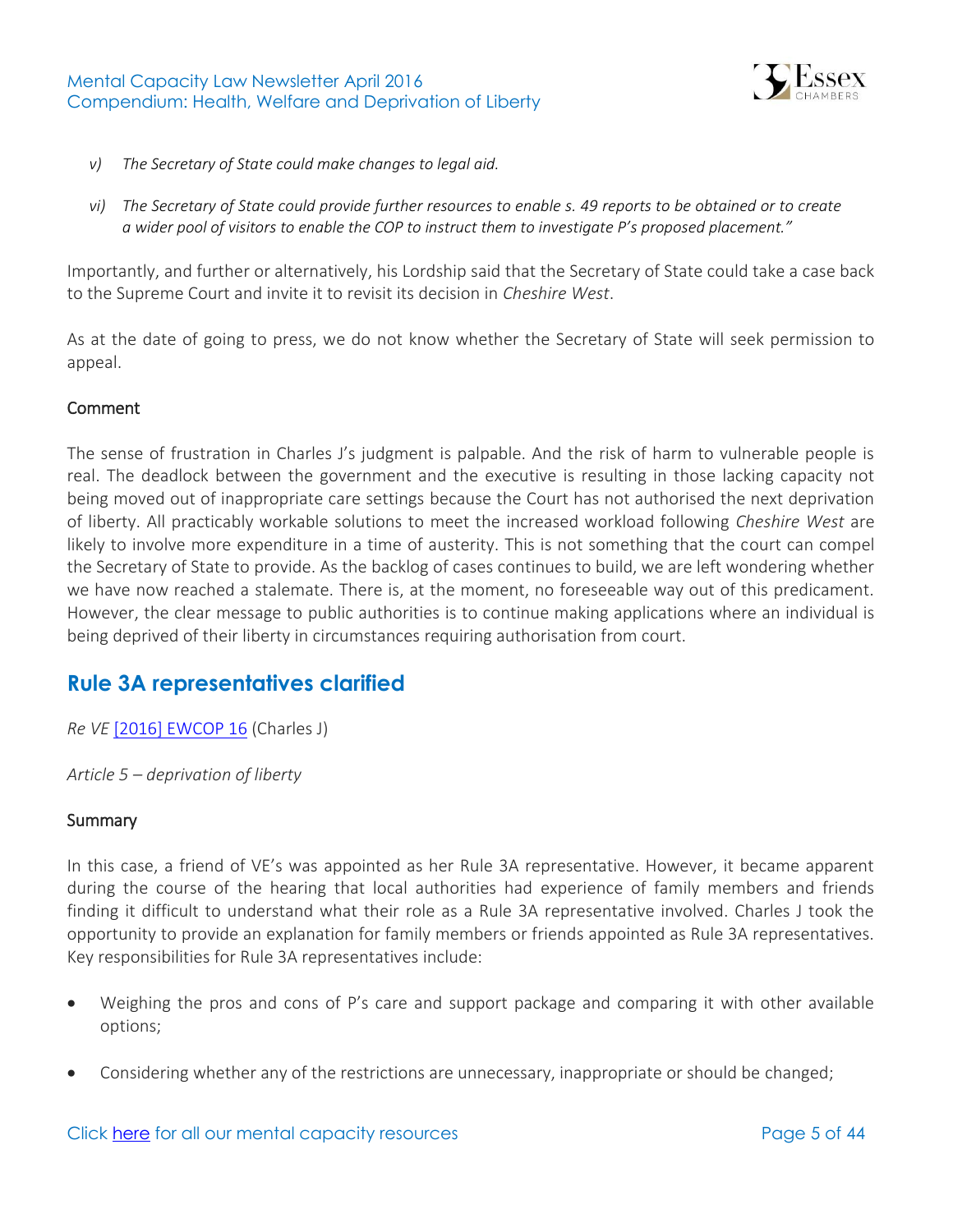

- Informing the court about what P has said, and P's attitude towards, the care and support package;
- Checking from time to time that the care and support package is being properly implemented.

Charles J summarised the role in this way:

*In short, the court is asking you, as someone who knows the position on the ground, to consider whether from the perspective of P's best interests you agree or do not agree that the Court should authorise P's package of care and support.*

The explanatory note also contains a step-by-step guide for dealing with court documentation and for completing a witness statement in form COP 24.

### Comment

We hope that Charles J's explanatory note will help family members and friends better understand the role of a Rule 3A representative. Local authorities also have a responsibility to assist family members and friends during the course of an application and should, where appropriate, refer family members and friends to independent legal representatives.

### <span id="page-5-0"></span>**DOL appeals update**

Permission has been granted to the claimant to appeal the decision of the Divisional Court in the *[Ferreira](http://www.39essex.com/cop_cases/r-ferreira-v-hm-senior-coroner-for-inner-south-london/)* case concerning deprivation of liberty in the ICU setting. We will update you when we know when the case will be listed.

Our friend Jonathan at [Mental Health Law Online](http://www.mentalhealthlaw.co.uk/Main_Page) informs us that the appeals against the decisions of Charles J in the *[MM](http://www.39essex.com/cop_cases/mm-v-wl-clinic-and-mhs/)* and *[PJ](http://www.39essex.com/cop_cases/pj-v-a-local-health-board-and-others/)* cases will be heard by the Court of Appeal on 8 and 9 June.

### <span id="page-5-1"></span>**Sex and marriage – oh so simple?**

*LB Southwark v KA (Capacity to Marry)* [\[2016\] EWHC 661 \(Fam\)](http://www.bailii.org/ew/cases/EWHC/Fam/2016/661.html) (Parker J)

*Mental capacity – assessing capacity – marriage – sexual relations* 

#### **Summary**

In the *London Borough of Southwark v KA & Ors* [\[2016\] EWHC 661 \(Fam\),](http://www.bailii.org/ew/cases/EWHC/Fam/2016/661.html) Parker J had to grapple – again – with the question of whether a young person had capacity to consent to sexual relations and to marry. The case concerned a 29 year old man of Bangladeshi origins with learning disabilities, whose family were seeking to arrange a marriage for him as way to secure support for him once his parents became too old. Parker J concluded that the presumption of capacity had not been displaced either in respect of consent to sexual relations or marriage.

Click [here](http://www.39essex.com/resources-and-training/mental-capacity-law/) for all our mental capacity resources example that the page 6 of 44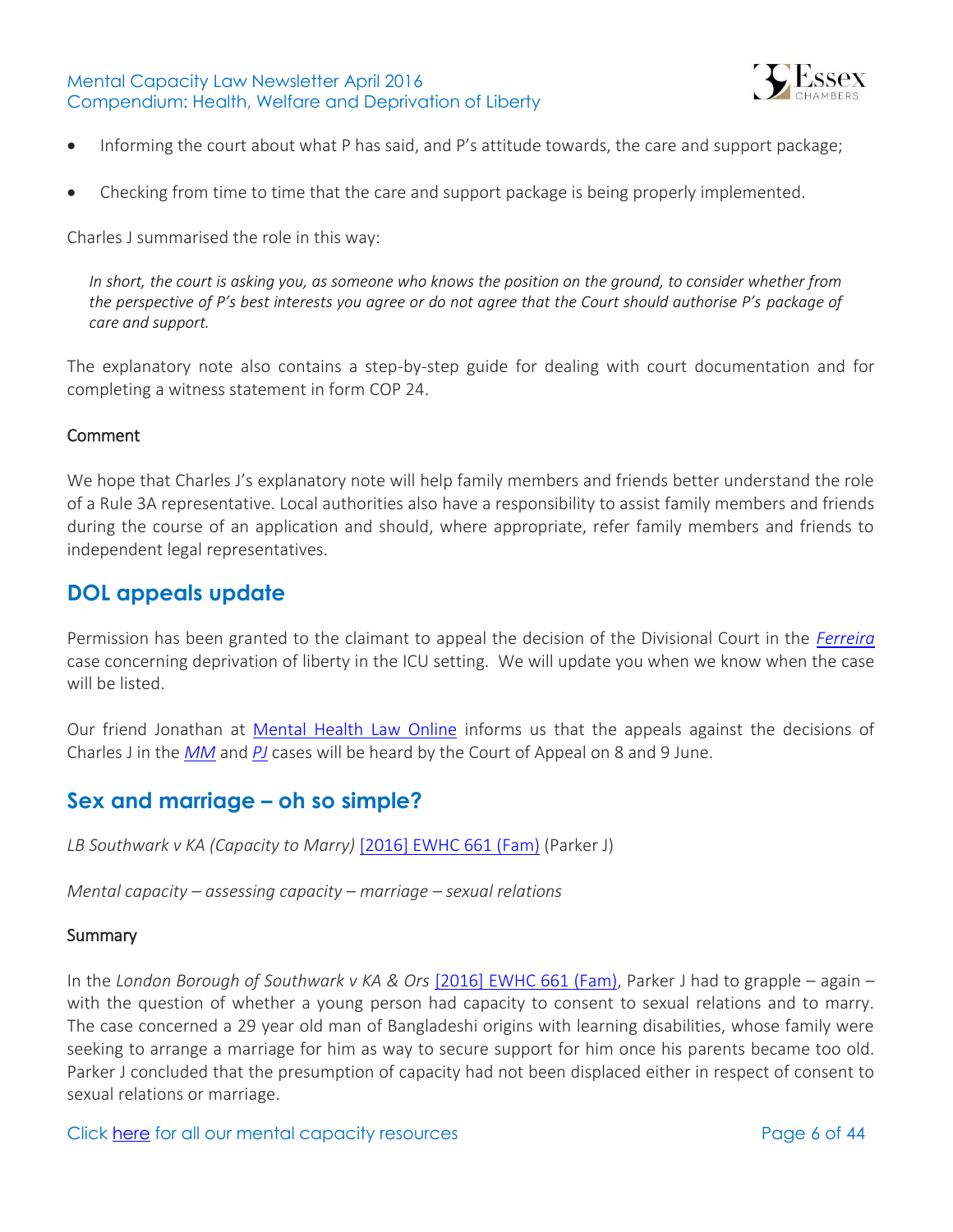

### *Capacity to consent to sexual relations*

Parker J was invited to undertake an attempt to reconcile the notoriously tricky authorities in the area, but declined to do so, saying she would apply the statute. The judge did agree with previous authorities (and in particular *[IM v LM](http://www.39essex.com/cop_cases/im-v-lm-and-others/)*) that the tests for capacity in relation to both marriage and sexual relations are not high or complex, the degree of understanding of the 'relevant information' is not sophisticated and has been described as 'rudimentary', the requirement to 'use and weigh' the information is unlikely to figure materially, and that the core relevant information, in respect of sexual relations (1) the mechanics of the act; (2) sexual relations can lead to pregnancy; and (3) that there are health risks caused by sexual relations.

The court was asked to clarify the necessary degree of understanding of the following matters:

- Health risks of sexual activity: what health risks must be perceived and to what extent.
- Whether health risks include a risk of pregnancy, or whether it is a separate risk.
- The extent of the understanding of pregnancy as a consequence and the process of pregnancy, and does there need to be an understanding of a possibility of pregnancy if P is homosexual.
- Is an understanding of any protective method against either pregnancy or disease necessary.
- What is the role of consent and does it relate to the assessment of capacity or the exercise of capacity.

Parker J addressed the issue of consent first, holding that it was not part of the relevant information but fundamental to capacity:

*53. In my view consent is not part of the 'information' test as to the nature of the act or its foreseeable consequences. It goes to the root of capacity itself.*

*54. Mr McKendrick submits that consent is the exercise of capacity, and not relevant information. I put it a different way. The ability to understand the concept of and the necessity of one's own consent is fundamental to having capacity: in other words that P "knows that she/he has a choice and can refuse".* [a reference to A [Local Authority v H\]](http://www.39essex.com/cop_cases/a-local-authority-v-h/)

*55. I am less certain that consent of the other party is fundamental to capacity.* 

*56. The core cases do not specifically deal with this issue: some refer to P's consent and in some there is passing reference to the consent of a partner. None analyses why the latter consent is part of the capacity test.* 

*57. Since it is all too possible for sexual contact to take place, and does take place, without consent the necessity for the consent of a partner does not obviously form part of the capacity test, particularly since the issue of consent in the criminal law can give rise to complex debate as to mens rea, particularly in cases of*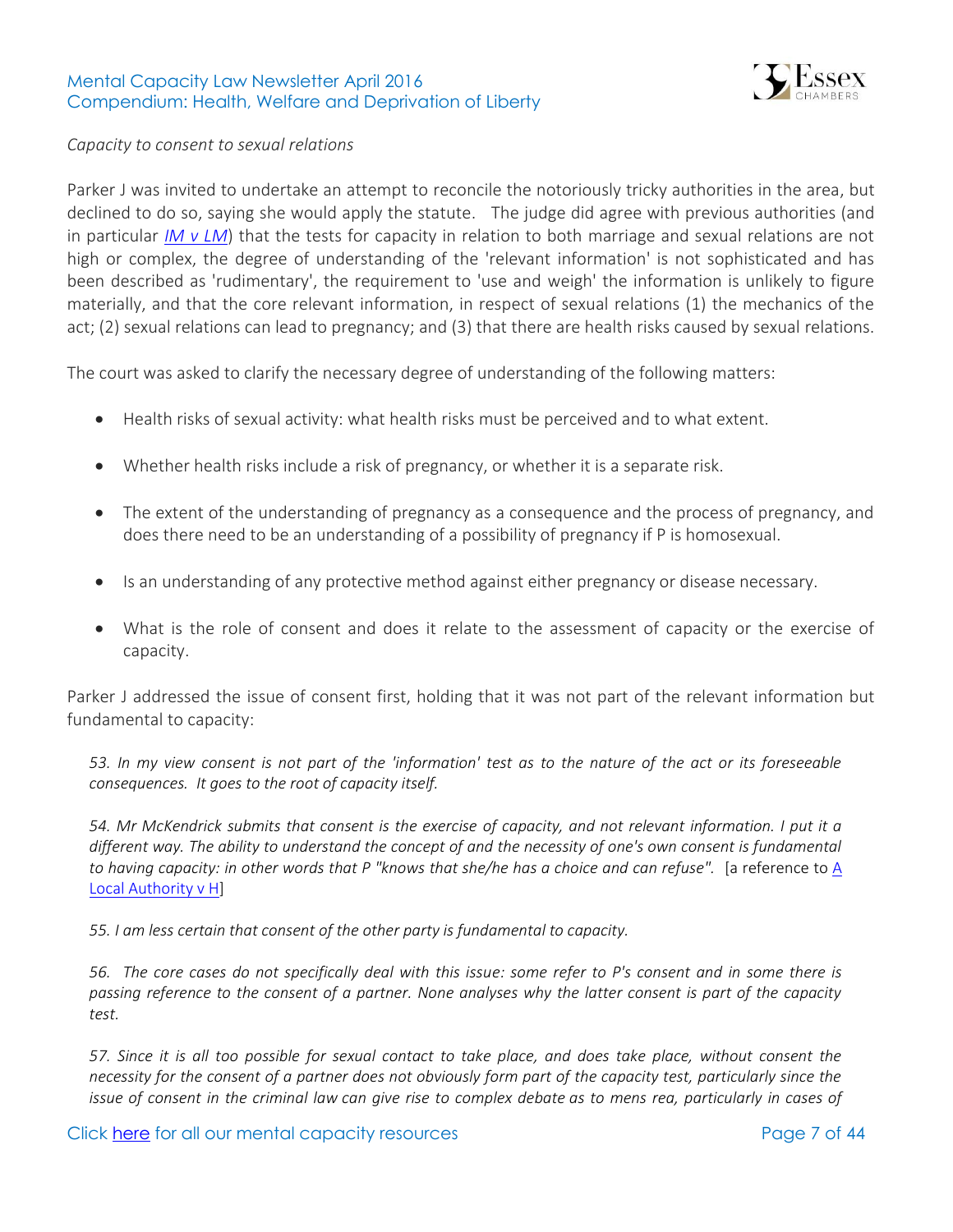

*apparent consent or lack of explicit communication of consent.* 

Parker J did not, however, expressly have to make any conclusions in relation to these issues because she was satisfied that KA both understood and retained the understanding of necessity of consent of both himself and his partner/spouse.

As regards health and pregnancy, Parker J emphasised how important it was to "decouple" welfare from capacity. She then went to note that "*pregnancy is a separate type of consequence from illness and must be considered separately. It does not constitute ill-health*." She noted that *'it should suffice if a person understands that sexual relations may lead to significant ill-health and that these risks can be reduced by precautions like a condom*,'" and was satisfied that it was sufficient that KA understood that '*illness is a possible consequence of sexual activity'.* KA did not need to understand about condom use to have capacity.

Crucially, Parker J emphasised:

*73. Even though the statutory criteria need to be looked at individually, evaluation of a particular capacity should not simply be practical but also has a holistic element. It is not an examination in which one has to attain a certain mark in all modules.* 

*74. The issue specific question is not whether P lacks capacity in respect of contraception, or disease control... but whether overall looking at the relevant information, capacity is proved absent.*

#### *Capacity to marry*

As regards marriage, Parker J emphasised that the test is a simple one (although it is perhaps of note that she considered that it was axiomatic that a person had to have capacity to enter into sexual relations in order to have capacity to marry). Again, she emphasised, the test is one of capacity not of welfare, so she did not

*77.* [...] *take into account aspects of his decision making which affect the consequence of his decision making, so long as they do not affect the decision making process in itself.*

*78. Nor is it a factor that in a family which facilitates arranged marriage KA is much more likely to find a bride than if he was unaided.* 

*79. It is not relevant to his understanding of marriage that he does not understand:* 

*a) That a wife will need to obtain entry clearance.* 

*b) How financial remedy law and procedure works and the principles are applied. The fact that he might lack litigation capacity in respect of financial remedy litigation does not mean that he lacks capacity to marry.*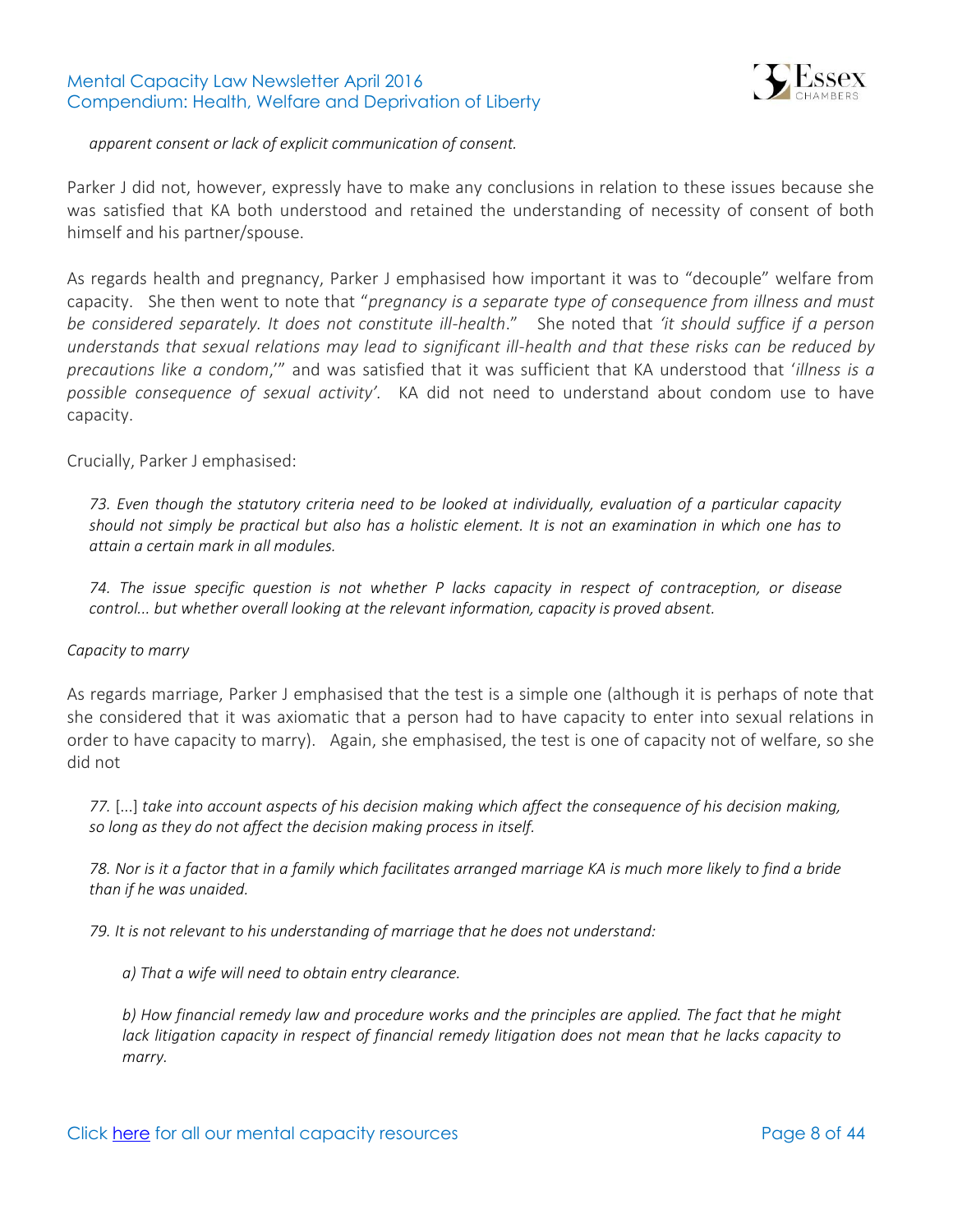

Parker J noted that she did "*not know whether a marriage will truly bring happiness to KA. His disabilities will provide challenges for any wife, and they will be different for a wife who has capacity from one who*  lacks it. A marriage might lead to distress, conflict and misery for KA and his family, as opposed to *enhancement of his life and of his personal autonomy. But it is not for me to weigh up the relative chances of finding a wife who is prepared to love and cherish KA with all his needs against that of finding one who is unequal to the task*."

She also held that she had "*no evidence that KA would necessarily lack litigation capacity to decide to end a marriage or to agree to or resist a divorce. In that unfortunate event that would need to be assessed in context. He might be regarded as a vulnerable adult where a decision in reality would be made for him by others. But all this is for the future and not relevant to his capacity now*."

### Comment

On its facts, this case represents an admirable defence of the right of a young person to make their own decisions as to sexual relations and marriage, rather than to be barred in the name of protection. It also represents - on one view – an approach to capacity that, in practice, took account of the cultural circumstances of KA and the approach being adopted by his family to securing for his care in later life. There is therefore much to be applauded in this judgment.

It remains of concern, however, that so apparently "simple" a test as the capacity to consent to sexual relations continues to generate so much litigation about its very meaning, as opposed to its application. Does the fact that so many judges, doing their best to apply the plain words of a statute, come up with so many slightly different interpretations of that statute, itself suggest that we are asking them to answer an impossible question? And this is  $-$  of course  $-$  to ignore the fact that the test is completely different when it comes to the [criminal sphere:](http://www.bailii.org/uk/cases/UKHL/2009/42.html) being person-, not act-specific.

<span id="page-8-0"></span>It is also of note that while Parker J held that KA did not need to understand how financial remedy law and procedure works, it was part of the relevant information to a decision to marry that '*there may be financial consequences'*. Those with a long-ish memory will recall that permission to appeal the decision of Hedley J in *[A, B and C v X & Z](http://www.39essex.com/cop_cases/a-b-and-c-v-x-y-and-z/)* [2012] EWHC 2400 (COP) was granted, precisely to consider the extent, if any, to which an understanding of the financial implications of marriage was required, but then discontinued when the subject of the proceedings died.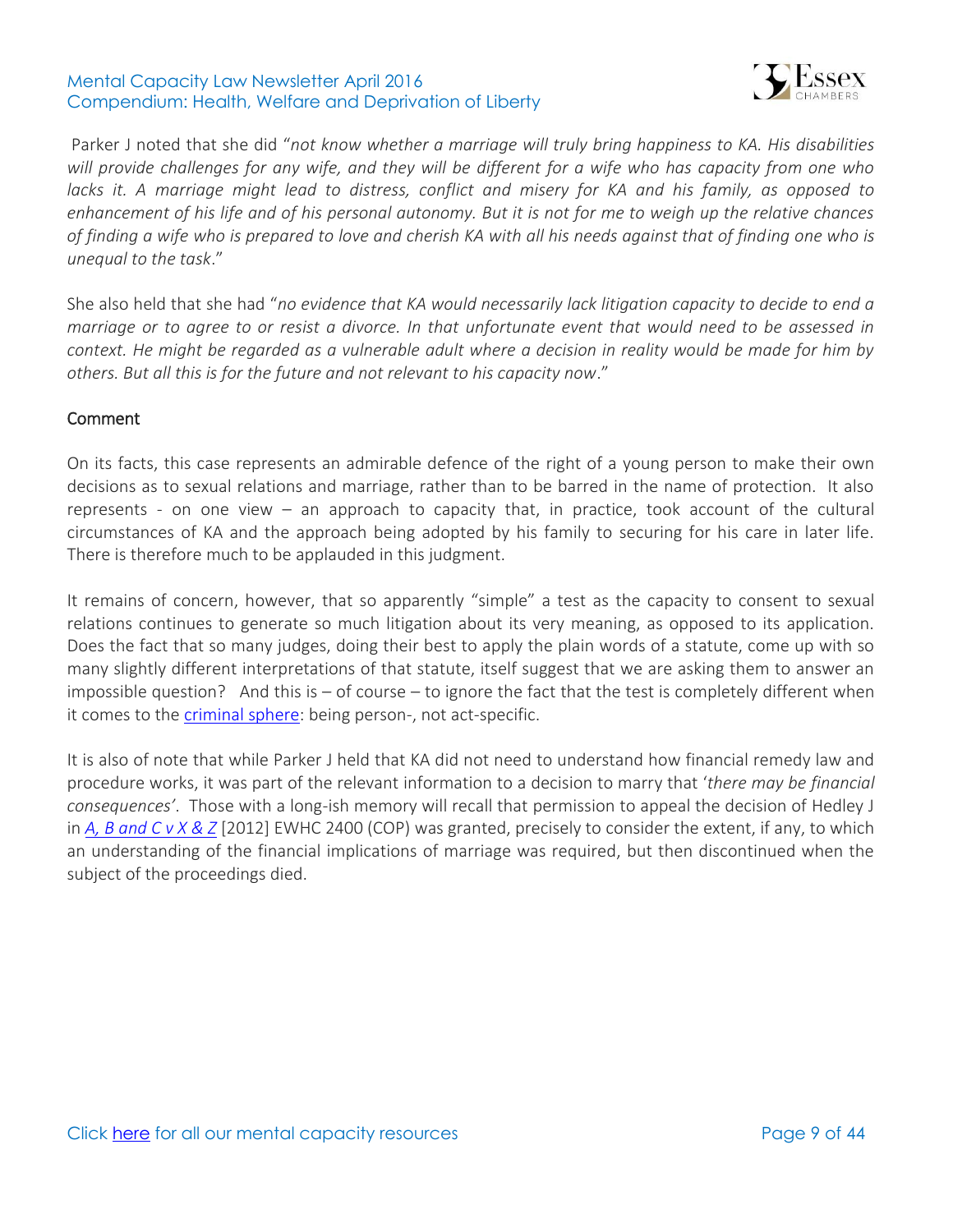

### **Wishes, feelings and termination**

*An NHS Trust v CS (Termination of Pregnancy)* [\[2016\] EWCOP 10](http://www.bailii.org/ew/cases/EWCOP/2016/10.html) (Baker J)

*Best interests – medical treatment – P's wishes and feelings*

#### **Summary**

A Hospital Trust made an application to the Court of Protection in respect of CS who was said to lack capacity, seeking an order that it would be in her best interests to undergo surgery terminating her pregnancy.

CS already had two children. She had been in a relationship with the father of the younger child until recently. It was alleged that her partner was violent towards her. In December 2015 she discovered that she was pregnant by him. Thereafter she told a number of people, including her sister, that she did not intend to keep the baby and that she wanted to have an abortion. She asked her sister to accompany her to the clinic. Some years earlier CS has also had an abortion and on that occasion that sister had also accompanied her to the clinic.

Shortly after the conversation with the sister, CS was allegedly violently assaulted by her partner and sustained serious injuries, including serious head injuries and brain damage. Her partner was arrested and is presently remanded in custody. It is likely that there will be criminal proceedings. CS received emergency treatment and was remained in that hospital receiving care and treatment. The prognosis was unclear; she remained agitated, restless, disruptive and extremely unsettled. She wandered, had assaulted staff and had suffered falls. She was suffering from post–traumatic amnesia and had no insight into her condition. Although it was predicted that she would emerge from this, there was no indication when this would happen.

At the time of the substantive hearing the application had become urgent because the time during which a surgical termination of pregnancy could be carried out was about to expire the following week. The Official Solicitor had accepted appointment to act as the litigation friend of CS and the court had the benefit of written medical reports from her treating clinicians, including a consultant psychiatrist and consultant obstetrician, and statements from a number of relatives and friends of CS. In addition the court heard oral evidence from her mother and sister.

The court had two issues to determine, first whether CS lacked capacity to make decision whether to undergo a termination of pregnancy and secondly, if so, what order should be made in her best interests. The Trust submitted that there was sufficient evidence upon which to make a final declaration in respect of capacity and that it was unlikely that she would regain capacity within the timeframe required. The Official Solicitor agreed. Having regard to all the evidence the Court had little trouble in arriving at the conclusion that CS lacked capacity to make the decision in question.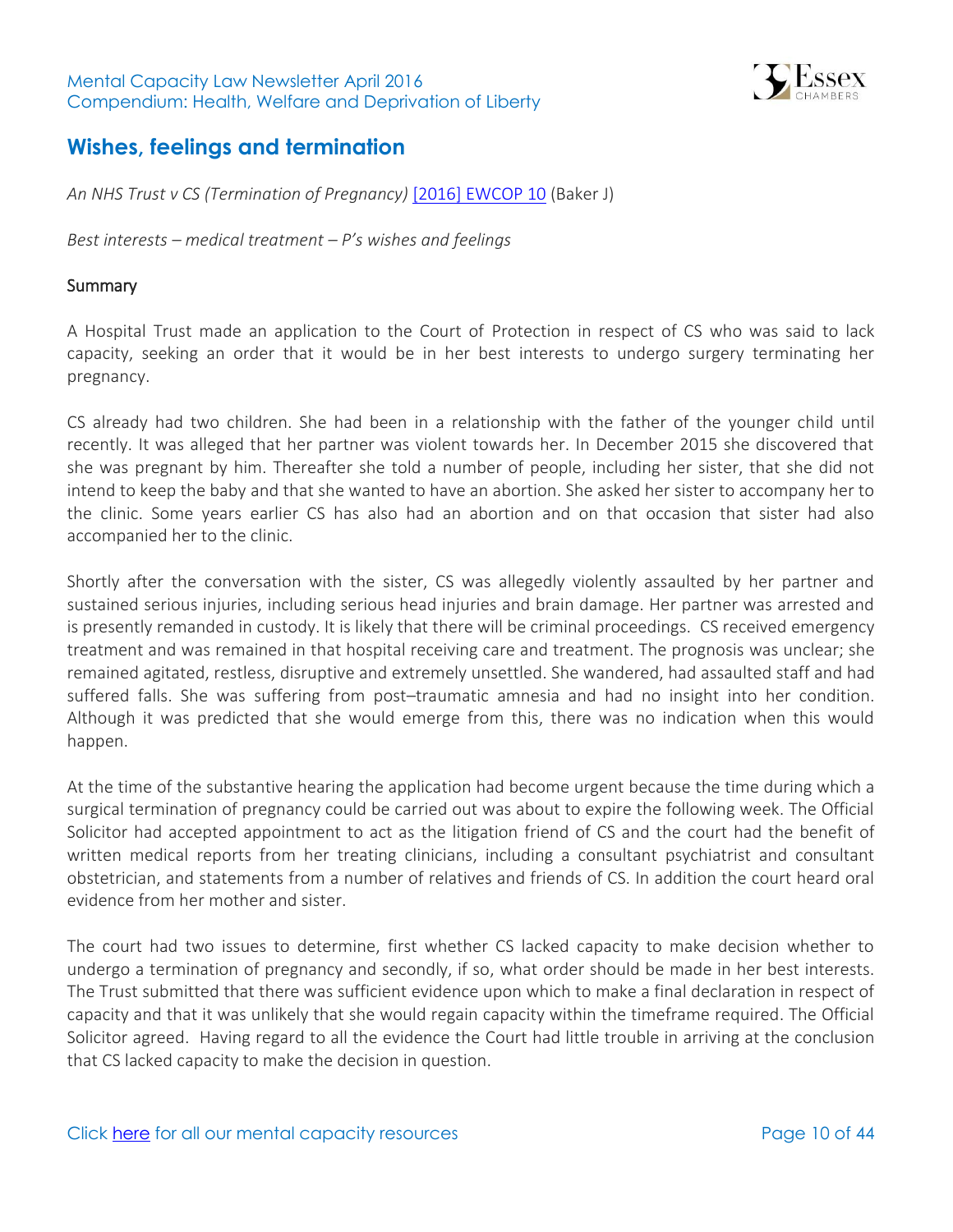

On the issue of best interests Baker J concluded that the evidence was overwhelming and all one way that CS was consistently expressing her wish to have a termination of pregnancy prior to the injury shortly before Christmas. He had particular regard to the statements supplied by her family and friends and the oral evidence provided by her mother and sister. She had also begun to take steps towards making an appointment and had acted in a way, which was entirely compatible with that being her intention. In considering this evidence he also bore in mind that CS had previously had a termination of a pregnancy and was therefore aware of what was involved physically, emotionally and psychologically. Despite her fluctuating views since her injuries he took the view that little weight should be attached to those views because of her 'patent lack of capacity' and that the 'clear and unambiguous views that she expressed prior to the injury' were the 'crucial factors in this case'.

In the above circumstances the judge was satisfied that it was in CS's best interests to authorise the termination of pregnancy by surgery, because it accorded with her clear wishes prior to the injury and also with her overall health and welfare. He also made a declaration that it would be lawful for the Trust to use proportionate force for the purpose of restraining CS in the event that it became necessary.

#### Comment

In some respects, and despite the nature of the decision, this was not a difficult one for the court to take because the evidence of CS's views prior to her losing capacity was so very clear. It is however unusual in a medical treatment case for the Court to have available such clear evidence of a person's past wishes and feelings prior to the person losing capacity. She also lacked capacity to make any decisions at the time of the hearing because of the "manifest difficulties she has in understanding, retaining and weighing up information concerning the pregnancy and therefore little weight could be attached to any views she now expressed in this regard." Having a termination of pregnancy also accorded with her overall health and welfare interests. Her prior views therefore become the determining factor in deciding her 'best interests'.

*Beverley Taylor*

### <span id="page-10-0"></span>**Anorexia and the CoP – the difficult line**

*Betsi Cadwaladr University Local Health Board v Miss W* [\[2016\] EWCOP 13](http://www.bailii.org/ew/cases/EWCOP/2016/13.html) (Peter Jackson J)

*Best interests – medical treatment – Mental Health Act 1983 – interface with MCA* 

#### **Summary**

The potential tragedy in this case is summed up in its final paragraph:

*54. I know that W understandably considers that she has in some way failed. I certainly do not see it that way. To be faced with such a severe illness from such a young age is not a failure but a misfortune. W and her family now face a daunting future. They know that it will be a huge task for W to live in the community and that the chances of real change are unlikely, but they will be the last to lose hope. Unlikely things happen all the time and if any family deserves some good fortune it is this one. I earnestly hope that things go as well* 

Click [here](http://www.39essex.com/resources-and-training/mental-capacity-law/) for all our mental capacity resources The Page 11 of 44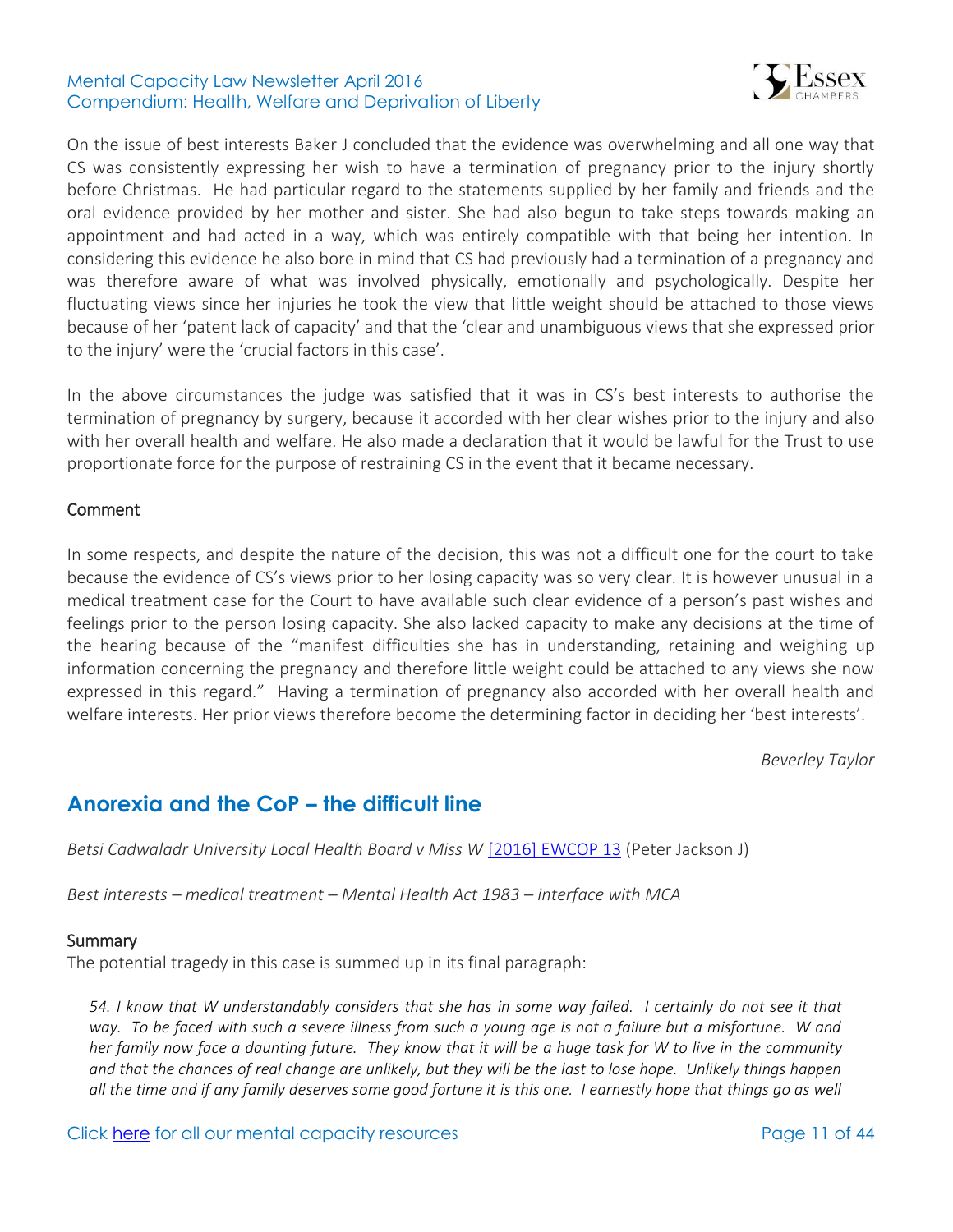

*as they can for W, who has so many good qualities if her illness will only let her be.* 

W was 28, weighed less than 30kg with a BMI of 12.6. She had spent around 10 of the last 17 years as a hospital inpatient combatting anorexia nervosa: "*the process of eating had become something almost sinful"*. Detained for 2½ years under section 3 of the Mental Health Act 1983, W did not want to die. She wanted to return to education, with a career path in mind, but: "*Currently I am struggling because I have no control over decisions in my life. I have no focus on things I would like in life that I am being denied…*". The most important thing for her was "*To make my own decisions and that treatment should not be enforced*". She wanted to go home and felt she could "*turn it around*", managing on her own for the first time in her life but with a collaborative plan. She lacked capacity to make decisions about the care and treatment of her severe anorexia. But retained capacity to make decisions about her physical health.

Her responsible clinician "*confirmed that she would immediately discharge W from compulsory detention because, while her condition warrants treatment, they have found no way of treating it. If W is to stay on the ward, there needs to be a treatment plan and a goal. It is not otherwise possible for an acute bed to be held open*." The original proposal to re-feed under sedation was now off the table by consent. Peter Jackson J agreed with the unanimous professional view that using coercion to get W to eat was no longer appropriate. It was beyond the power of doctors, family members, and the court to improve her circumstances or to extend her life. And, "*The possibility that the withdrawal of inpatient mental health services will bring about a change for the better may not be very great, but in my judgment it is the least worst option from W's point of view*." The ward had "*become a place for talking about eating, and not for eating. If she is capable of making any progress, it will not be as an inpatient*." The treatment "*is not beneficial and it is therefore not right for it to continue*." His Lordship accordingly approved the Health Board's plan that W be discharged from the psychiatric unit into the community with a package of support for her and her family.

### Comment

These proceedings are another example of clinicians and others exercising roles under the Mental Health Act 1983 using the Court of Protection to ratify their decisions, particularly where the patient's life is at risk (see also the *[RC](http://www.39essex.com/cop_cases/nottinghamshire-healthcare-nhs-trust-v-rc/)* case and also [Ms X's](http://www.39essex.com/cop_cases/nhs-foundation-trust-v-ms-x/) case).

It is entirely understandable why ratification may be sought in some cases, and why the Court of Protection may appear to be the appropriate forum where questions of capacity are in play. However, these cases raise some potentially complex issues – and will do so for so long as there remains (in principle) two entirely separate regimes for the treatment of mental disorder and the treatment of physical disorder in respect of those who may lack the capacity to make the relevant decisions.

It is important to clarify the jurisdictional basis for the court's decision in the instant case. The decision to discharge W from detention was not one that W could make if she had capacity. That would have been a decision for her responsible clinician, hospital managers, nearest relative, or the tribunal. Furthermore, subject to certain exceptions, s.28 MCA 2005 prohibits the use of the MCA to give a patient, or to consent on their behalf to, medical treatment for mental disorder whilst they are subject to the psychiatric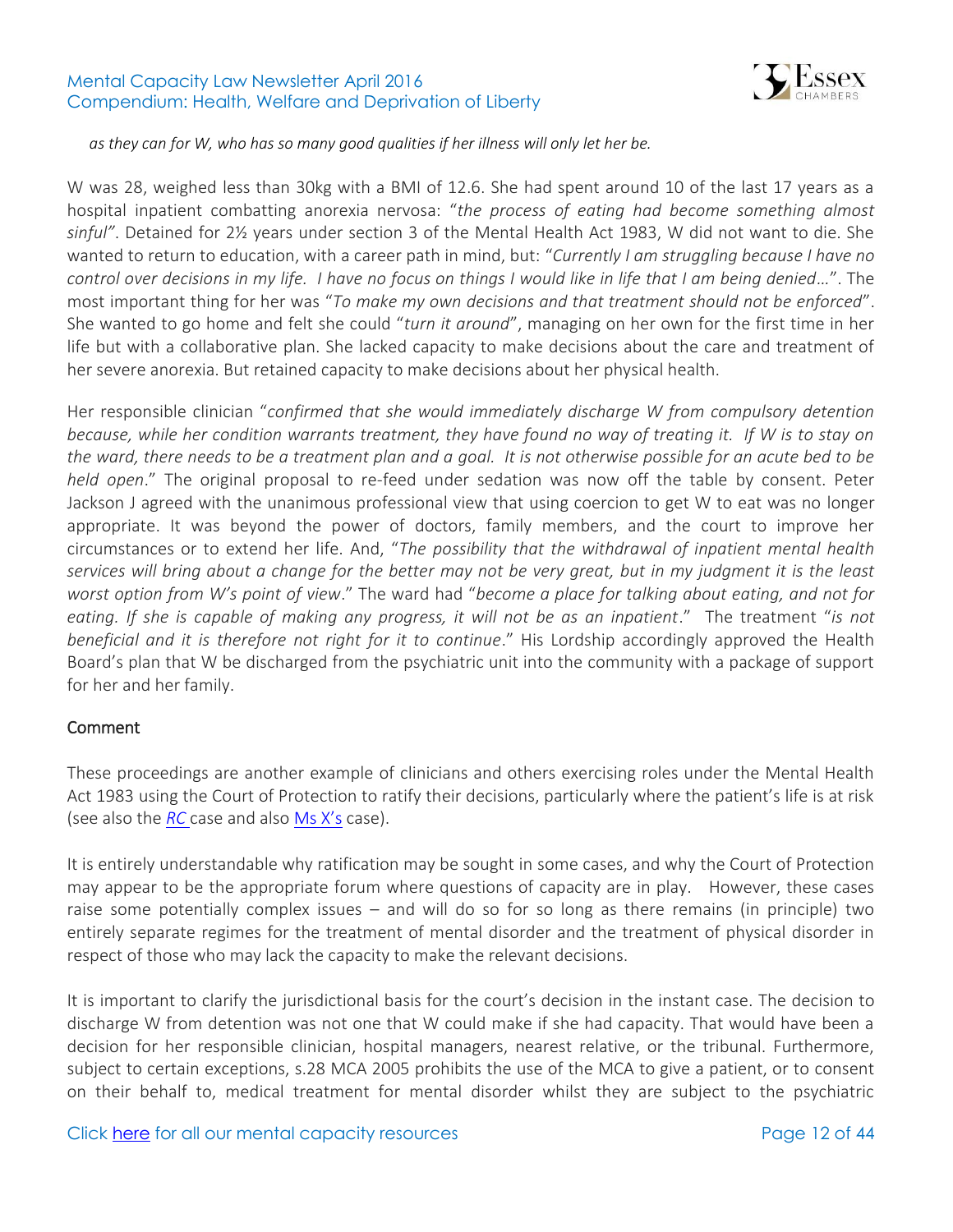

treatment powers contained in MHA Part 4.

In those circumstances, what, exactly, did the Court of Protection do in this case? It was prohibited from making a MCA s.16 decision on W's behalf in relation to her psychiatric treatment. But, on a strict reading, MCA s.28 does not prohibit the making of declarations under s.15 MCA either as to the person's capacity in the material domain(s) or as to the "*lawfulness or otherwise of any act done, or yet to be done, in relation to that person*."

The judgment itself refers to a treatment plan which was not appended to the judgment, and does not make clear what substantive relief was granted. We are therefore particularly grateful to Andrew Bagchi QC (who acted for the applicant Trust) for clarifying that (a) the Court had a recital whereby it approved the treatment plan "*as being in W's best interests in the current clinical circumstances*" and (b) declared under MCA s.15 that "*It is in W's current best interests for the Board to provide treatment to W for her anorexia nervosa and its physical consequences in accordance with the treatment plan annexed hereto*".

We further understand from David Lock QC, who acted for the Official Solicitor, that although W was detained under the MHA 1983 at the time that the application was being considered by the Court of Protection, W's responsible clinician had made the decision that her detention was shortly to come to an end. Accordingly, the Court of Protection was only asked to make decisions about care and treatment for W after she was discharged from section. It follows that potentially tricky interface issues did not arise on the facts. However, the case does illustrate an important role for the Court of Protection in the context of care and treatment decisions post-MHA-detention which could include, for example, s.117 aftercare issues.

## <span id="page-12-0"></span>**Litigation friend or foe?**

*NHS Trusts v C* [\[2016\] EWCOP 17](http://www.bailii.org/ew/cases/EWCOP/2016/17.html) (Theis J)

*Best interests – medical treatment – litigation friend*

### Summary

C was detained under s.2 of the Mental Health Act 1983 with bipolar affective disorder. She was in the late stages of pregnancy and suffering from a severe manic episode. This caused her to be unable to weigh the pros and cons of medical interventions that may be required during the dynamic situation of childbirth. She was unable to retain the relevant information long enough as she could only concentrate or engage with any one topic for up to 15 minutes before requiring a break. This also prevented her from understanding the whole of what was being explained (paras 38-39).

It was proposed that it was in C's best interests to have an elective caesarean under general anaesthetic. Labour was likely to be a very traumatic experience for her. C's reaction could be extreme, including physical resistance, that could pose a significant risk to her, her baby, and the staff caring for her. Moreover, continuous tracing of the baby's heart beat was required, which she was unlikely to tolerate. Shortly before the hearing, C stated that she wished to have a natural birth in accordance with an earlier

Click [here](http://www.39essex.com/resources-and-training/mental-capacity-law/) for all our mental capacity resources The Page 13 of 44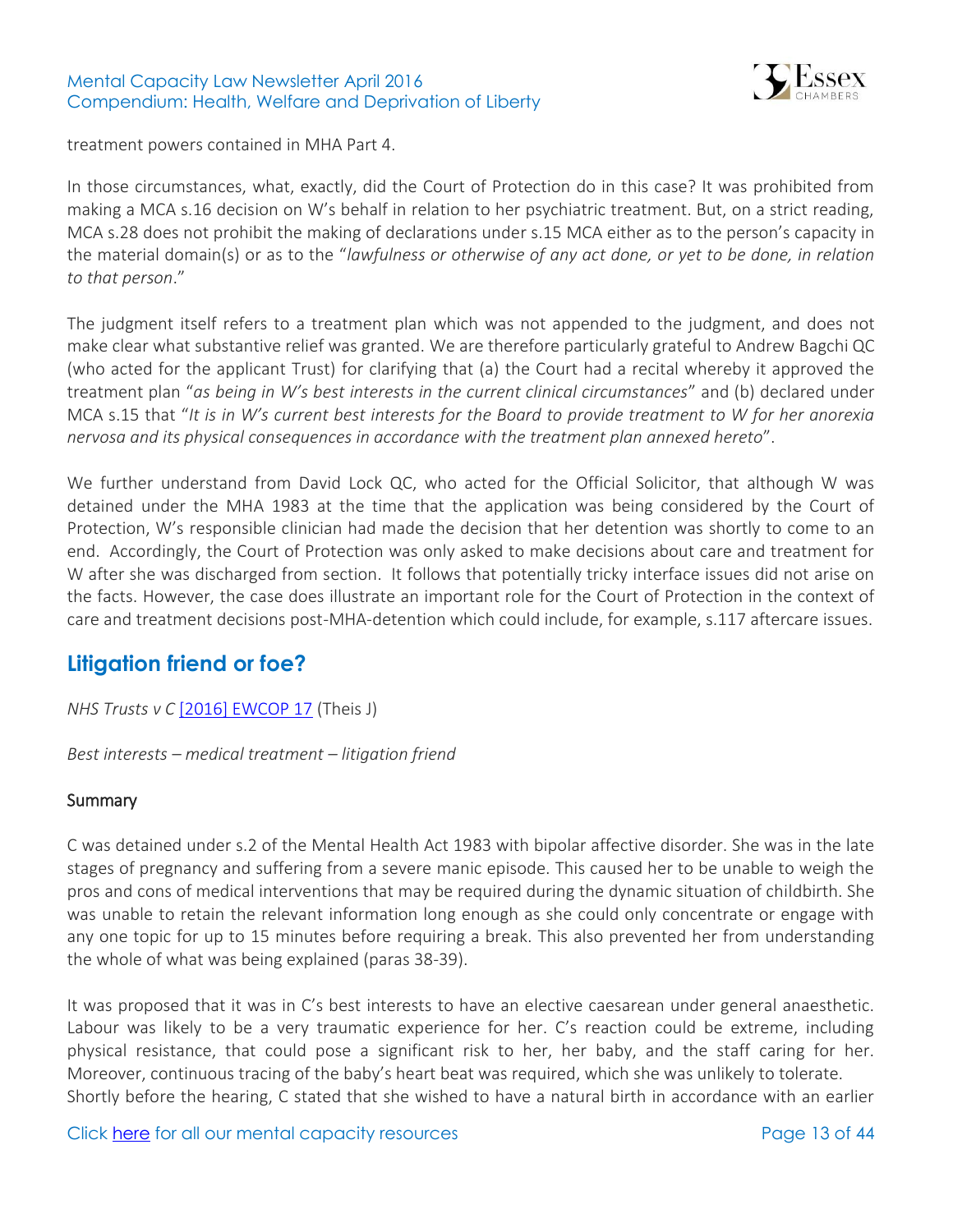

birth plan. She wished for minimal intervention, unless there was an emergency, in which case she would have an emergency caesarean if she had to. If that happened, she wanted to stay awake, would like the baby given to her immediately for as much skin to skin contact as possible, and for her birth partner to be with her.

In oral evidence, the Official Solicitor as C's litigation friend explored less interventionist procedures for the birth, after which he did not oppose the orders sought. The revised care plan was also agreed between all parties and the court determined that the elective caesarean was in C's best interests for the reasons given at para 58. She subsequently gave birth.

### Comment

We mention this case as another clear example of the tension between P's wishes and feelings and the position advocated on P's behalf. The current practice in the Court of Protection looks to the litigation friend not to represent P in any conventional sense but to instead identify and relay P's wishes and feelings, investigate and assess the available options, and present what the litigation friend considers to be in P's best interests. In this case, it was to agree to a treatment plan which contradicts P's position and not to oppose the application.

As a result, we would suggest, P's wishes and feelings are not being given full effect to by those representing – as opposed to those 're-presenting' – P. The history of the litigation friend is a long, tortuous and curious one and is in need of reform. For a more detailed analysis of the history and the current problems, see the article by Alex, Neil and Peter Bartlett: "Litigation friends or foes? Representation of 'P' before the Court of Protection" (2016) *Medical Law Review* (forthcoming).

### <span id="page-13-0"></span>**DOLS in the House of Commons**

In a short but pithy [exchange](https://hansard.digiminster.com/Commons/2016-03-22/debates/16032230000012/DeprivationOfLibertySafeguards) on 22 March 2016, the Care Minister, Alastair Burt, indicated that he would look at any situation from Ann Coffey MP (who indicated that DOLS assessments were costing Stockport Council £1.2m/year) that might ease the situation "practically" as regards DOLS pending any amendments to the law following the Law Commission's current projects.

A further exchange is of note:

### *Mr David Nuttall (Bury North) (Con)*

*Will the Minister confirm that when the new legislation is finally introduced, it will be simpler to understand and result in fewer bereaved relatives facing distressing delays when a loved one dies in care?*

*Alistair Burt* 

*My hon. Friend is absolutely right. What has caused the confusion has been a definition of loss of liberty and dying in state detention that bears no relation to anyone's common-sense understanding of the situation.*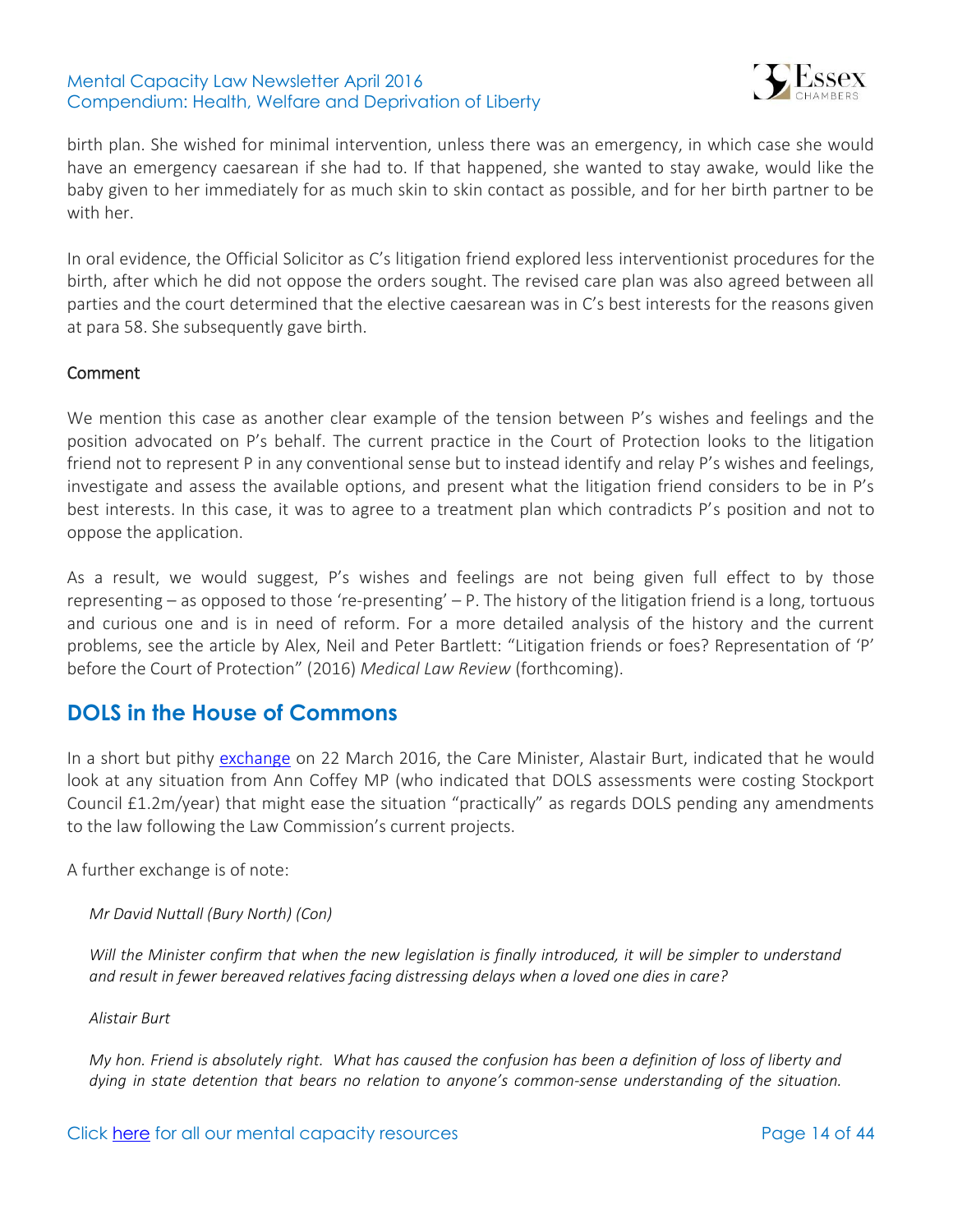

*Whatever new legislation is proposed by the Law Commission, it must meet the test of being much simpler, but it must also meet the legislative test of meaning what it says so that it does not get disrupted in the courts again.*

The Law Commission should be publishing an interim report in mid-May. We will bring you the details as soon as Alex is allowed to share them.

## <span id="page-14-0"></span>**Agency Lawyer position at the Official Solicitor's office**

Although we do not usually operate as a recruitment agency, we make an exception in this case to let you know that a position has arisen for an agency lawyer in the Official Solicitor's office in the healthcare and welfare team. The agency position is being advertised via Capita Business Services, Lot number 14554.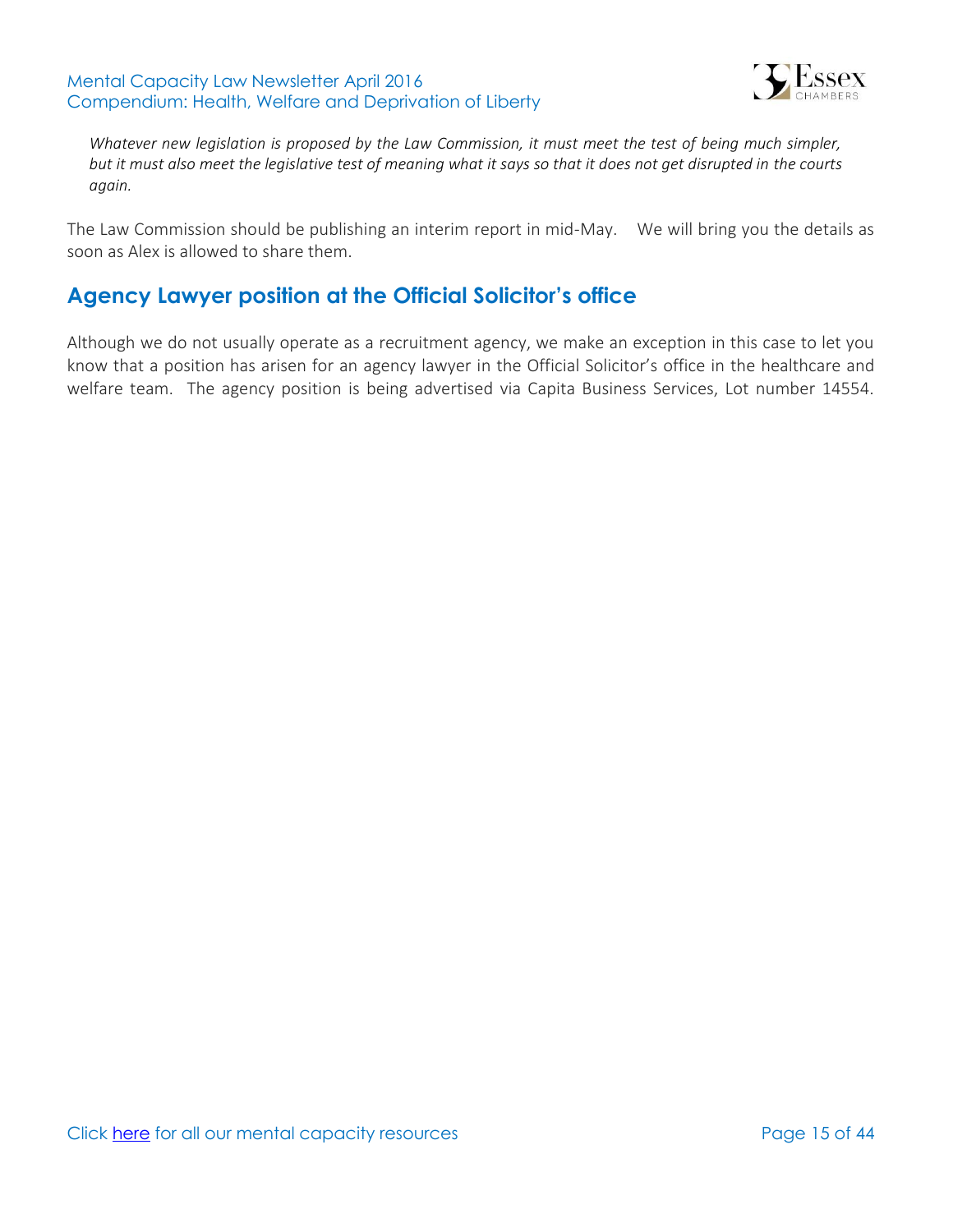

### <span id="page-15-0"></span>**Revocation and suspension**

*The Public Guardian v TW, KW, HF and SC* [\[2016\] EWCOP 18](http://www.bailii.org/ew/cases/EWCOP/2016/18.html) (Senior Judge Lush)

*Lasting powers of attorney – revocation – suspension* 

### **Summary**

In this case the Senior Judge was dealing with an application for the revocation of an LPA and the appointment of a deputy.

The evidence about P's capacity to revoke the LPA was ambivalent and the power to revoke cannot be exercised unless P lacks such capacity (s. 22(4)(b) MCA).

The Senior Judge, seemingly on his own initiative, ordered a report from a Court of Protection Visitor and, in the meantime, "suspended" the LPA pursuant to s.23(2)(a) MCA and made an interim deputyship order.

#### Comment

It is curious that the MCA does not provide the court with an express power to suspend an LPA, because such will on occasion clearly be necessary (the automatic suspension under s.13(4) upon the making of an interim bankruptcy or debt relief restrictions order is different).

Section 23(2)(a) does not, on its face, allow the court to suspend an LPA. Rather, it enables the court to give directions with respect to decisions which the donee of a lasting power of attorney has authority to make. In this case, the court in effect appears to have directed the attorney to make no such decisions thus leaving the way clear for the interim deputy to take over.

We are aware that this section is regularly used in this fashion but there are no reported cases of which we aware in which the basis (or width) of the power to do so has been analysed. We hope that in another case this issue might be explored in more depth.

### <span id="page-15-1"></span>**Law Society Guidance on fiduciary roles and retirement from practice by a private client practitioner**

The Law Society has published new [guidance](http://www.lawsociety.org.uk/Support-services/Advice/Practice-notes/fiduciary-roles-and-retirement-or-departure-from-practice-by-a-private-client-practitioner/) on fiduciary roles and retirement from practice by a private client practitioner. The Law Society's website gives the following brief indication of its contents.

*This practice note provides guidance to assist firms to address the issues that arise when a solicitor, who has held fiduciary roles, retires or departs from a practice.*

*It also looks at ways in which a practice can plan ahead for succession, so that when retirement or departure arises, there may be fewer problems to face, or better solutions available.*

Click [here](http://www.39essex.com/resources-and-training/mental-capacity-law/) for all our mental capacity resources The Click here is a page 16 of 44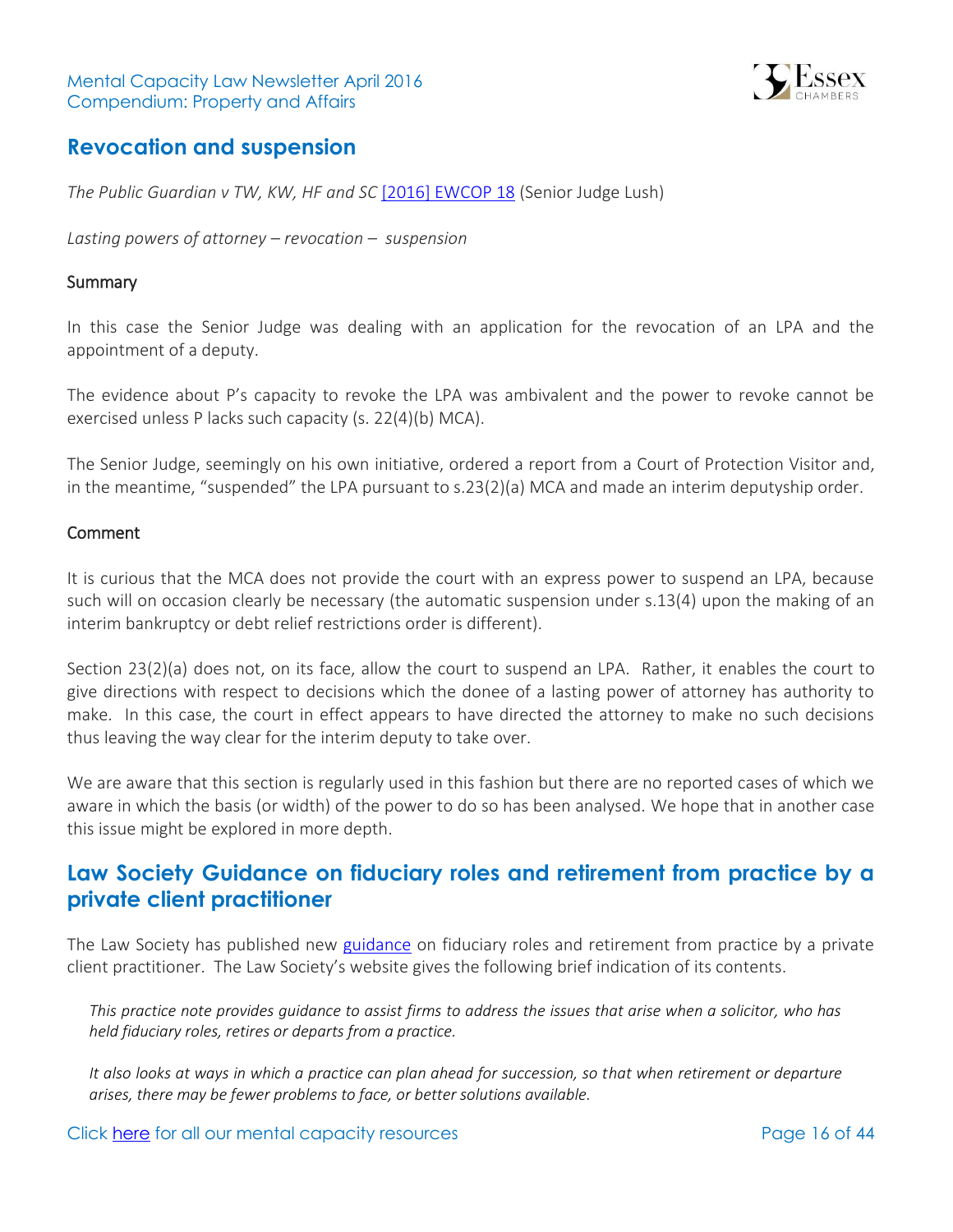

# <span id="page-16-0"></span>**The OPG and delegation of investment decisions**

As reported by STEP, the Public Guardian is to review its new guidance concerning delegation of investment decisions to discretionary fund managers.

In Part A7 (page 28) of the guidance that the OPG gives relating to LPAs, the OPG states that unless the LPA gives express power to use discretionary management schemes, an attorney must apply to the Court of Protection to allow the use of a discretionary fund manager.

This was new and represented a change from the OPG's previous position. Practitioners were concerned and made representations. Hence the announcement of a review and the possibility of a test case.

It would be anomalous if donees of LPAs had to have court approval for using such a ubiquitous form of investment. Trustees can do so pursuant to sections 11 and 15 of the Trustee Act 2000. As regards the position of agents generally (and the donee of a LPA is no more than an agent whose agency survives the incapacity of the donor and is subject to the court's control under the MCA) *Bowstead and Reynolds on Agency 20th Edn* Article 34 states that an agent may delegate:

*Where, from the conduct of the principal or of the principal and the agent, it may reasonably be presumed to have been intended that the agent should have power to employ a sub-agent"*

An echo of the guidance can be seen, however, in what Senior Judge Lush said in *Northamptonshire County Council v RG and others* [2015] EWCOP 66 (noted in the [November 2015](http://www.39essex.com/content/wp-content/uploads/2015/11/MC-Newsletter-November-2015-Property-and-Affairs.pdf) newsletter) at paragraph 43:

*Attorneys cannot usually delegate their authority to someone else. They must carry out their duties personally. Of course, they may seek professional or expert advice when appropriate (for example, investment advice from a financial adviser or legal advice from a solicitor), but they cannot as a general rule allow someone else to make a decision that they have been appointed to make".*

It is to be hoped that donees of LPAs will be able to use discretionary investment schemes without the need for court sanction. Otherwise, every time an investment manager wants to make a change in a portfolio, he will have to get the attorney's consent or the Court of Protection will have to make orders in any case where, quite reasonably, an attorney wants to use a discretionary fund. Indeed the guidance seems to suggest that court approval is needed even for the attorney to continue to use such funds.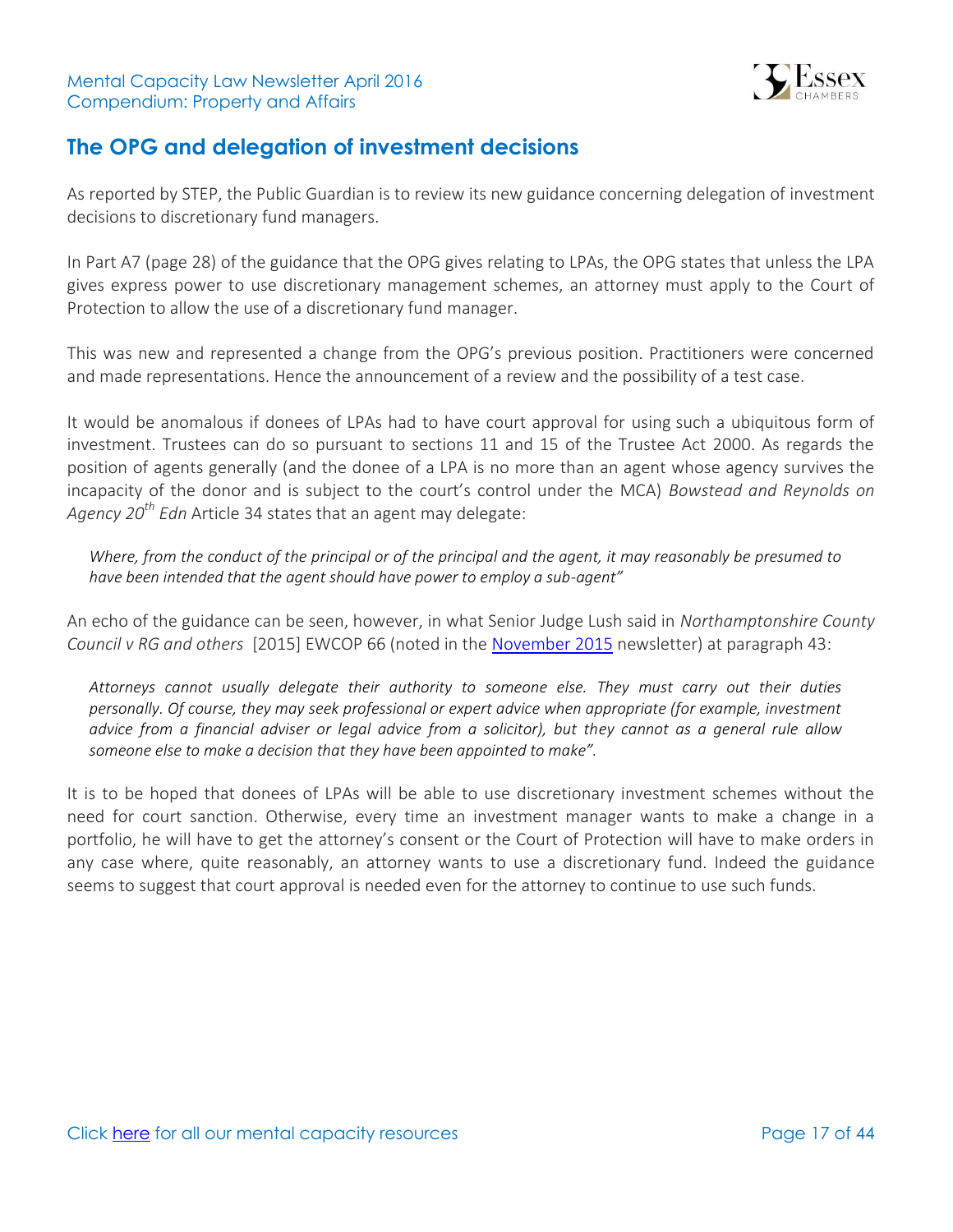

# <span id="page-17-0"></span>**Court of Protection statistics**

The Ministry of Justice has [published](https://www.gov.uk/government/uploads/system/uploads/attachment_data/file/512551/family-court-statistics-quarterly-q4-2015.pdf) the quarterly Family Court statistics for October to December 2015. After a dip in applications at the end of 2014, they show a gradual upward trend for most of 2015:

#### Figure 15: Applications and orders made under the Mental Capacity Act, January to March 2008 to October to December 2015



The main headlines are:

- 29,083 orders were made in 2015, of which 16,528 appointed a property and affairs deputy, 276 appointed a personal welfare deputy, and 49 appointed both.
- There were 134,363 LPAs in October to December 2015, the highest quarterly figure so far; the common age group for having an LPA is 81 to 90. At the end of 2015, the total number of LPAs registered in England and Wales was 1,617,252, 61% of whom were women.
- Applications relating to deprivation of liberty increased from 109 (in 2013) to 525 (in 2014) to 1,499 in 2015 (489 of which were made in that final quarter).

Of those 489 DoL applications, 65% were brought by a local authority, 30% by solicitors, and 5% from others including CCGs. The applications broke down into the following (a break down provided for the first time with these statistics):

- 119 were MCA s16 applications
- 177 were MCA s21A challenges
- 193 were made under the *Re X* streamlined process.

It need hardly be pointed out that 193 applications is rather far off the [numbers required](http://www.communitycare.co.uk/2016/04/11/deprivation-liberty-court-cases-triple-fall-short-cheshire-west-predictions/) to achieve

Click [here](http://www.39essex.com/resources-and-training/mental-capacity-law/) for all our mental capacity resources The Page 18 of 44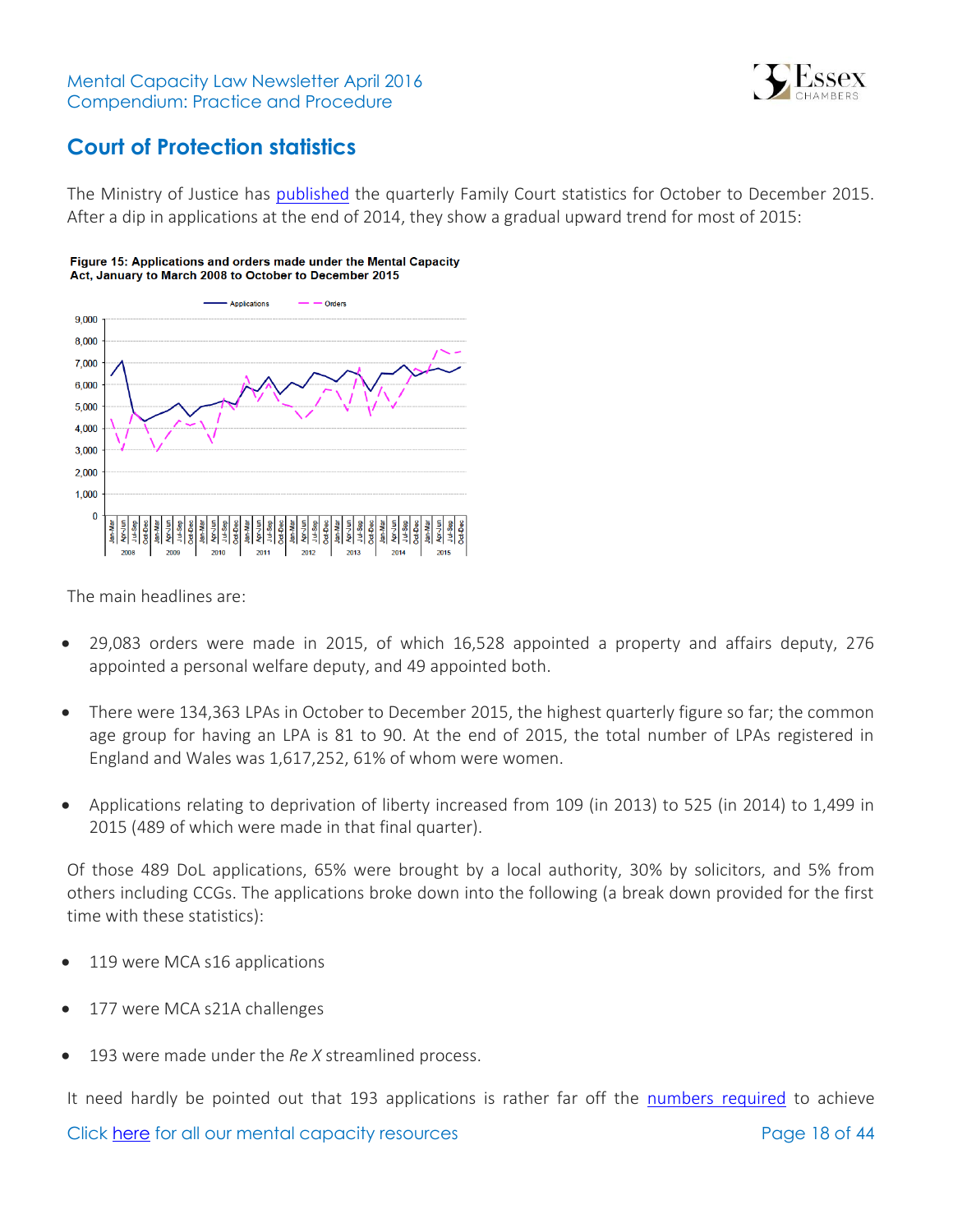

compliance with Cheshire West.

### <span id="page-18-0"></span>**Appointment of Chief Assessor for Law Society Mental Capacity Accreditation scheme**

Although the Law Society has yet formally to establish a Mental Capacity Accreditation scheme, a further step has been taken with the recent appointment of Floyd Porter of Miles & Partners as the Chief Assessor. We congratulate him on his appointment, and wish him well as he and the Law Society work towards establishing a panel, which will in due course  $-$  and amongst other things  $-$  open the way to the appointment of Accredited Legal Representatives to act for P within the intermediary of a litigation friend. As discussed in relation to the *Re JM* case in the Health, Welfare and Deprivation of Liberty Newsletter, such appointments cannot come too soon (so long, of course, as they are accompanied by appropriate amendments to the relevant legal aid regulations). Floyd will be discussing the role and the scheme at the MHLA annual [COP conference](http://www.mhla.co.uk/events/court-of-protection-conference-manchester-24-jun-2016/) in June.

### <span id="page-18-1"></span>**Statutory charging and discretion**

*R (Faulkner) v Director of Legal Aid Casework* [2016] EWHC 717 (Admin) (Admin Court) (Mostyn J)

*Article 5 – damages* 

#### **Summary**

We briefly mention this case as it relates, by analogy, to a growing concern in the Court of Protection about the difficulties in securing damages for breaches of P's human rights.

The Supreme Court had previously held [\(\[2013\] UKSC 23\)](http://www.bailii.org/uk/cases/UKSC/2013/23.html) that where a prisoner cannot prove that, but for the delay in holding a Parole Board hearing, s/he would have been released, s/he will nevertheless generally receive a modest award of damages for feelings of frustration and anxiety where the period of delay has been for three months or more. Prisoner Sturnham was accordingly awarded £300. However, higher awards would be made where, but for the breach, the prisoner would have been released earlier. Prisoner Faulkner had shown on the balance of probabilities that he would have been released if his review had taken place 10 months earlier and was award £6,500 for breach of Article 5(4).

The issue in the present case was whether that sum of £6,500 should be subjected to the Legal Aid Statutory Charge, following the costs arising from Supreme Court's decision. If it was, he would recover nothing. For those unfamiliar, the reasons for the statutory charge are explained in its accompanying *[Manual:](https://www.gov.uk/government/uploads/system/uploads/attachment_data/file/324163/legal-aid-stat-charge-manual.pdf)*

*1. The statutory charge is designed to:*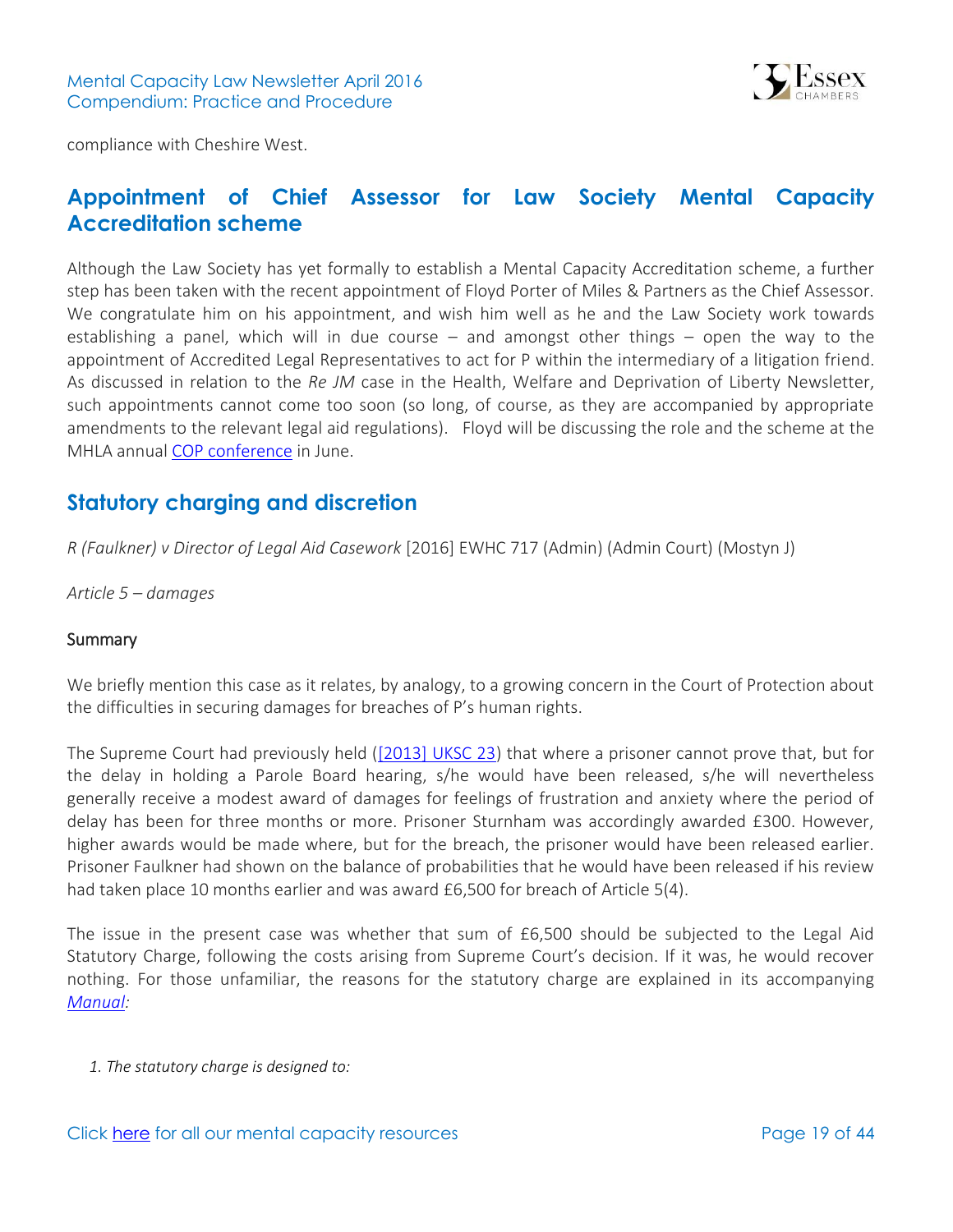### Mental Capacity Law Newsletter April 2016 Compendium: Practice and Procedure



- *(a) put legally aided individuals as far as possible in the same position as successful non-legally aided individuals (who are responsible at the end of their cases to pay their own legal costs if their opponent in the litigation does not, or is unable, to pay them). The statutory charge converts legal aid from a grant into a loan. (See Davies v Eli Lilly & Co [1987] 3 All ER 94 at 97 to 98)*
- *(b) ensure that legally aided individuals contribute towards the cost of funding their cases so far as they are able; and*
- *(c) deter legally aided individuals from running up costs unreasonably by giving them a financial interest in how much money is being spent.*

*…*

*3. The law that creates the statutory charge is based on the solicitor's charge. The principle behind the solicitor's charge is that it is fair for solicitors to be able to take their costs out of any property their clients recover or preserve because of the services provided.*

The statutory charge can be waived where it is equitable to do so if (a) the proceedings have a significant wider public interest and (b) it is cost-effective to fund particular claimants. Mostyn J held that these two issues leading to the waiver decision must be determined either at the beginning or during the case. Moreover, it was not a violation of Faulkner's human rights to have his damages subject to the statutory charge:

*37. I accept that an award of damages made under Article 5 (5) of the European Convention on Human Rights is a serious matter. Detention by the State is, on any view, a very bad business. The award of damages although they are customarily modest - should reflect the fact that it is only in Article 5 (5) of the Convention that compensation is mentioned. However I do not accept that awards of damages for State detention pursuant to the Convention are a class apart from all other types of damages. I do not accept that because they are awarded to Mr Faulkner as a victim of human rights violation that they should be subjected to a process of immunisation in the way that perhaps damages for personal injury or an award of damages for,*  say, the loss of an eye or a leg would not. Naturally, State detention is a bad business but the consequences of *many personal injuries are far more long-enduring than temporary State detention as happened in this case by virtue of delay in convening a Parole Board hearing.*

*38. It is for these reasons that I reject the argument that there is some kind of special status or numinous quality to be attached to these damages. These damages are to be treated under the costs regime, in my judgment, in exactly the same way as any other damages. It is therefore for these reasons that the claim for judicial review is dismissed.*

### Comment

What often matters most in human rights cases is a judicial declaration of a violation. However, there will be cases in the court has decided that monetary compensation is required in order to give the victim just satisfaction.

Unless there is full cost recovery, what the State awards with one hand (damages), it takes away with the other (the statutory charge). The waiver is now governed by the Civil Legal Aid (Statutory Charge) Regulations 2013 (SI

Click [here](http://www.39essex.com/resources-and-training/mental-capacity-law/) for all our mental capacity resources The Page 20 of 44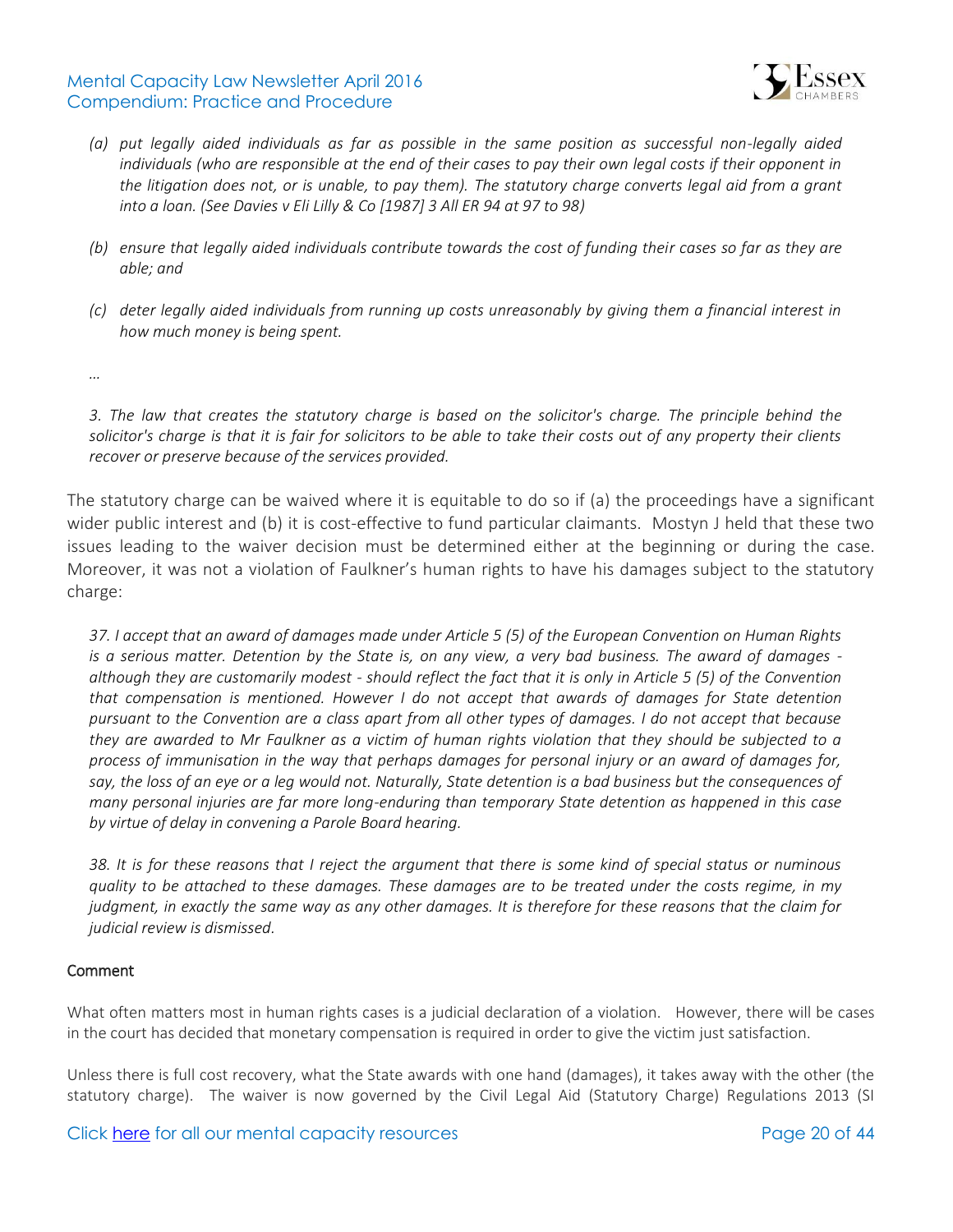### Mental Capacity Law Newsletter April 2016 Compendium: Practice and Procedure



2013/503). Requiring clarity from the Legal Aid Agency as to whether the condition precedents to a waiver decision (significant wider public interest and cost-effectiveness) have been satisfied before the case is over ensures that those benefitting from legal aid know whether a waiver of 'is in the offing'.

An allied problem which is of particular difficulty for Court of Protection practitioners is what is to happen where a claim under the HRA is brought at the conclusion of proceedings in the COP. In the editors' experience, the Legal Aid Agency adopts an inconsistent approach as to whether (1) such a claim should be brought within the COP, or in the County or High Court upon the basis of declarations made in the COP; and (2) in either case, whether in the event of damages being awarded, the LAA will seek to recoup only the costs of the claim under the HRA or the entire costs on the legal aid certificate, including the costs of the underlying "substantive" COP proceedings. We are aware that there may be a judicial review in the offing in relation to a similar issue that has arisen in the context of claims being brought on behalf of children arising out of care proceedings.<sup>1</sup> We will bring you news of developments in this area as soon as we have it, but in the interim our strong advice (not, of course, legal advice on the facts of any individual case) is to extract from the LAA as early as possible a statement in writing as to what they will do on the facts of the particular case: experience has taught that setting out a clear proposal for how to proceed with an explanation of why such is likely to result in a speedy and proportionate of the HRA aspects of the claim together with a request for confirmation that this is agreed is likely to achieve better results than asking an open-ended question as to what the LAA would like.

### <span id="page-20-0"></span>**Short note: penal notices and contempt of court**

In *In the Matter of Gous Oddin* [\[2016\] EWCA Civ 173,](http://www.bailii.org/ew/cases/EWCA/Civ/2016/173.html) the Court of Appeal reminded practitioners (and the judiciary) of the importance of compliance with the procedural protections that must be afforded to an individual facing contempt proceedings. As Theis J usefully summarised the position:

*78. Before any court embarks on hearing a committal application, whether for a contempt in the face of the court or for breach of an order, it should ensure that the following matters are at the forefront of its mind:* 

- *(1) There is complete clarity at the start of the proceedings as to precisely what the foundation of the alleged contempt is: contempt in the face of the court, or breach of an order.*
- *(2) Prior to the hearing the alleged contempt should be set out clearly in a document or application that complies with FPR rule 37* [COPR rule 186] *and which the person accused of contempt has been served with.*
- *(3) If the alleged contempt is founded on breach of a previous court order, the person accused had been served with that order, and that it contained a penal notice in the required form and place in the order.*
- *(4) Whether the person accused of contempt has been given the opportunity to secure legal representation, as they are entitled to.*

 $\overline{a}$ 

 $^1$  Local [guidance](http://www.mentalcapacitylawandpolicy.org.uk/wp-content/uploads/2016/04/Guidance-prepared-by-HHJ-Lopex-re-freestanding-claims-by-children-for-alleged-breaches-and-damages-copy.pdf) in Staffordshire, brought to our attention by Andrew Bagchi QC, has provided for a 3 month stay (from 23 February 2016) on all "free-standing" actions in such claims in that area pending clarification of the position.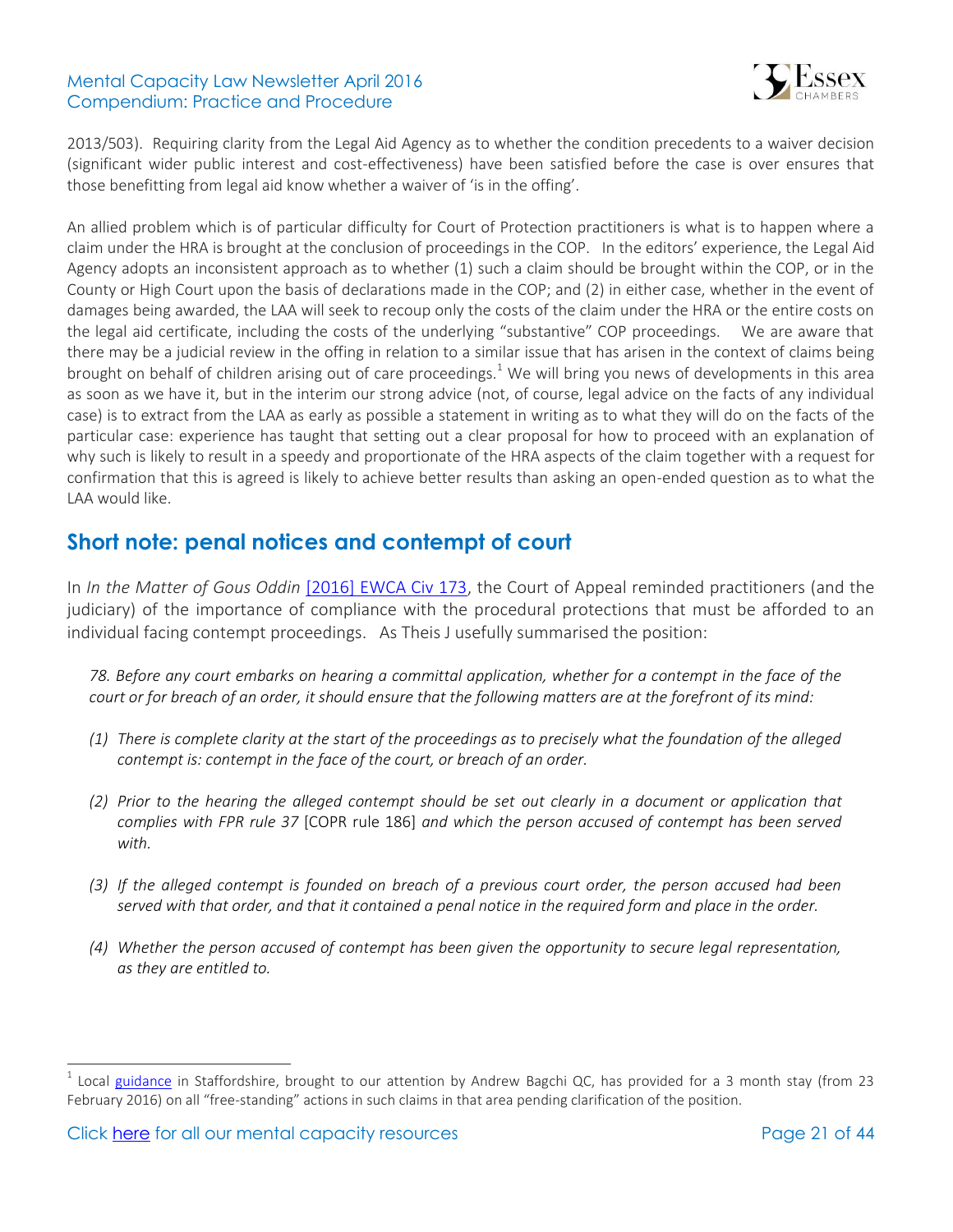

- *(5) Whether the judge hearing the committal application should do so, or whether it should be heard by another judge.*
- *(6) Whether the person accused of contempt has been advised of the right to remain silent.*
- *(7) If the person accused of contempt chooses to give evidence, whether they have been warned about selfincrimination.*
- *(8) The need to ensure that in order to find the breach proved the evidence must meet the criminal standard of proof, of being sure that the breach is established.*
- *(9) Any committal order made needs to set out what the findings are that establish the contempt of court, which are the foundation of the court's decision regarding any committal order.*

*79. Counsel and solicitors are reminded of their duty to assist the court. This is particularly important when considering procedural matters where a person's liberty is at stake.* 

### <span id="page-21-0"></span>**Short note: expert evidence and admissibility**

In *Kennedy v Cordia (Services) LLP* [\[2016\] UKSC 6,](http://www.bailii.org/uk/cases/UKSC/2016/6.html) the Supreme Court had to consider a Scottish appeal arising out of a personal injury claim made by a home carer against her employer Cordia (Services) LLP following an injury to her wrist when she slipped on a snow covered footpath on the way to a home visit. An issue arose as to whether a witness who gave evidence about health and safety requirements, risk assessments and the availability of 'add-ons' (material that employers could provide to employees to add to their footwear to help prevent slips) was an expert witness.

The Supreme Court set out four general matters which fell to be addressed in the use of expert evidence in civil cases: (i) the admissibility of such evidence (ii) the responsibility of a party's legal team to make sure the expert keeps to his or her role of giving the court useful information (iii) the court's policing of the performance of the expert's duties and (iv) economy in litigation.

The question of admissibility was held to turn on four considerations: (i) whether the proposed expert evidence would assist the court in its task; (ii) whether the witness has the necessary knowledge and experience; (iii) whether the witness is impartial in his or her presentation and assessment of the evidence; and (iv) whether there is a reliable body of knowledge or experience to underpin the expert's evidence.

<span id="page-21-1"></span>Despite being a Scottish case about employers' liability, this appeal is of use more generally across the UK as a guide to expert witness evidence in civil proceedings (including, of course, COP cases and adult incapacity cases) and contains a helpful review of case law relevant to the four considerations on admissibility. One quote stands out as particularly apt when considering expert reports on capacity: "As with judicial or other opinions, what carries weight is the reasoning, not the conclusion" (Lord Prosser in *Dingley v Chief Constable, Strathclyde Police* 1998 SC 548, 604).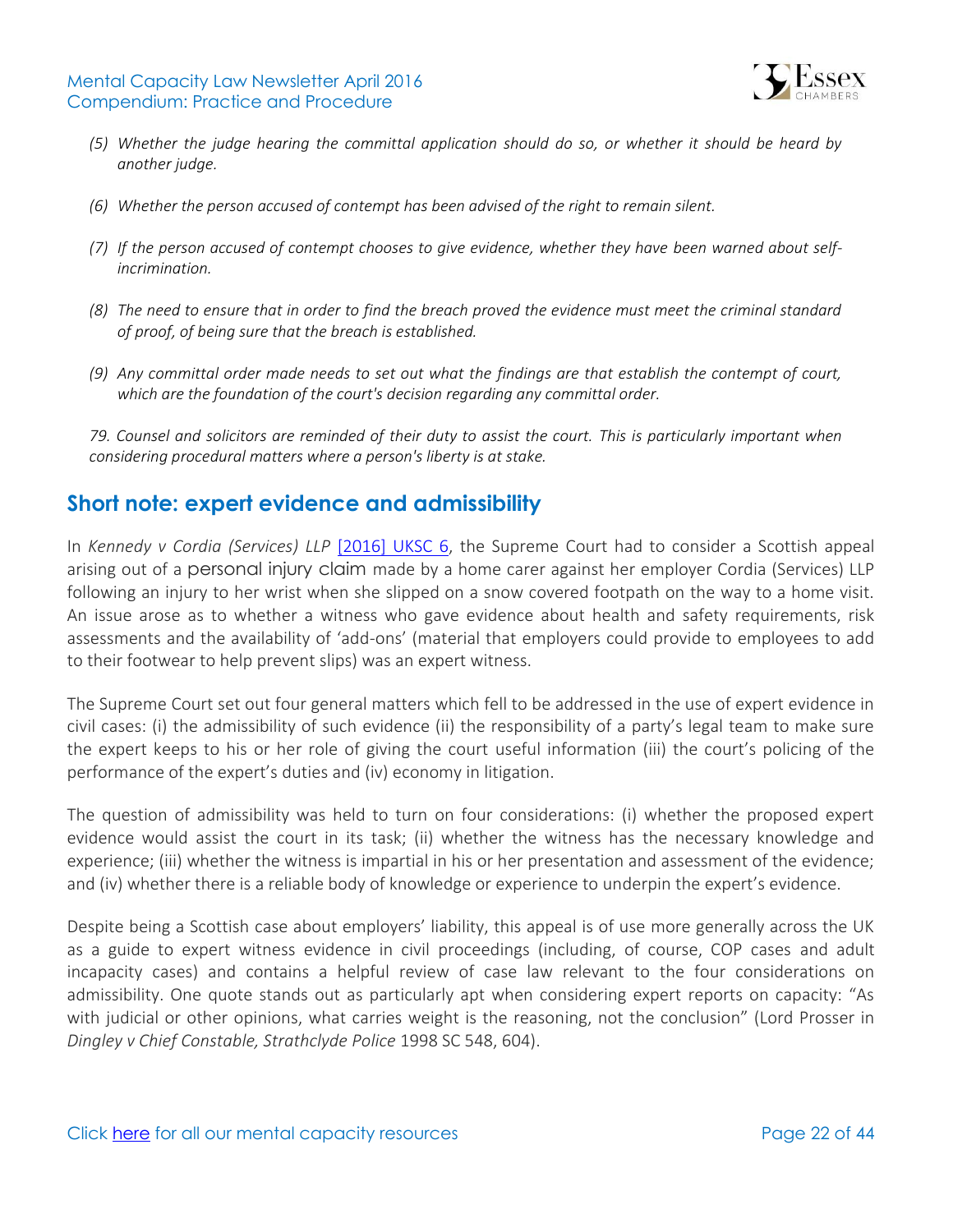

## **Short Note: foreign teenagers, medical treatment and the inherent jurisdiction**

In *Re Z* [\[2016\] EWHC 784 \(Fam\),](http://www.bailii.org/ew/cases/EWHC/Fam/2016/784.html) Baker J had to consider the exercise of the court's powers under the inherent jurisdiction to recognise and enforce orders concerning the medical treatment of children made by courts of another member state of the European Union.

Z was a girl in her early teens who had developed a very serious eating disorder. She received treatment at a number of hospitals in Ireland but by early 2016 it became clear that she required special treatment, incorporating nutrition, hydration and psychiatric treatment, which would include, if necessary, the use of restraint, and which could not be provided in her home country. Her doctors therefore made arrangements for her to be admitted and treated in a specialist unit in an English hospital which is able to provide the treatment required. Her parents supported this proposal although Z herself did not agree. The Irish statutory authority brought an application before Baker J for recognition and enforcement of the order made in Ireland providing for such treatment.

In short terms, Baker J held that:

- 1. An order of that nature fell within the scope of Brussels IIA as a decision about the exercise of parental responsibility, such that, in principle, recognition and enforcement should be undertaken under the provisions of FPR Part 31;
- 2. Where as in the instant case it was not possible for those provisions to be operated with sufficient speed, the High Court could use its inherent jurisdiction to recognise and enforce the order pending the completion of the FPR Part 31 processes;
- 3. An order providing for medical treatment of the nature made by the Irish court did not fall within the scope of Article 56 of Brussels IIA, such that prior consultation with the "receiving" central authority or other authority with jurisdiction was not a pre-requisite to it being made;
- 4. In line with the approach adopted in *[Re PD](http://www.39essex.com/cop_cases/hse-ireland-v-pd/)*, it would not ordinarily be necessary for the child to be represented in the English proceedings if they were party to and represented in the proceedings in the foreign court.

Usefully, the order endorsed by the court appears at the end of the judgment as a precedent for any future application of this nature.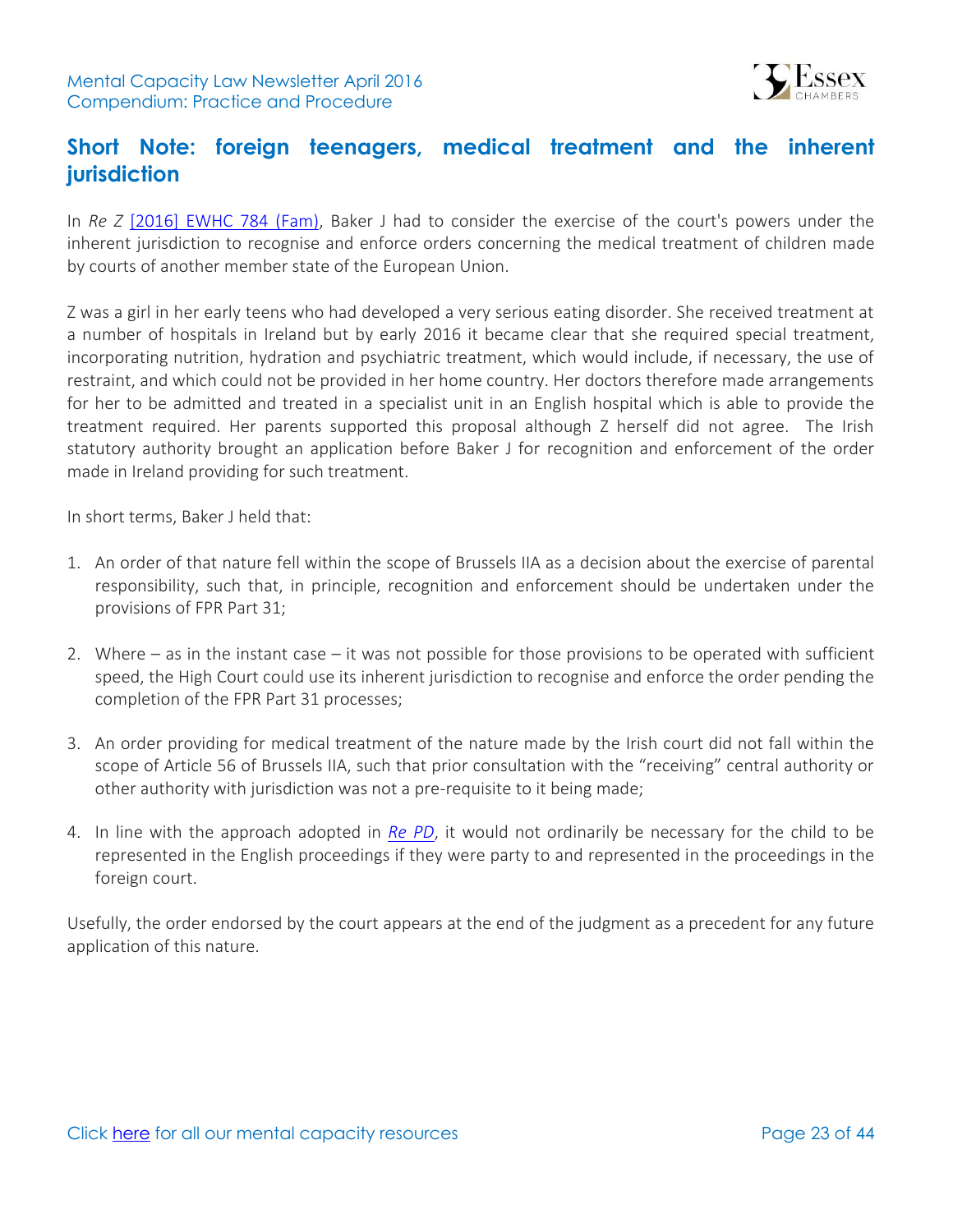

### <span id="page-23-0"></span>**National Mental Capacity Action Day**

The newsletter editors were represented at the Action Day, at which many examples of innovative and effective methods of implementing the MCA were highlighted. In her address to the delegates (see also this *Community Care* [article,](http://www.communitycare.co.uk/2016/03/15/raising-profile-mental-capacity-act-childrens-services-key-says-trowler/?cmpid=NLC|SCSC|SCDDB-2016-0316) the Chief Social Worker for Children noted that the MCA was valuable in children's services, in particular in relation to the involvement of people in decisions that concern them, and the need to avoid being unnecessarily risk averse. The Chief Social Worker for Adults was clear that the MCA was a core aspect of social work which every social work student needed to be fully trained in. The editors were interested to learn that at least one local authority now routinely trains all adult social workers as best interests assessors.

### <span id="page-23-1"></span>**Updated Care Act Guidance published**

The Statutory guidance to support local authorities implement the Care Act 2014 was updated on 24 March 2016. The guidance is now available [online](https://www.gov.uk/guidance/care-and-support-statutory-guidance/safeguarding) in a format that defies easy downloading, but a "hacked" composite version can be found [here.](https://dl.dropboxusercontent.com/u/3783983/Ferret)

A helpful table identifying the amendments and additions can be found [here,](http://www.local.gov.uk/care-support-reform/-/journal_content/56/10180/7740017/ARTICLE#table) and Luke Clements has updated his invaluable briefing [here.](http://www.lukeclements.co.uk/whats-new/) Many of the amendments are minor, but the chapters on safeguarding and ordinary residence have been more substantially revised and amended to reflect developments in caselaw and practical experience. The focus on safeguarding is perhaps unsurprising in light of the recent publication of [figures](http://www.communitycare.co.uk/2016/03/16/care-act-triggers-surge-safeguarding-caseloads/) from the Local Government Association showing that there has been a large increase in safeguarding referrals since the coming into force of s.42 of the Care Act (see also in this regard the recent and troubling *Times* [investigation](http://www.thetimes.co.uk/article/elderly-betrayed-in-their-homes-2zf6pf08b) in conjunction with Action on Elder Abuse as regards the increase in financial abuse). We note with a degree of concern that "clarification" has been added to chapter 14 on safeguarding to "*to reinforce that, ordinarily, an enquiry under Section 42 of the Act is not appropriate where people are failing to care for themselves. Section 42 is primarily aimed at those suffering abuse or neglect from a third party*." We cannot help but feel that self-neglect is likely to fall back into the "too difficult" category as a result of this step.

### <span id="page-23-2"></span>**Call for guidance on dealing with obstructive family members**

In 2014 Newcastle Safeguarding Adults Board published a case review arising from the death of an elderly man whose son was subsequently convicted of wilful neglect under the MCA 2005, which has only just hit the [headlines.](http://www.communitycare.co.uk/2016/03/11/advice-obstructive-families-urged-son-blocked-care-father-died-neglect/) The man himself had a history of non-engagement with medical services, and was supported in this by his son. When concerns about the man's capacity arose, the local authority made an application to the Court of Protection, but sadly the man died before any substantive progress was made with the application, which was strongly resisted by the man's son. The case review concludes that an earlier application to the Court of Protection would have made a difference, and recommends improved MCA training and awareness. While that is no doubt to be supported, the case review contains the following paragraph, which the editors respectfully suggest contains the entirely incorrect assertion that it can never be in P's best interests for an unwise decision to be taken: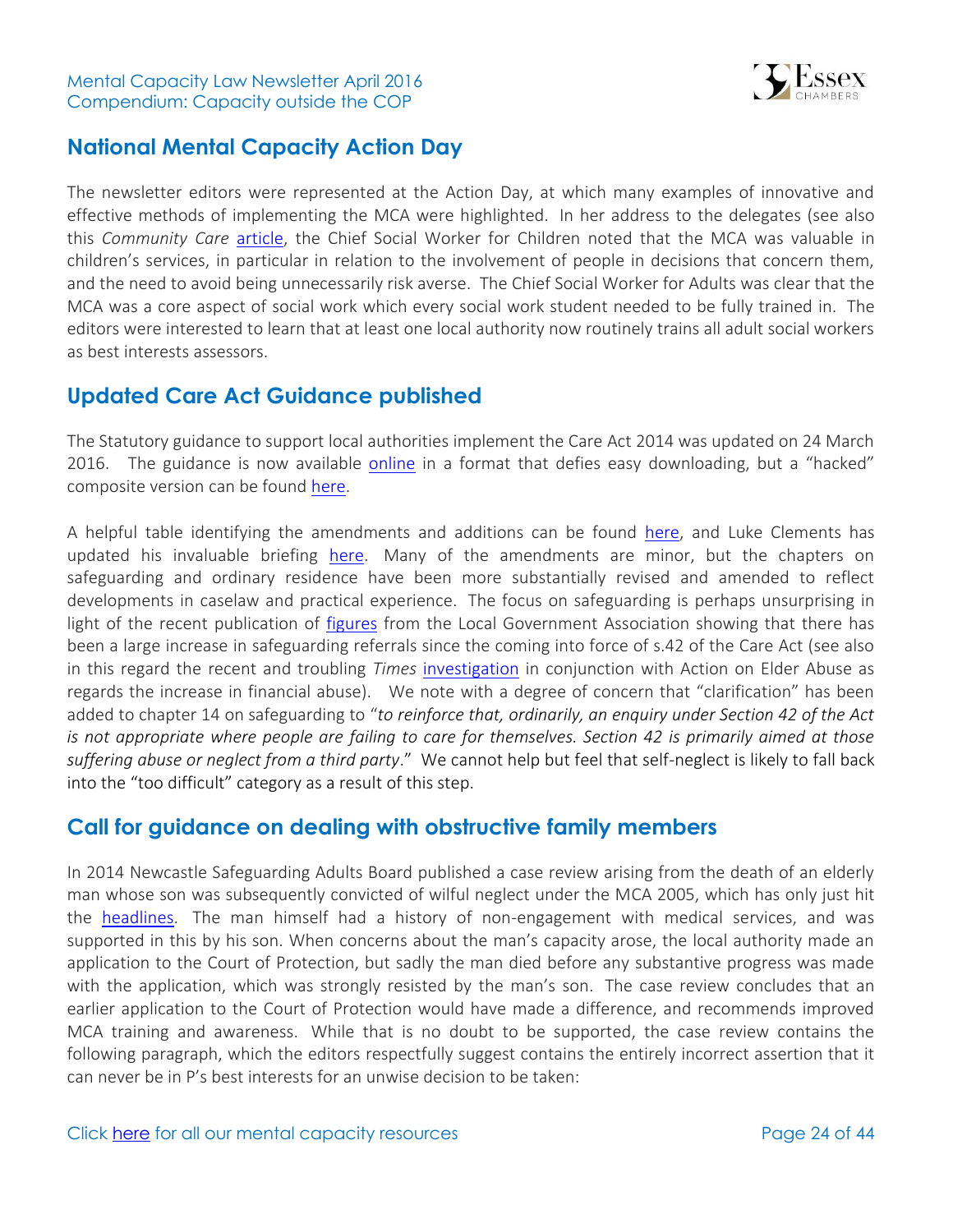

*It has been questioned whether a successful and/or quicker application to the Court of Protection would have made any difference to the safeguarding of Adult D, given his previous lack of engagement with services. In determining Adult D's best interests the Court of Protection would have been required to consider his previous behaviour and his current wishes and feelings amongst a number of other factors; however these would not have significantly influenced the outcome as the Mental Capacity Act does not allow any decision-maker, including the Court, to make an unwise decision as being in the best interests of an incapacitated person. Given the unique circumstances of this case the factor of magnetic importance for the Court would have been ensuring Health and Adult Social Care were given access to Adult D in his own home for the purposes of assessment and care provision.*

This extract from the case review highlights the tension between the MCA as a method of protection, and as a way of empowering people who lack capacity to make their own decisions but wish their preferences to be respected. The editors suggest that while written guidance as to managing obstructive family members may be useful, addressing the wider issue of the interface between the MCA and safeguarding responsibilities is something which may be more helpful.

### <span id="page-24-0"></span>**BMA report on end of life care and physician-assisted dying**

The third part of the BMA's report on end of life care and physician-assisted dying was [published](https://communities.bma.org.uk/policy_debate/end-of-life_care_and_physician_assisted_dying/m/elcpad/1092) in March. The report contains the 'reflections and recommendations' of the BMA's enquiry. The following key points of direct relevance to MCA practitioners arose:

- Current training on mental capacity does not always address all of the complexities involved in assessing decision-specific capacity in patients.
- Training should look to emphasise specific issues associated with mental capacity which are particularly applicable to the end of life – such as fluctuating capacity, patients with cognitive impairments, and recognising that capacity must be assessed for specific decisions.
- Doctors should understand how to best maximise decision-making capabilities.

## <span id="page-24-1"></span>**Report of the House of Lords Select Committee: The Equality Act 2010: the impact on disabled people**

The Equality Act 2010 received the Royal Assent on 8 April 2010. The Act brought together a number of statutes relating to discrimination into one statute. Most of the main provisions of the Act were brought into force by 1 October 2010 while other provisions relating to the Public Sector Equality duty of care come into force on 5 April 2011. A number of provisions of the Act however have still not been brought into force 6 years later.

A Committee was appointed in June last year under the chairmanship of Baroness Deech to conduct post legislative scrutiny of the disability provisions of the Act. During the course of the enquiry the Committee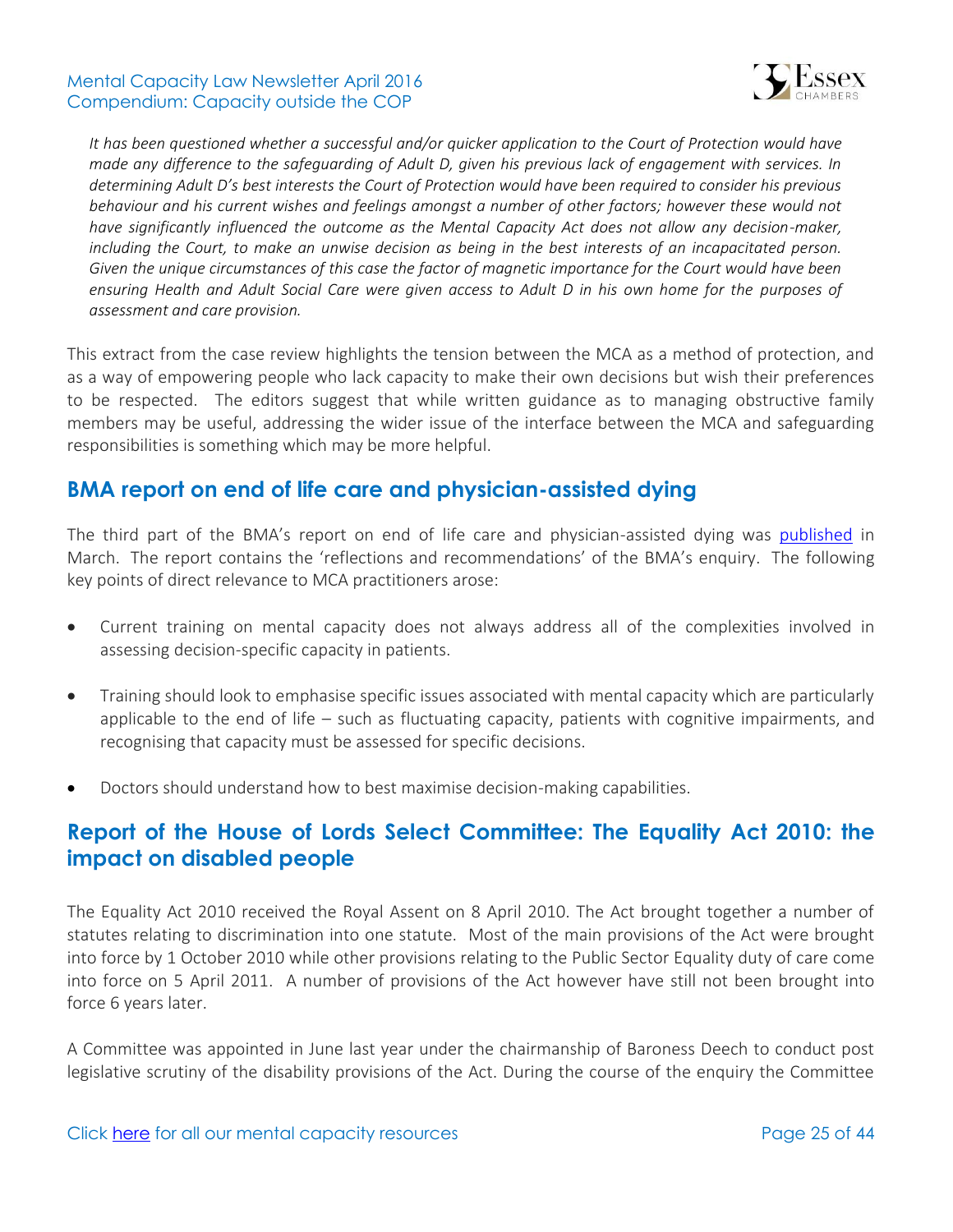

hear evidence from a range of people and organisations. The report of the committee was [published](http://www.publications.parliament.uk/pa/ld201516/ldselect/ldeqact/117/117.pdf) on 24 March 2016. It made dismal reading.

Commenting on the report, the Chair of the Commission, Baroness Deech, said:

*Over the course of our inquiry we have been struck by how disabled people are let down across the whole spectrum of life.*

*Access to public buildings remains an unnecessary challenge to disabled people. Public authorities can easily side-step their legal obligations to disabled people, and recent changes in the courts have led to disabled people finding it harder to fight discrimination.*

*When it comes to the law requiring reasonable adjustments to prevent discrimination, we found that there are problems in almost every part of society, from disabled toilets in restaurants being used for storage, to schools refusing interpreters for deaf parents, to reasonable adjustments simply not being made.*

*In the field of transport alone, we heard of an urgent need to meet disabled people's requirements – whether it's training for staff or implementing improvements to trains and buses - and we're calling for all new rail infrastructure to incorporate step-free access in its design from the outset.*

*The Government bears the ultimate responsibility for enabling disabled people to participate in society on equal terms, and we believe it is simply not discharging that responsibility. Not only has the Government dragged its heels in bringing long-standing provisions of the Act into force, such as those requiring taxi drivers to take passengers in wheelchairs, but has in fact repealed some provisions which had protected disabled people. Intended to reduce the regulatory burden on business, the reality has been an increase in the burden on disabled people.*

*The Committee would like to see changes right at the top of Government and is calling for the Minister for Disabled People to be given a place on the Cabinet's Social Justice Committee.* 

*It's time to reverse the attitude that disabled people are an afterthought. Many of the changes we suggest are simple and do not require legislation. We hope the Government will implement them quickly.*

The report reached a number of conclusions and made a number of detailed recommendations. Although it concluded that combining disabilities with the other protected characteristics in one act did not in practice benefit disabled people, it also found that separating them out would be impractical. The committee preferred to concentrate on improvements to the Equality Act 2010 which would increase the protection of disabled people.

Of particular interest was the discussion of the role of the UN Convention on the Rights of Persons with Disabilities. The Committee was at pains to clarify the position and status of the CRPD in light of "confusion" manifested by some who gave evidence to it, and in light of submissions that the Convention should be incorporated into English law. The Committee noted that: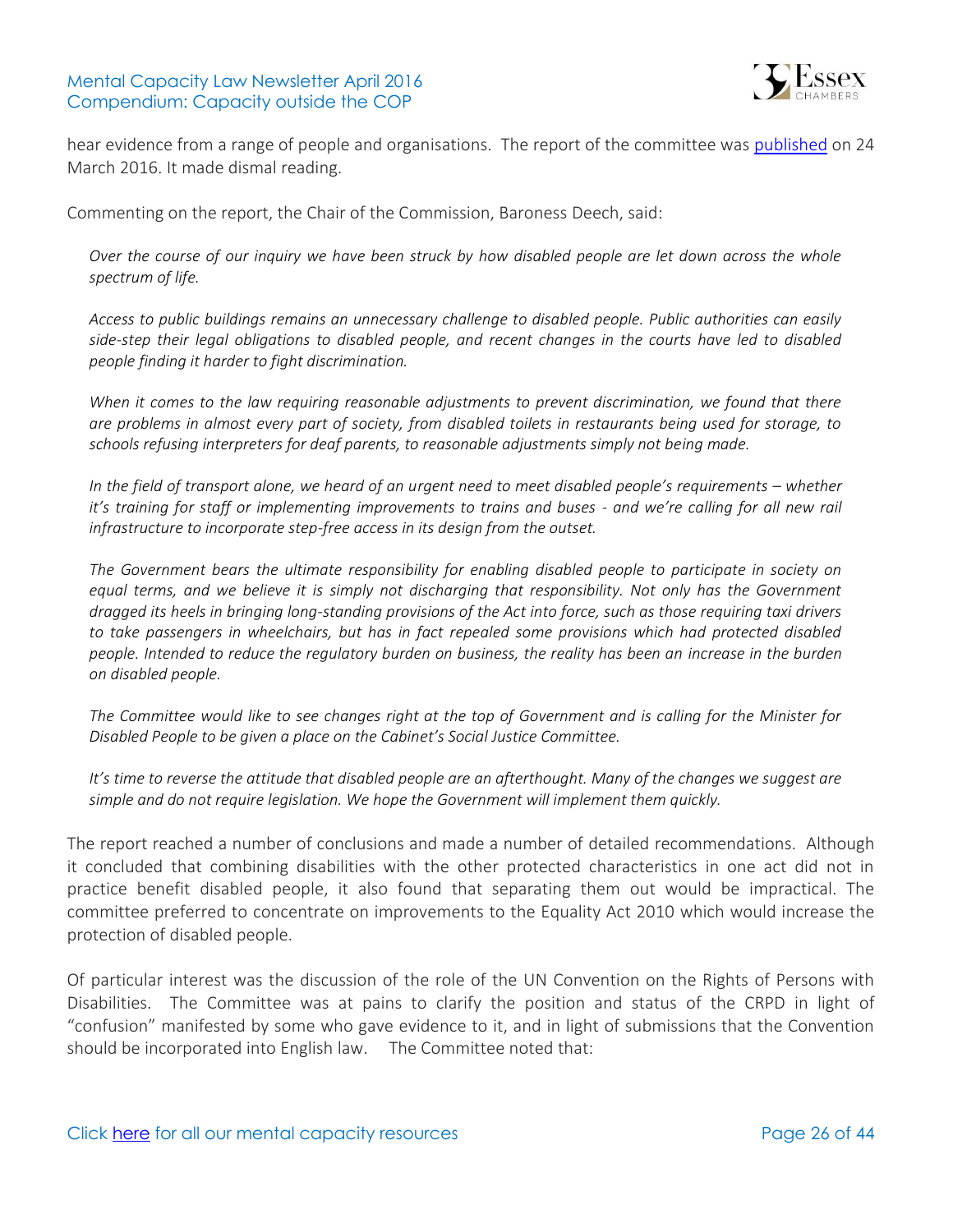

*Incorporation of the Convention is a step of a wholly different order from implementation, and would result in every provision of the Convention becoming a provision of English law, justiciable and enforceable in the courts of this country. A recommendation by the Committee that the Convention should be incorporated into United Kingdom law would certainly, as the Law Society said, "give an important signal about government commitment to equalities legislation". But the Government, in its evidence to the inquiry by the Joint Committee on Human Rights into the UN Convention on the Rights of the Child (UNCRC), has argued that incorporation is unnecessary.*

Rather, the Committee noted that there was an alternative, namely to give an equivalent commitment to that given by the Government in relation to the UN Convention on the Rights of the Child (which, as with the UNCRPD, is ratified, but not incorporated) to "give due consideration to the UNCRC articles when making new policy and legislation. In doing so, we will always consider the UN Committee on the Rights of the Child's recommendations but recognise that, like other state signatories, the UK Government and the UN committee may at times disagree on what compliance with certain articles entails."

The Committee noted that the Government had given no equivalent commitment in relation to the CRPD, and recommended that it do so. Such would "*would be a recognition by the Government of its obligation 'to take sufficient steps, including legislative steps, to realise the rights enshrined in the Convention.' We agree with the* [Joint Committee on Human Rights] *that this would also render the debate about incorporation an irrelevance*."

The reported noted with regret the decision of the Government in 2015 to downgrade the role of the Minister for Disabled People from Minister of State to under Secretary of State, commenting that "*it seemed to suggest to the disability movement that disability issues were less important*." The report made various suggestions to make the role more effective.

The report made a number of specific recommendations, of which we pick out solely that relating to the law and enforcement. The Committee concluded that developments in recent years have made fighting discrimination more difficult for disabled people. New tribunal fees, less access to legal aid, and procedural changes have combined to create barriers to the effective enforcement of disabled people's rights. Changes are recommended to combat these developments, including the collection of data relating to disability discrimination claims and reviewing the fee structure for tribunal claims for disability discrimination. It also recommends that the government amend the mandates of those regulators, inspectorates and Ombudsmen that deal with services most often accessed by disabled people to make the securing of compliance with the Equality Act 2010 a specific statutory duty.

The government is expected to respond to the Lords report within two months of the date of the report. *Beverley Taylor*

### <span id="page-26-0"></span>**Local Government Ombudsman: disabled facilities grant problems**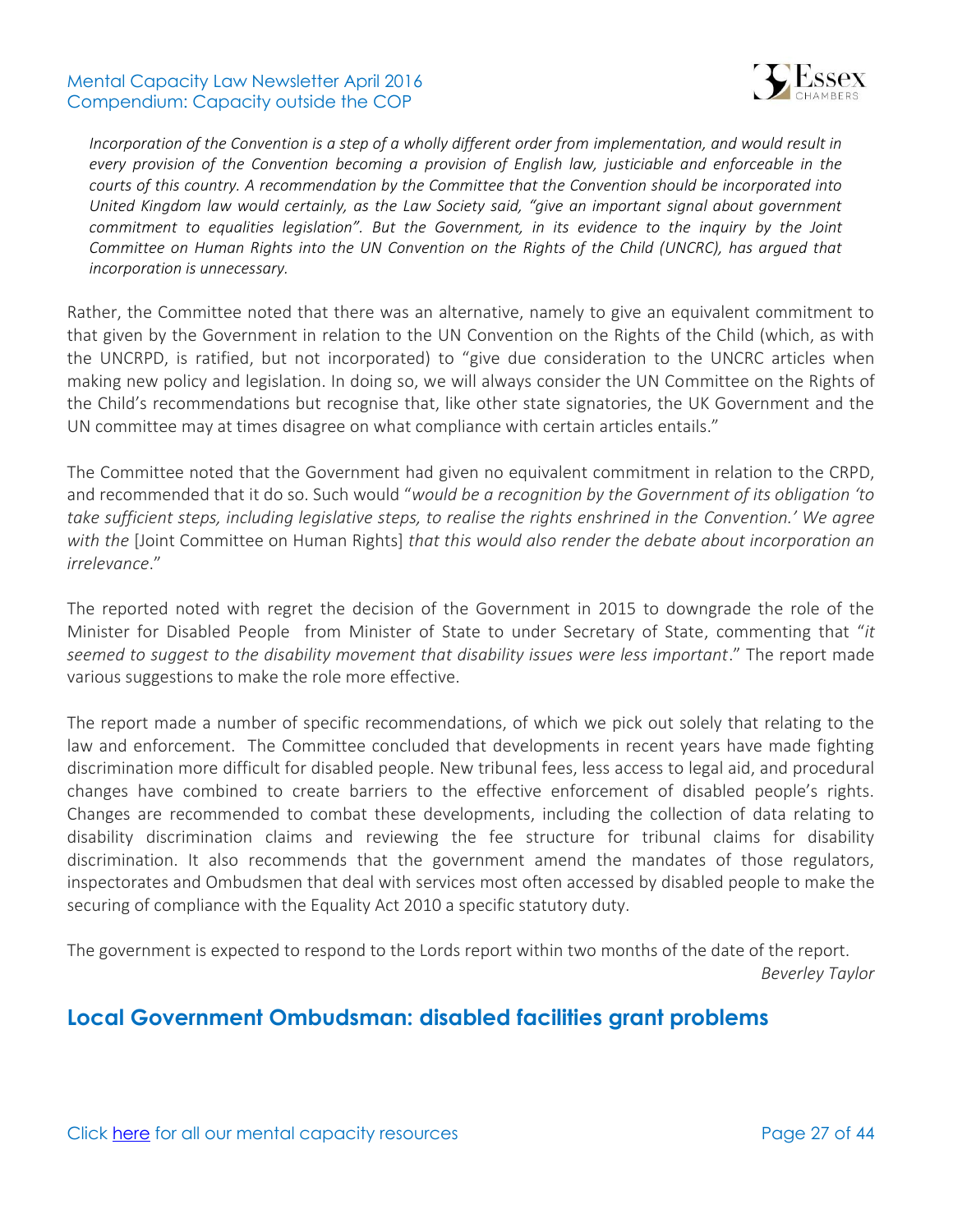

The Local Government Ombudsman published a [report](http://www.lgo.org.uk/information-centre/news/2016/mar/delays-to-disabled-facilities-grant-process-have-major-impact-on-people-s-lives-says-ombudsman) on 21 March 2016 called "*Making a house a home: local authorities and disabled adaptations*" which stated that people with disabilities were being left too long in unsuitable homes because of problems with councils' Disabled Facilities Grant (DFG) processes.

The report details that in 2015, *Leonard Cheshire Disability* found that every year almost 2,500 disabled people wait longer than they should to receive their DFG. The charity's research found that 62% of councils surveyed were not funding agreed adaptations within set timescales. It further set out research from *Foundations* which oversees the national network of Home Improvement Agencies which found that older people were able to stay in their own homes and postpone moving into a care home by an average of four years following adaptations. The *Foundations* research suggested that the average cost of a placement in residential care is around £29,000 per year whereas the average cost of providing adaptation is less than £7,000 (although the editors note that making adaptations does not rule out the need for further in-home support).

The report sets out common issues and complaints by means of individuals complaints to the LGO: delay in making a referral, failure to complete an OT assessment and make clear recommendations; failure to consult other professionals; delay in provision of disabled adaptations etc and provides a useful summary of the DFG process in Appendix 1.

### <span id="page-27-0"></span>**Guidance for social workers working with people with an ABI**

The Brain Injury Social Work Group and the British Association of Social Workers issued "Practical Guidance for Social Workers working with people with an acquired Brain Injury" in February 2016. The guidance can be found [here.](https://www.basw.co.uk/resource/?id=5157)

The aim of the guide is to increase awareness of ABI among social workers and to provide guidance about what an ABI is and how intervention by social workers can benefit individuals. It also contains useful information for COP practitioners who may have clients with an ABI. The guidance contains an interesting case study at appendix 1 which raises issues around a potential, previously undiagnosed ABI.

### <span id="page-27-1"></span>**ATU Days of Action**

Beginning on Monday 18 April there will be seven days of action intended "*to raise awareness of the thousands of learning disabled people currently being held against their wishes in assessment and treatment units*." See [here](https://theatuscandal.wordpress.com/about/) for more details.

<span id="page-27-2"></span>The site also contains statistics about young people resident in ATUs (taken from the Learning Disability Census 2015). See [here.](https://theatuscandal.wordpress.com/some-atu-facts-figures/)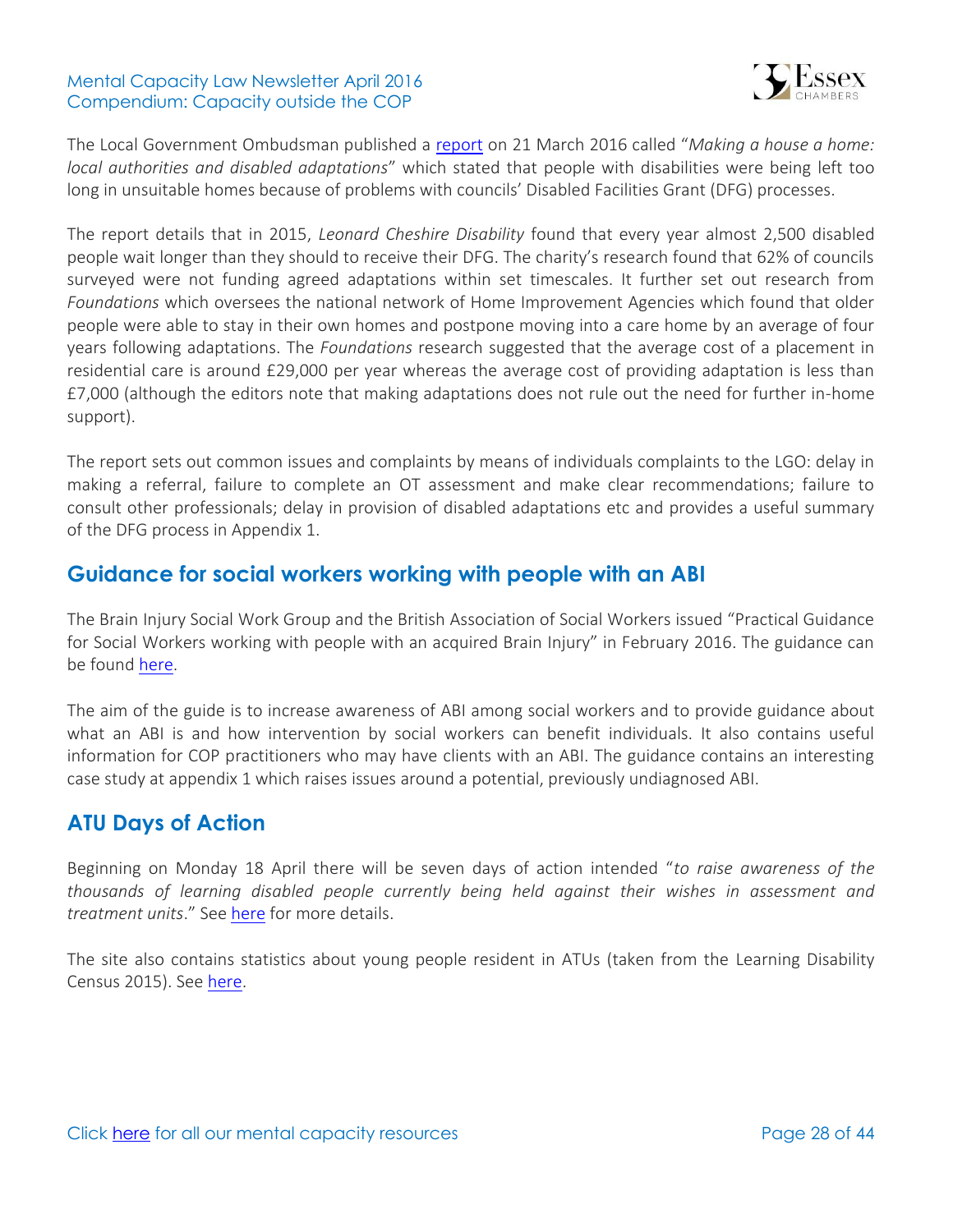

### **Money and mental health: new institute and survey**

A new [Money and Mental Policy Institute](http://www.moneyandmentalhealth.org/) has been set up, and is running a major survey to gather stories and information from people who've experienced mental illness or mental distress about their finances. More details can be found [here.](http://www.moneyandmentalhealth.org/)

### <span id="page-28-0"></span>**Children and life-limiting illnesses**

In *County Durham & Darlington NHS Foundation Trust v SS & Ors* [\[2016\] EWHC 535 \(Fam\),](http://www.bailii.org/ew/cases/EWHC/Fam/2016/535.html) the court was concerned with a profoundly disabled 7 year old girl who was in the care of the local authority, and who was thought to be on a downward trajectory in view of her many serious physical and neurological disabilities. The relevant NHS Trust sought declarations that it was lawful for their clinicians to treat SS in accordance with their clinical discretion, effectively to impose a ceiling of care such that resuscitation and admission to intensive care would be most unlikely to be offered. The child's guardian supported the Trust's application; SS's parents opposed it. Granting the declarations sought, Cobb J commented on and approved the usefulness of the Royal College of Paediatrics and Child Health [guidance](http://adc.bmj.com/content/100/Suppl_2/s1.full.pdf+html) "Making decisions to limit treatment in life-limiting and life-threatening conditions in children: a framework for practice" (2015).

### <span id="page-28-1"></span>**Short note: Strasbourg, deprivation of liberty and children**

In *Blohkin v Russia* [\[2016\] ECHR 300,](http://www.bailii.org/eu/cases/ECHR/2016/300.html) the Grand Chamber of the ECtHR has decided that Russia breached Article 3 of the ECHR when it detained a 12 year old boy with disabilities for 30 days in a temporary detention centre for juvenile offenders. The applicant complained that he had not received adequate medical care while in the temporary detention centre for juvenile offenders and that the conditions of his detention there had been inhuman. The Grand Chamber concluded that "*there has been a violation of the applicant's rights under Article 3 on account of the lack of necessary medical treatment at the temporary detention centre for juvenile offenders, having regard to his young age and particularly vulnerable situation, suffering as he was from ADHD*".

Further, the Grand Chamber confirmed the earlier Chamber decision (which the Russian Government did not contest) that "*the applicant's placement for thirty days in the temporary detention centre amounted to a deprivation of liberty within the meaning of Article 5 § 1, noting in particular that the centre was closed and guarded, with twenty-four-hour surveillance of inmates to ensure that they did not leave the premises without authorisation, and with a disciplinary regime enforced by a duty squad*." It held that that there had been a violation of Article 5(1) of the ECHR as his placement in the centre could not be justified under Article 5(1)(d) as "*detention of a minor by lawful order for the purpose of educational supervision*", as it had not served an educational purpose. The Russian courts on deciding on his placement referred to behaviour correction and the need to prevent the boy from committing further delinquent acts, neither of which constituted 'educational supervision'.

The court held that there had been a violation of the boy's Article 6 rights. The proceedings which had led to the boy being placed in the detention centre should have been considered criminal proceedings for the purpose of Article 6 despite the fact that they were not classified as criminal under Russian law. A majority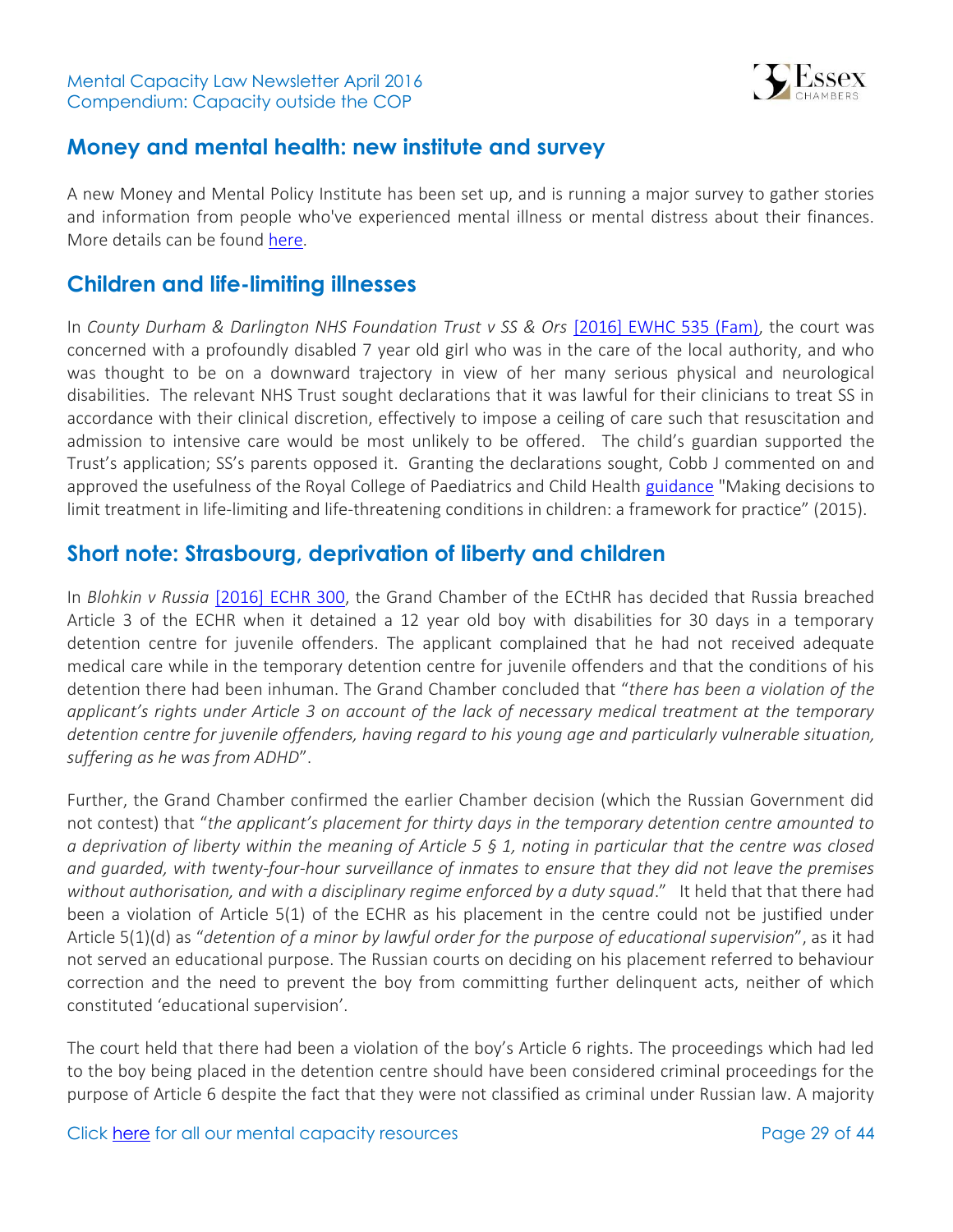

of the court held that the child's defence rights had been violated because he had been questioned by the police without legal assistance and the statements of two witnesses whom he was unable to question had served as the basis for his placement in the detention centre.

The UK based charity, the Mental Disability Advocacy Centre (MDAC) was granted permission to intervene in the case. The editors note that the intervention held weight with the judges of the Grand Chamber. The judgment quotes the submissions made by MDAC and adopts some key aspects of the submissions.

For a further important Strasbourg decision this month, see also the report on *[Kocherov and Sergeyeva v](http://www.bailii.org/eu/cases/ECHR/2016/312.html)  [Russia](http://www.bailii.org/eu/cases/ECHR/2016/312.html)* in the Scotland Newsletter.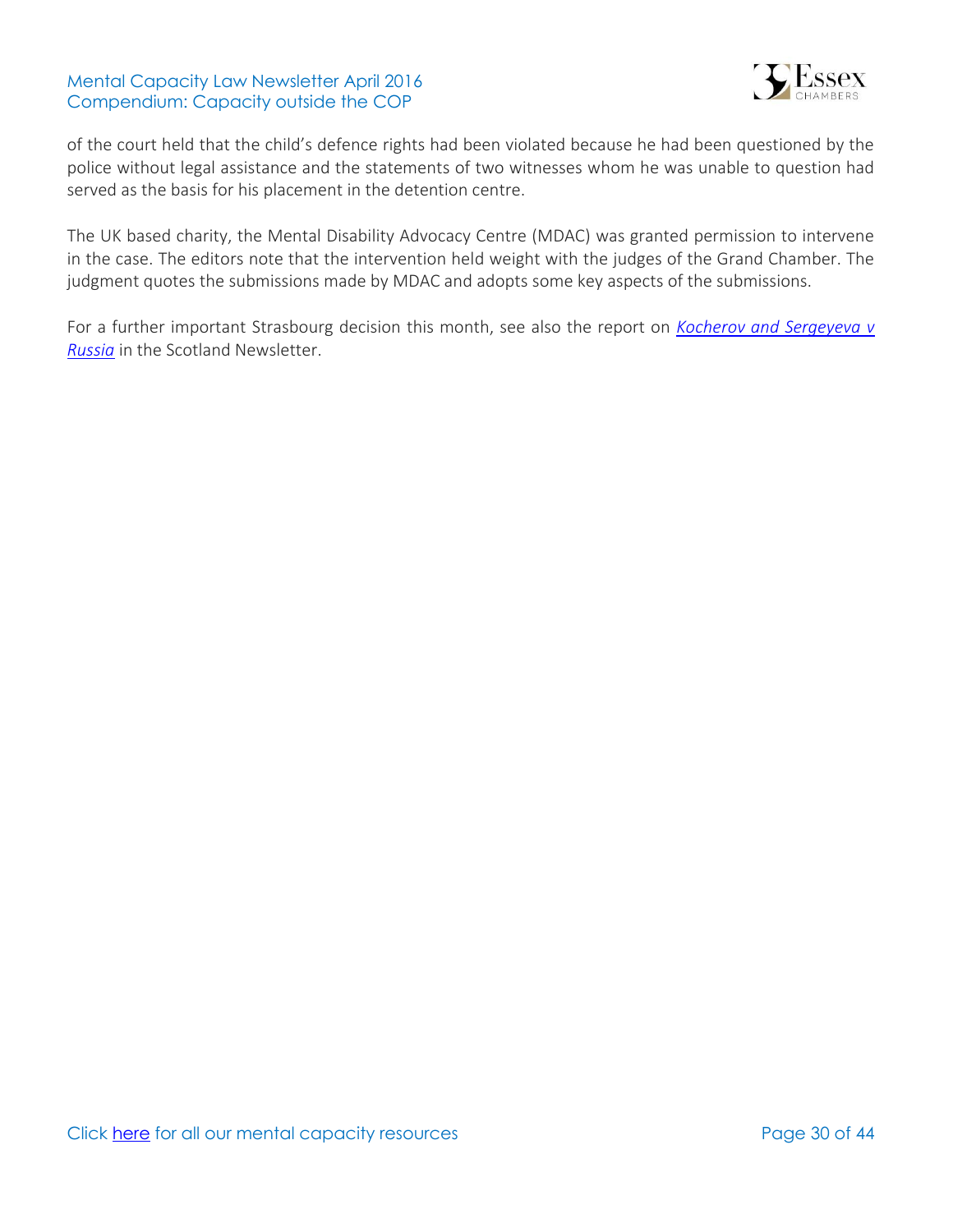

## <span id="page-30-0"></span>**Capacity, facility and circumvention**

In *Ritchie v Nelson* [\[2016\] CSOH 35,](http://www.bailii.org/scot/cases/ScotCS/2016/%5b2016%5dCSOH35.html) decided on 4<sup>th</sup> March 2016, Lord Clarke granted decree of reduction of a Disposition in favour of the defender by an aunt of the pursuer (now deceased – "the deceased") of a house belonging to the deceased, on the grounds that the deceased "did not have the necessary capacity to grant the Disposition" [paragraph 88 of Lord Clarke's decision]. The pursuer, who was executrix-dative to the deceased, also pled facility and circumvention though "that case was, in the event, perhaps, less well developed" [2] and not accepted by Lord Clarke.

The case is of general interest as to the question which medical witnesses should address when giving an opinion as to capacity in such a case; the use of an affidavit where there was no apparent reason why the evidence of the person in question could not have been taken on commission; and Lord Clark's comments on the case based upon facility and circumvention. Also worthy of comment are two aspects not addressed, namely aspects relating to a power of attorney granted by the deceased, and circumstances surrounding the granting of the Disposition which might have warranted at least the possibility of a case based on undue influence.

For the purposes of this article, relevant persons were, in addition to the pursuer, the defender and the deceased; two medical witnesses called by the pursuer and one medical witness called by the defender; the family solicitor, now deceased, who prepared the Disposition ("the family solicitor"); and the witness who purportedly witnessed the Disposition ("the witness"). "the Disposition" is the Disposition which the pursuer sought to have reduced, and "the subjects" are the subjects purportedly conveyed by the Disposition.

Lord Clarke held that: "The primary issue for the court to determine in this action is whether or not, on the balance of probabilities the deceased, as at the date of the disposition, 2 July 2007, had the necessary legal capacity to grant that deed, the effect of which was to dispone, *inter* vivos, the only asset of hers of any significant value namely her home." [74]. It was accepted that as at October 2007 the deceased was suffering from advanced dementia, therefore: "The question therefore becomes more refined and it is whether, notwithstanding the accepted fact that the deceased was suffering from advanced dementia in October 2007, she, nevertheless, had the mental capacity, sufficient on 2 July 2007, for her to be considered as having been capable of fully comprehending the nature and effect of the granting by her of the disposition in question." [74].

Relevant dates include that in 1966 the subjects were acquired by the deceased and two siblings with special destination to the survivors and the survivor; those siblings died in 1992 and 1999 respectively; the deceased granted a power of attorney in favour of the defender on  $30<sup>th</sup>$  September 2004; the Disposition was granted on  $2^{nd}$  July 2007; the deceased died aged 96 on 31<sup>st</sup> March 2011; and the pursuer was confirmed as executrix-dative to the deceased conform to an interlocutor dated 20<sup>th</sup> March 2012.

### *The medical evidence*

Both of the pursuer's medical witnesses, whom Lord Clarke found to be credible and reliable, had submitted written reports providing opinions, "in no material respect … displaced in cross-examination",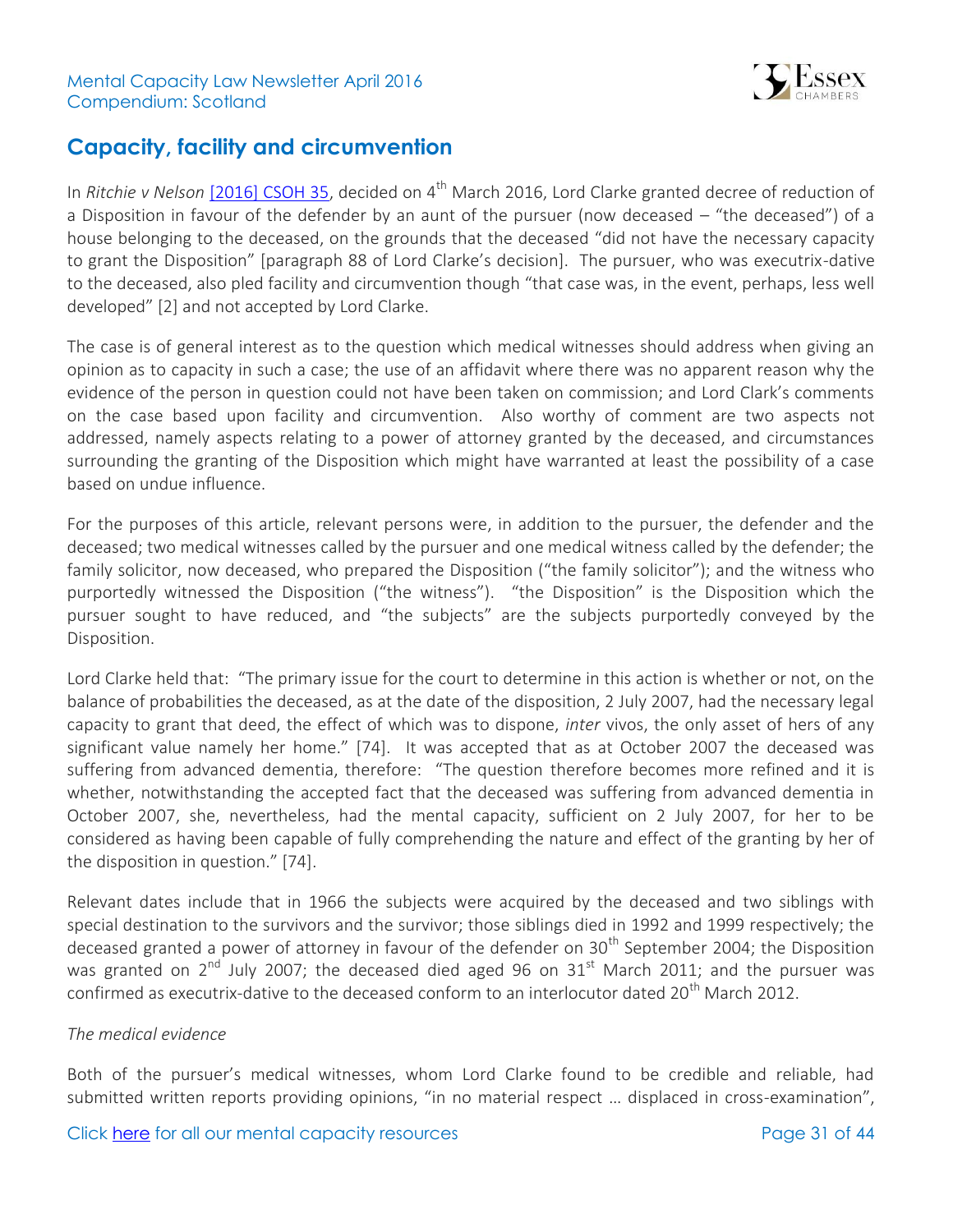

that on the balance of probabilities, the deceased would not have had sufficient capacity on 2<sup>nd</sup> July 2007.

Lord Clarke quoted, with evident approval, the conclusion in the report by one of the pursuer's medical witnesses, which was in the following terms: "In summary following my review of the available evidence I believe it to be, on the balance of probability, highly unlikely that in July 2007 [the deceased] possessed the capacity to understand and/or recall complex financial decisions such as would be required to sign a deed transferring ownership of her house to her nephew." [28].

Lord Clarke was however critical of the approach of the defender's medical witness. He said: "It was apparent from the witness's report [i.e. the report of the defender's medical witness] and his evidence that he approached the request for an opinion from a standpoint he adopted when, for example, advising on guardianship cases. His starting point was, he said, always, in such situations, that there was a presumption that the individual who was being considered for guardianship had capacity, the task then being to identify whether or not there were any contra-indications. I observe at this stage that the court, however, in a contested litigation like the present has to decide the issue of capacity on the balance of probabilities. [The defender's medical witness] did not, it seems to me, address the issue in that way. His position was simply to say that he could not say what mental capacity, if any, the deceased had before she entered hospital." [57].

Lord Clarke also commented, after indicating that he found the evidence of the pursuer's medical witnesses persuasive, that he had "some difficulty" with the evidence of the defender's medical witness who "was, no doubt, doing his best to assist the court but, as has been noted, he approached matters on the basis that the pursuer had to overcome some presumption and was, as a consequence, desiderating a level and kind of evidence which he considered was necessary to rebut that presumption." [75].

### *The affidavit evidence*

As already indicated, Lord Clarke was critical that the defender had submitted an affidavit by the family solicitor when it appears that the family solicitor's evidence could and should have been taken on commission. Lord Clarke was "unable to place any weight on the material contained in the affidavit for ultimately deciding the key issues in [dispute in] this case. The affidavit raises many questions which the court would have wished to have answered by [the family solicitor]. Fairness also would have required the opportunity to be given to the pursuer to have [the family solicitor] cross examined in relation to what was said in the affidavit as it clearly was highly germane to the issue in the case. No explanation, at all, has been given as to why his evidence was not taken on commission when it appears that he was alive for some time after the proceedings were raised."

#### *Facility and circumvention*

Lord Clarke considered that the pursuer's case on grounds of facility and circumvention was lacking in specification. On the evidence, facility at the material time was made out, but the pursuer had not "set out averments sufficiently specific in the circumstances to support the existence of circumvention, or that, in the event she has placed before the court sufficient evidence to support circumvention on the part of the defender or anyone else in this case." He was "not satisfied that they amount to establishing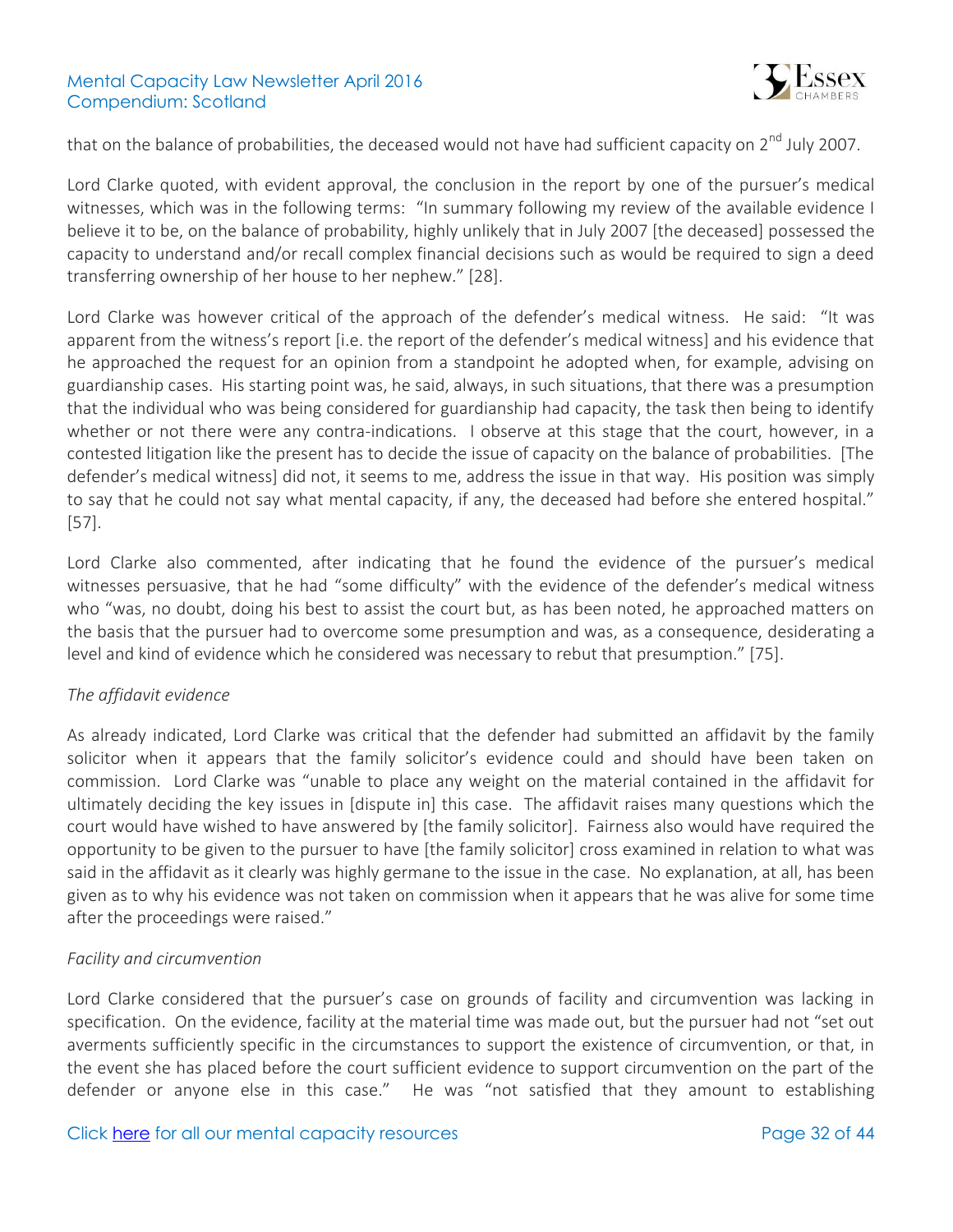

circumvention which is said to be a 'deceit or fraud'. There must be clear averment by which person or persons the deed is alleged to have been impetrated." He referred to *Baird v Harvey's Trustees* (1869) 20 D 1220, which in turn referred to *Clunie v* Stirling (1854) 17 D pages 17 and 18. He also noted that: "There is a question as to whether the deceased could be said to have at least, strictly speaking, suffered lesion. In *McKay v* Campbell 1966 SCT 37 at 249 it was held that it must be averred that the party suffered lesion by granting the deed complained of. In my judgment the pursuer failed adequately to address this aspect of such a case." [89].

### *The power of attorney*

Lord Clarke narrated that one of the pursuer's medical witnesses had, in her report, noted that there are "obviously concerns as to when this Power of Attorney was granted, as I think it is likely that [the deceased] would have been unable to give consent in the last year or so." [22]. Later in his Judgment he narrated and commented that: "On 30 September 2004 the deceased granted a power of attorney, 6/6 of process, which was registered with the Office of the Public Guardian. That might suggest, it was submitted, that at that time there was at least some concern as to the deceased's wellbeing and capacity to look after her own affairs." [64].

The family solicitor "stated that he had acted on behalf of the deceased in drawing up a continuing power of attorney in terms of which she appointed the defender and his brother Francis as her continuing attorneys in terms of section 15 of the Adults with Incapacity (Scotland) Act 2000. He had acted as a witness to the power of attorney which was executed on 30 September 2004." [15].

It is surprising that apparently no evidence was given to the court, and no submissions made to the court, as to the certification of the power of attorney, including as to who certified, whether indeed capacity and absence of undue influence or other vitiating factors was certified, and whether (and if so whom) the certifier had consulted for the purposes of certifying capacity.

### *Undue influence?*

Towards the end of his Judgment, Lord Clarke commented that: "The whole circumstances surrounding its instruction and signing were driven, it seems, by the defender." [86]. The evidence indicated that there was no record in the family solicitor's file of any meeting between the family solicitor and the deceased regarding the Disposition. There were no file notes of instructions being taken from the deceased herself. No Terms of Business letter was issued to the deceased. There was no indication in the relevant papers of the client's identification. A copy of the duly registered Disposition was sent by the family solicitor to the defender, in which the family solicitor wrote: "I enclose copy of duly registered Disposition of the above property and I have placed this with the remaining Titles and enclose herewith my own Business Account in the matter for your attention". [16] There was no record of the Disposition, or any copy of it, being sent to the deceased herself.

The defender said in evidence that it took a matter of weeks for the Disposition to be prepared, and that there was further delay by the deceased after it had been delivered to her for signature. The business account was not addressed to anyone and was in fact paid by the defender with (he said) cash given to him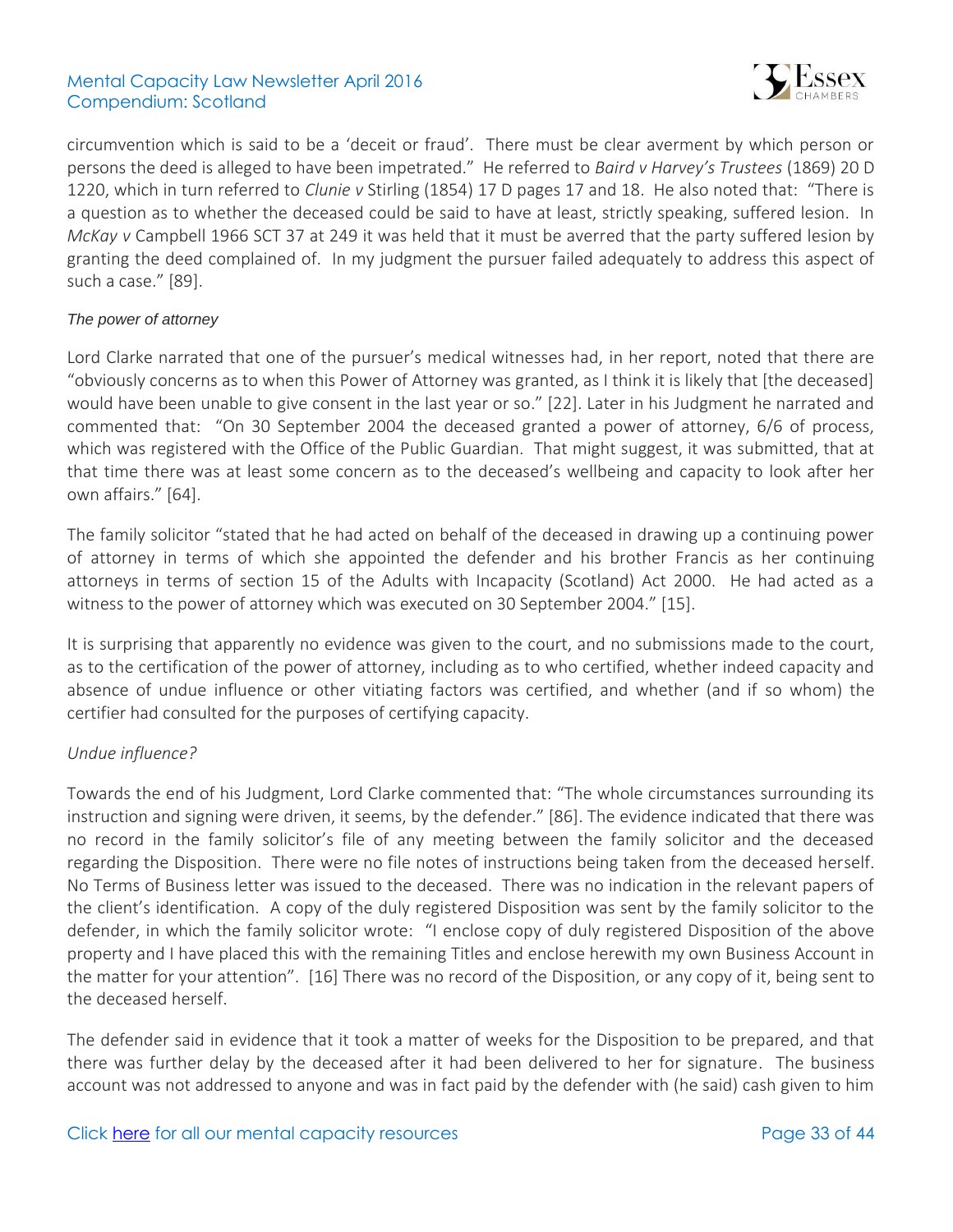

by the deceased. The witness did not see the deceased on the day that he signed the Disposition as a witness. He stated that he did so in the defender's home. He understood that he was being asked to confirm that he had seen the document. The defender had in fact admitted in his pleadings that: "The witness was asked to witness the Disposition outwith the presence of the deceased. Admitted the witness did not see the deceased sign the Disposition nor did she acknowledge her signature to him. Admitted the witness did not have the mandate of the deceased to sign." [67].

If these events had taken place after issue by the Law Society of Scotland of its [vulnerable clients guidance,](http://www.lawscot.org.uk/rules-and-guidance/section-b/rule-b1-standards-of-conduct/guidance/b15-vulnerable-clients-guidance/) the circumstances narrated above might have attracted criticism by reference to that guidance. It is not clear from the Judgment why the pursuer did not seek to have the Disposition declared void on grounds of undue influence. Particularly in view of Lord Clarke's comments about the case on facility and circumvention, the pursuer might well have had stronger prospects of establishing undue influence than of establishing facility and circumvention. Compare the recent *Smyth* case (reported in our November 2014 [Newsletter\)](http://www.39essex.com/mental-capacity-law-scotland-newsletter-november-2014/) in which incapacity, undue influence and facility and circumvention were all pled (albeit unsuccessfully).

*Adrian D Ward*

### <span id="page-33-0"></span>**New Edinburgh Sheriff Court Practice Note**

Sheriff Principal Mhairi M Stephen, who is Sheriff Principal of Lothian and Borders (and also President of the Sheriff Appeal Court), has issued Practice Note No 1, 2016, entitled "Applications under the Adults with Incapacity (Scotland) Act 2000". The Practice Note is dated  $11<sup>th</sup>$  March 2016 and will apply to all applications lodged on or after  $25<sup>th</sup>$  April 2016. This new Practice Note is available [here.](http://www.scotcourts.gov.uk/rules-and-practice/practice-notes/sheriff-court-practice-notes-(civil)) An electronic version may be obtained by email from the AWI mailbox at Edinburgh Sheriff Court at [edinburghawi@scotcourts.gov.uk.](mailto:edinburghawi@scotcourts.gov.uk)

In the October 2015 [Newsletter](http://www.39essex.com/mental-capacity-law-newsletter-scotland-october-2015/) we reported on the issue by the Sheriff Principal of Glasgow and Strathkelvin of a Practice Note for applications under the 2000 Act. In that article we stated various criticisms of the Glasgow Practice Note. We are pleased to report that the new Edinburgh Practice Note is not open to similar criticisms.

The Edinburgh Practice Note is organised so as to cover separately applications and minutes under the 2000 Act (paragraph 2) and appeals to the sheriff under that Act (paragraph 3). The first of these seems to be focused principally upon applications under Part 6 of the Act, and does not explicitly address applications under section 3(3) or the two types of variation covered by section 74. However, it does carefully address the principal omissions in the Glasgow Practice Note. For example, paragraphs 2(k) and 3(g) both require averments as to the present and past wishes and feelings of the adult insofar as they can be ascertained. Alternatively, if it has not been possible to ascertain them, the writ must explain why and set out the steps taken, if any, to ascertain, including setting out any assistance or support which has been provided.

There have at times been difficulties where courts have criticised averments along the lines that "the applicant states that", on the basis that the solicitor preparing the application should be in a position to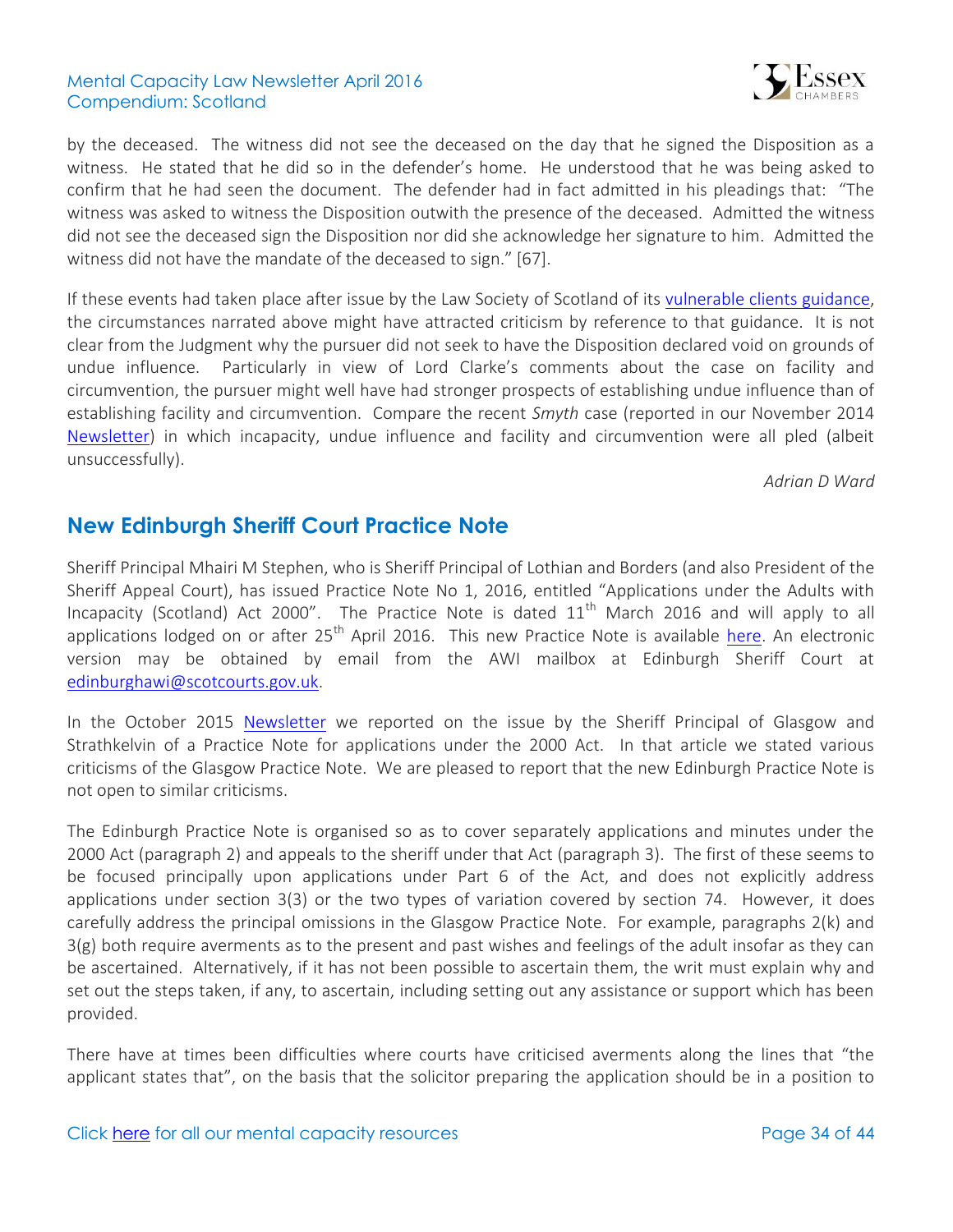

offer to prove the averments. The Practice Note helpfully obviates some of these difficulties by requiring that a proposed guardian, substitute guardian or intervener should provide a letter specifying whether he or she has at any time been formally barred from working with vulnerable adults, or convicted of a criminal offence in Scotland or elsewhere.

The other requirements of the Practice Note largely follow the requirements of the 2000 Act itself and relevant court rules, and practitioners in other sheriffdoms may find it helpful to refer to it as a checklist. As ever, any such checklist can only be a starting-point: the particular circumstances of an individual application, or the precise nature of any orders sought, may well generate their own further requirements, or adjustments to requirements in the Practice Note.

The Edinburgh court would no doubt regard it as good practice that where for good reason there are any significant departures from the requirements of the Practice Note, the sheriff clerk's attention should be drawn to these when an application or appeal is submitted, and the solicitor who has submitted it should be ready to address the sheriff on such points.

*Adrian D Ward*

## <span id="page-34-0"></span>*Application by J, solicitor, in respect of the adult F*

The Edinburgh Sheriff Court issued a judgment on  $22^{nd}$  March 2016 in this case [\(\(2016\) SC Edin 24\)](https://www.scotcourts.gov.uk/search-judgments/judgment?id=f3090fa7-8980-69d2-b500-ff0000d74aa7)). It involved an application under the Adults with Incapacity (Scotland) Act 2000 by a solicitor seeking the appointment of a financial guardian for F, an 87 year old adult. The pursuer claimed that she had an interest in the property and financial affairs of F by virtue of the fact that she had acted as F's solicitor for approximately a year before F lost capacity thus entitling her to apply for the guardianship (under section 57(1) of the 2000 Act).

Section 57(1) of the 2000 Act permits an application for guardianship to be made by "…by any person (including the adult himself) claiming an interest in the property, financial affairs or personal welfare of an adult…"

It appears from the judgment that this was interpreted by the sheriff as the pursuer "claiming to have an interest" which in his view meant that the pursuer would have to successfully assert that she had both title and interest to be granted guardianship<sup>2</sup> and to do so would mean she would have had to demonstrate a patrimonial interest<sup>3</sup>. On this basis, the sheriff determined that the pursuer did not have a sufficient interest entitling her to bring the application, and that the pursuer was not therefore a person claiming an interest.

The sheriff's interpretation is interesting given that the 2000 Act makes a distinction between 'claiming an interest' and 'having an interest'. The 2000 Act requires only that "the pursuer claims an interest" and was designed to allow solicitors in certain situations to go beyond their duty to advise and suggest in the event

 2 On the basis of Macphail, *Sheriff Court Practice (3rd edition)* at paras 4.29 and 4.33, quoted at para 7 of this judgment.  $3$  At paras 12-13.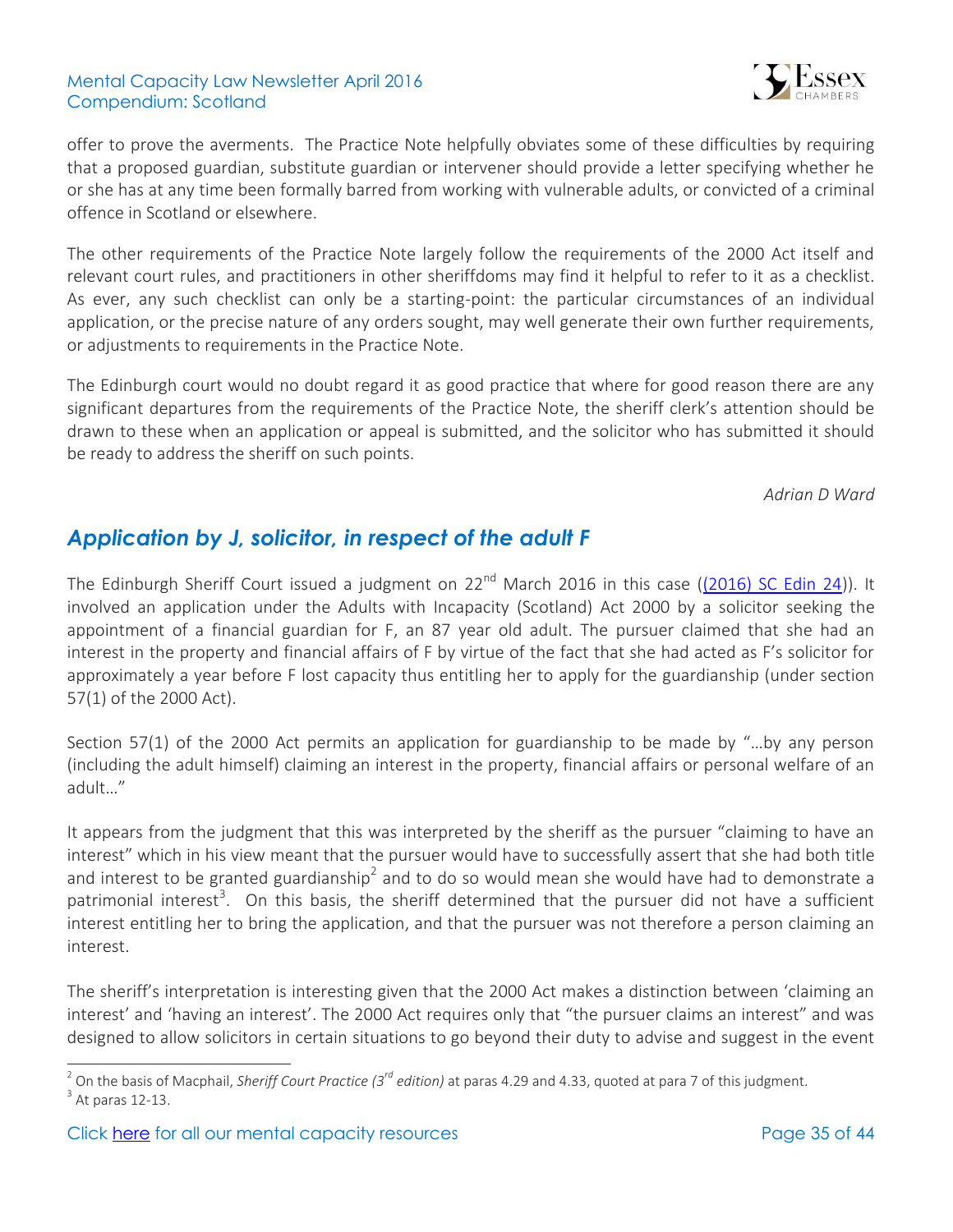

of an adult's incapacity and actually apply for guardianship<sup>4</sup> as a protective measure for the adult<sup>5</sup>.

Clearly this judgment raises some important legal and practice related issues and accompanying confusion. It is understood that the decision is to be appealed and the outcome will be eagerly awaited for any authoritative guidance it provides.

*Jill Stavert*

### <span id="page-35-0"></span>**Major Change Ahead – Scottish Government Consultation Closes**

As we [reminded](http://www.39essex.com/mental-capacity-newsletter-scotland-march-2016/) readers last month, the period for responses to the Scottish Government Consultation on the Adults with Incapacity (Scotland) Act 2000 ended on  $31<sup>st</sup>$  March 2016. Scottish Government has not yet published the responses to consultation, but three are already in the public domain: from the [Mental](http://www.mwcscot.org.uk/about-us/latest-news/commission-calls-for-major-reform-of-laws-to-protect-people-with-learning-disability-or-dementia/)  [Welfare Commission for Scotland,](http://www.mwcscot.org.uk/about-us/latest-news/commission-calls-for-major-reform-of-laws-to-protect-people-with-learning-disability-or-dementia/) the [Public Guardian \(Scotland\)](http://www.publicguardian-scotland.gov.uk/general/news/2016/04/12/public-guardian-response-to-consultation-on-awi-matters) and [The Law Society of Scotland.](http://www.lawscot.org.uk/news/2016/04/vulnerable-adult-protections-need-urgent-review/) Each of these is a major document, responding carefully to the proposals in the [Scottish Law Commission report on](http://www.scotlawcom.gov.uk/law-reform/law-reform-projects/completed-projects/adults-with-incapacity/)  [Adults with Incapacity](http://www.scotlawcom.gov.uk/law-reform/law-reform-projects/completed-projects/adults-with-incapacity/) but also containing a wide review of the whole relevant area of law, and tabling proposals for wide ranging reform.

At this stage it would be premature to attempt to assess in any detail the changes to be expected as a result of this consultation process. This will in any event be a matter upon the agenda of the Scottish Government which will be in power following next month's elections.

On the particular issues regarding compliance with article 5 of the European Convention on Human Rights in relation to people deemed to be deprived of their liberty, the general flavour of the responses received so far indicates that further work will be required upon the proposals, on the one hand to ensure compliance with the requirement for regular judicial review, and on the other to integrate any such procedures more efficiently with the wider range or procedures which already exist. On topics for wider review, a few selective quotations will give a picture of the general thrust of the responses so far made public.

From the Mental Welfare Commission for Scotland:

*Particularly in the light of the UN Convention on the Rights of Persons with Disabilities, we believe the starting point should not be to try to protect services from any possible legal challenge. It should be to devise a system which empowers people in care settings, and protects them where necessary. It should focus not simply on capacity as a legal concept, but powerlessness as a lived experience.*

 $\overline{a}$ 

<sup>[…]</sup>

<sup>4</sup> See A W Ward, *Adult Incapacity*, W Green, 2003, pp23-24 and para 14.59 (quoted at para 6 of this judgment although no mention is made of discussion in para 14.59 of *Adult Incapacity* about the distinction between 'claiming an interest' and 'having an interest').

<sup>5</sup> See again, Ward, p 14.59 and also Scottish Law Commission, *Report on Incapable Adults*, Scot Law Com No 151), 1995, para 2.37-2.38 and the 2000 Act's *Code of Practice for persons authorised under intervention orders and guardians*, 2011, para 4.3.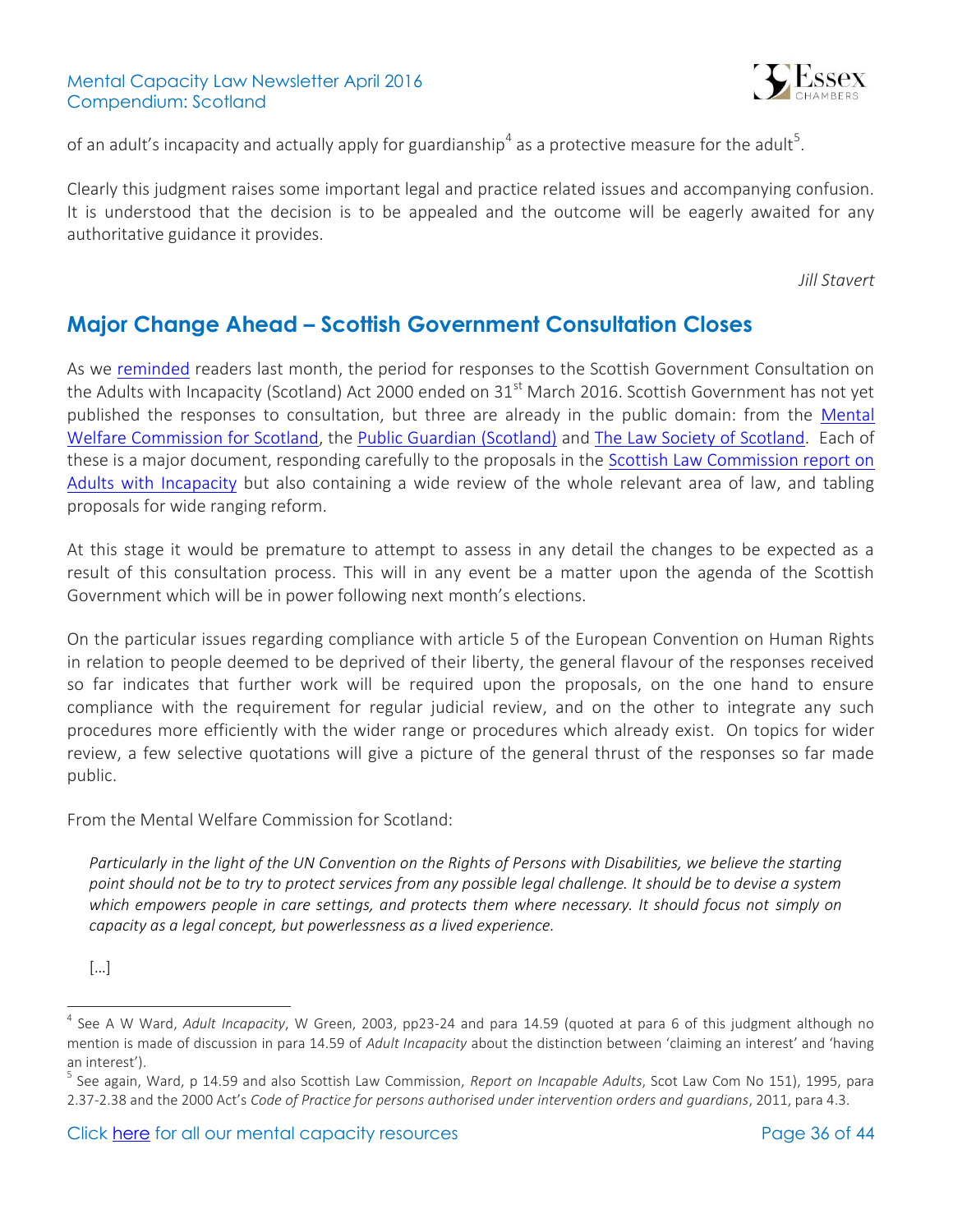

*We propose a system of graded welfare guardianship, the general features of which we outline below. The Public Guardian has previously proposed a similar graded approach to financial guardianship, and we believe these approaches can be combined…* 

[…]

*Level 1: Registered supporter . . . This would be a mechanism to recognise formally a person who supports the adult in decision-making. It would give effect to the concept of supported decision making, as called for by the UN Convention on the Rights of Disabled Persons. It also reflects the fact that many carers and family members still feel excluded and disempowered in dealings with services. Health and care services and other bodies such as banks may refuse to share information with or seek input from those who, in practice, support the adult in day to day living. The lack of formal status raises problems in relation to obligations of confidentiality. In our experience, it is this fear of lack of involvement which drives many families to seek guardianship, rather than a wish to control every decision of the adult.*

### From the Public Guardian:

*The Public Guardian submitted a report to the Scottish Government in November 2011, entitled 'Early Deliberation of Graded Guardianship'; this Report expressed serious concerns about the viability of the current guardianship regime as a result, inter alia, from increasing demands on mental health officers. The position has become ever more critical with reducing numbers of practitioners and increasing numbers of applications (as well as increasing demands on these same practitioners from other business). The suggestion that these*  same professionals will have a formal role in respect of significant restriction statements / applications will *further pressure an already strained service. The process of applying for guardianship has become progressively more protracted, for a number of reasons but amongst these is the increasing difficulty and thus time taken to obtain the necessary mental health officer report; any new process which places even more demands on mental health officers risks the viability of the overall guardianship process and has to be of major concern and given very serious consideration.*

*15 years of experience with the 2000 Act has demonstrated that fundamentally it is fit for purpose but there are serious concerns about the ongoing ability to meet this purpose unless there is some modification and modernisation. We must take this opportunity to review the 2000 Act, re-engineer those sections that need updating and so ensure we have as robust and as enviable a statute to support our incapable citizens over the next decades of the 21st century.*

#### From the Law Society of Scotland:

*The Society … welcomes the encouragement which it has received… to suggest ways in which the combined jurisdictions in relation to adults with incapacity, adults in need of compulsory mental health care and treatment, and adults who are vulnerable and at risk, are addressed in terms of the commendable and pioneering body of legislation introduced by the Scottish Parliament in 2000, 2003 and 2007 (and in amending legislation); and how what are at present separate jurisdictions are being operated in practice. … As a matter of urgency Scotland must improve the efficiency and effectiveness of the operation of the combined jurisdictions. In particular, the current position under the Adults with Incapacity (Scotland) Act 2000 ("the 2000 Act") is inefficient and ineffective. The fragmented operation of the three jurisdictions is inefficient*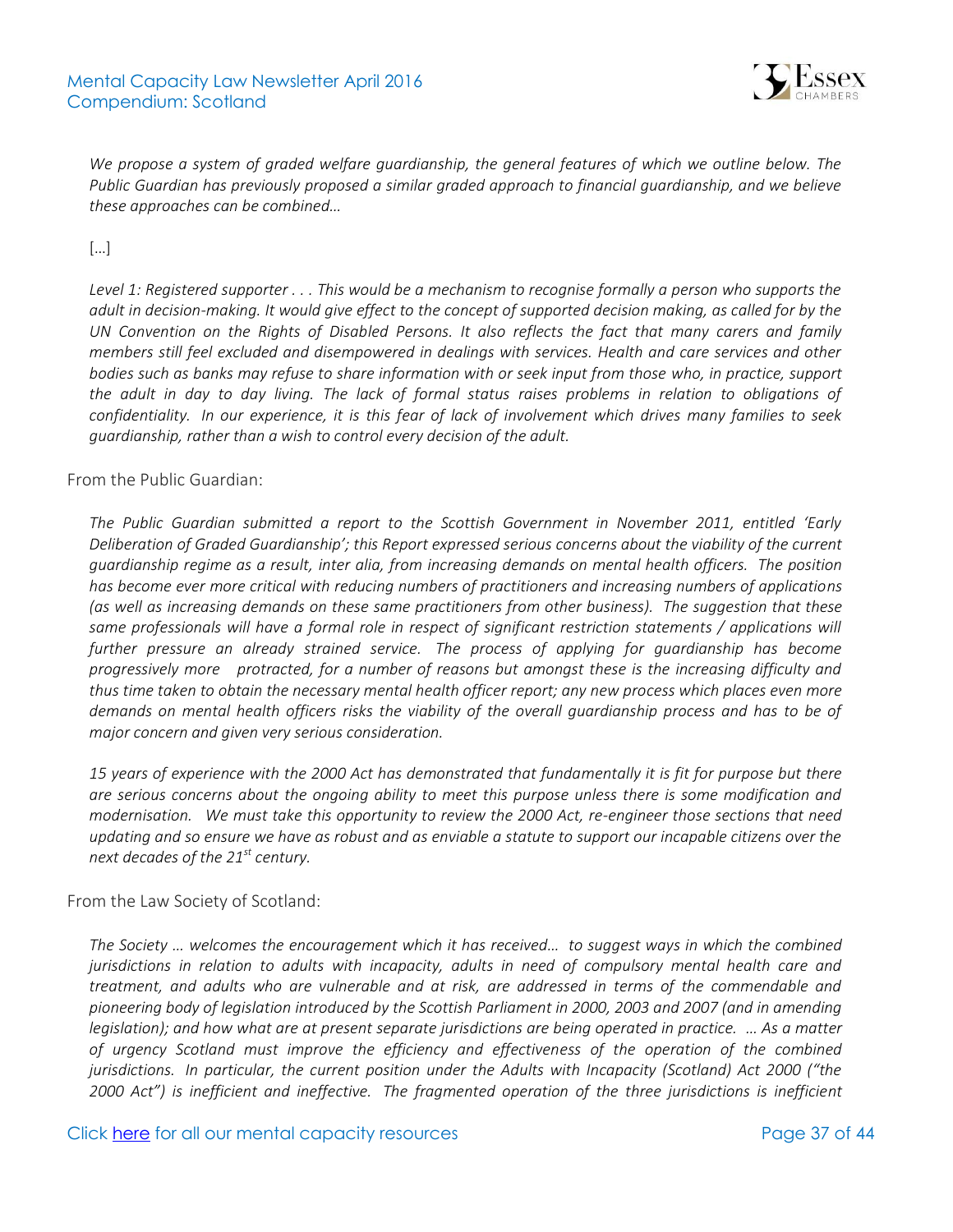

*because of the waste of public resources in terms of the current operation, in particular of the AWI jurisdiction by the courts and the drain on Legal Aid funds. The operation of the AWI jurisdiction is also expensive for litigants meeting their own costs, and time consuming and stressful for many of those involved in its procedures. This situation does not use the available resources of the Office of the Public Guardian and others with statutory roles to best effect. Most seriously of all, from the perspective of the Society in relation to its responsibility for the public interest, the current fragmented operation of the three jurisdictions and the current operation of the AWI jurisdiction in particular, frequently and seriously lets down vulnerable people, their families and carers. … In consequence of these concerns, we urge that early steps be taken to move to implementation of the "one door" approach unanimously favoured by all stakeholders and interest-groups in the 1990s during the processes of consultation and discussion which led to the 2000 Act.* 

The 51-page response from the Law Society of Scotland draws upon the range of specialist expertise available within the Society's Mental Health and Disability Sub-Committee to provide separate sections identifying areas for review of the Mental Health (Care and Treatment)(Scotland) Act 2003 and the Adult Support and Protection (Scotland) Act 2007, as well as a full section by section review of the Adults with Incapacity (Scotland) Act 2000. The Society's response develops specific proposals, with reasons, for achieving the "one door jurisdiction" referred to in the quotation above. It addresses as separate topics the under-provision of Mental Health Officers, the requirements for compliance with the United Nations Convention on the Rights of Persons with Disabilities, matters originally proposed by the Scottish Law Commission in 1995 but omitted from the 2000 Act, and matters requiring coordinated action by both the UK and Scottish Parliaments.

*Adrian D Ward*

### <span id="page-37-0"></span>**Experts in the courts**

In addition to the comment upon the *Ritchie* case above, interested readers are also directed to the comment on *Kennedy v Cordia (Services) LLP* in the Practice and Procedure Newsletter, a Supreme Court case concerning Scotland which has general application for the role of experts.

### <span id="page-37-1"></span>**Learning Disability and Parenting**

At the end of March 2016 the European Court of Human Rights issued an important ruling in *[Kocherov and](http://www.bailii.org/eu/cases/ECHR/2016/312.html)  [Sergeyeva v Russia](http://www.bailii.org/eu/cases/ECHR/2016/312.html)* (Application no. [16899/13](http://hudoc.echr.coe.int/eng#%7B%22appno%22:[%2216899/13%22]%7D) judgment of 29 March 2016) firmly rejecting blanket assumptions that a person with a diagnosis of learning disability is incapable of caring for their children. Indeed, to make such an assumption may well result in a violation of that person's Article 8 ECHR right (the right to respect for private and family life).

A reading of the full judgment is highly recommended – and the author intends to return in more detail to this ruling in the future – but a summary of the judgment follows.

The applicants were a father (first applicant) and daughter (second applicant). The father has a mild learning disability and lived in a care home between 1983 and 2012. In 2007 he married Ms NS, who was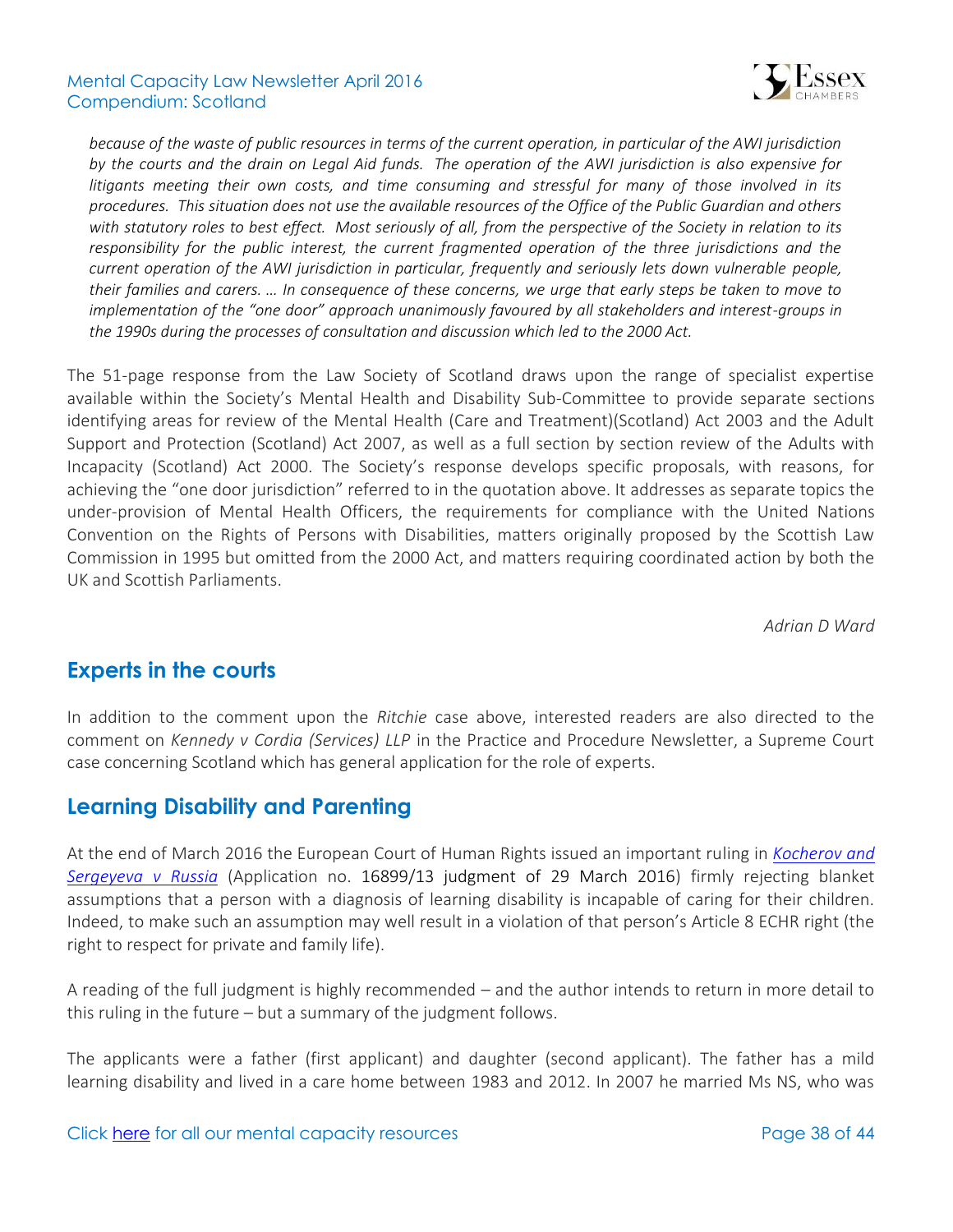

resident in the same care home, and who had been deprived of her legal capacity because of her mental disability. In the same year, she gave birth to their daughter who was placed in a children's home. The first applicant subsequently consented to their daughter remaining there until it became possible for him to take care of her. Meanwhile he maintained regular contact with her, visiting her at the children's home, spending time with her and buying her books, toys and clothes.

In 2008 the marriage between the first applicant and Ms NS was declared void at the request of a public prosecutor because of Ms N.S.'s legal incapacity. However, her legal capacity was subsequently restored and they have since remarried.

In 2012 the first applicant moved out of the home into social housing and wanted his daughter to live with him there. It appears that he had set up an environment conducive to caring for his daughter and had proactively made enquiries about schooling for her. Ms NS also had regular contact with her daughter and visited the first applicant's flat. However, the authorities resisted, and this was upheld by the courts, until May 2013 when the second applicant was at last permitted to join her father.

The first applicant argued that the refusal to allow his daughter to live with him was a violation of his right under Article 8(1) ECHR. The state argued that their actions were justified under Article 8(2) ECHR as lawful and in pursuit of a legitimate aim (protecting the child from harm). International Disability Alliance, the European Disability Forum, Inclusion International and Inclusion Europe intervened in the proceedings as third parties and submitted that the first applicant's right under Article 8 in conjunction with Article 14 (non-discrimination) ECHR had been violated. The Court, by a majority, agreed that there had been a violation of Article 8 ECHR and as such felt that there was no need to also consider Article 14.

The authorities essentially asserted that the first applicant's diagnosis of learning disability meant that he was unable to care for his daughter. Much turned on the conflicting evidence provided by the state and by the first applicant. Whilst there is no suggestion in the judgment that the first applicant lacked capacity at the material times the national courts also appear to have been much influenced by the fact that Ms NS, who was not a party to the proceedings, had been deprived of her legal capacity and concerns about her involvement with her daughter and the risk this posed. Restoration of her legal capacity seemed to be a pivotal factor in them finally relenting and allowing the daughter to live with her father.

The Court<sup>6</sup>, whilst it acknowledged the paramountcy of the child's best interests<sup>7</sup> and need to have regard to any actual and potential risks involved, found that the evidence produced suggested that the first applicant was capable of adequately and appropriately caring for his daughter<sup>8</sup>. Significantly, it also made it clear that to align the refusal to allow the child to live with her father primarily on the basis of his diagnosis was not a "sufficient" reason to justify a restriction of his parental authority $^9$ . Nor was it convinced that the national courts' reference to Ms NS's legal status was a sufficient ground for restricting the first applicant's

í

<sup>&</sup>lt;sup>6</sup> Judge Keller dissenting.

 $^7$  Indeed, Articles 3 and 9 of the UN Convention on the Rights of the Child were cited as relevant international law.

<sup>8</sup> Paras 101-108 and 118-119.

<sup>&</sup>lt;sup>9</sup> Paras 109-112.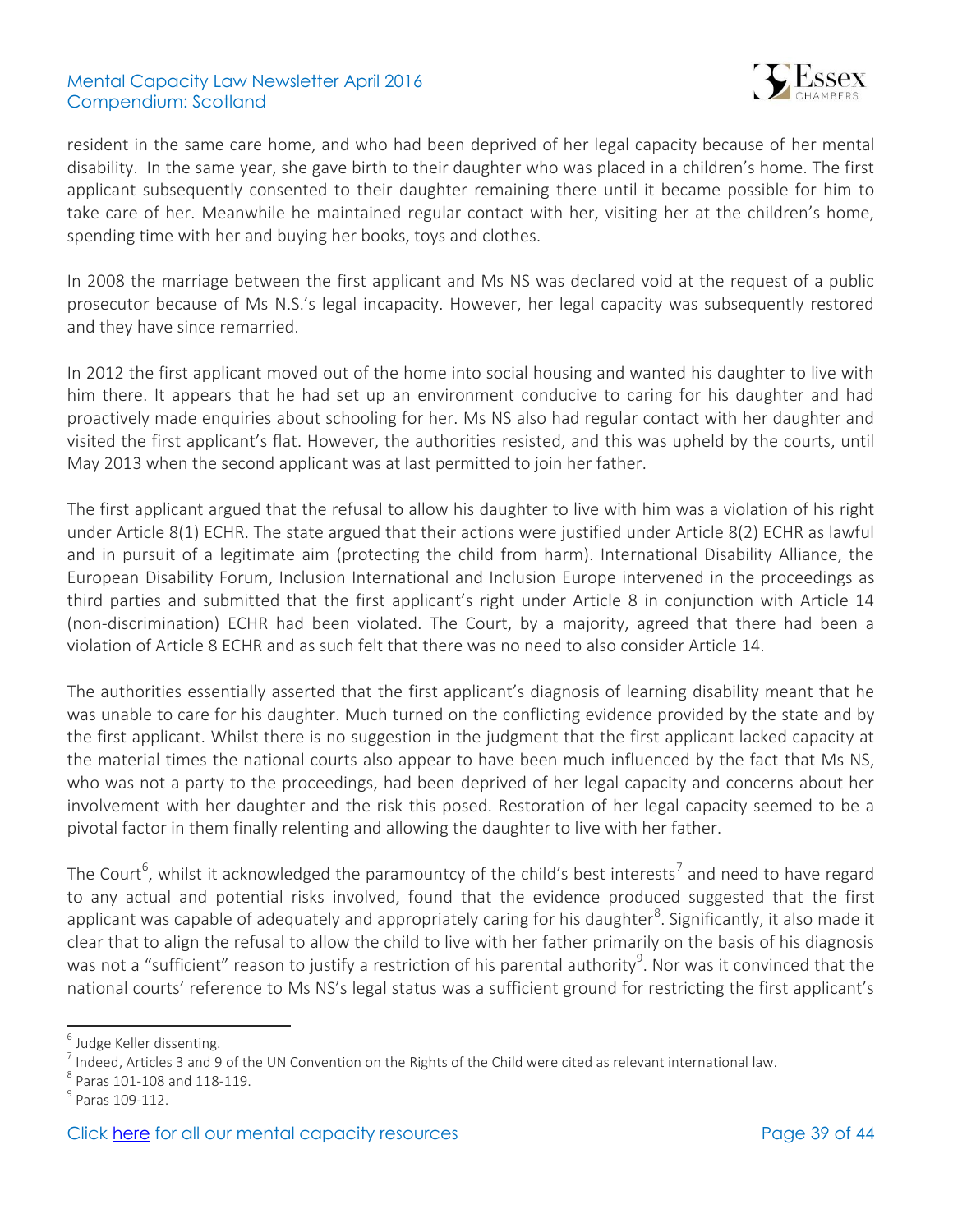

parental authority<sup>10</sup>.

What is, however, interesting about the ruling is that whilst Articles 5 (equality and non-discrimination) and 23 (respect for home and family) of the UN Convention on the Rights of Persons with Disabilities (UNCRPD) are referred to as relevant international law there is no mention of Article 12 (equal recognition before the law). This is surprising given the apparent relevance of this particular right to this case and its interpretation by the UN Committee on the Rights of Persons with Disabilities in its General Comment No  $1^{11}$  and now considerable literature surrounding it. It is difficult to know whether this illustrates a lack of appreciation of the requirements of the UNCRPD, especially the foundational right identified in Article 12, or whether it simply did not want to address the complicated issues raised in the general comment.

*Jill Stavert*

 $\overline{a}$ 

 $10$  Paras 113-117.

<sup>11</sup> Committee on the Rights of Persons with Disabilities, General Comment No. 1(2014): *Article 12: Equal recognition before the Law,* adopted 11 April 2014.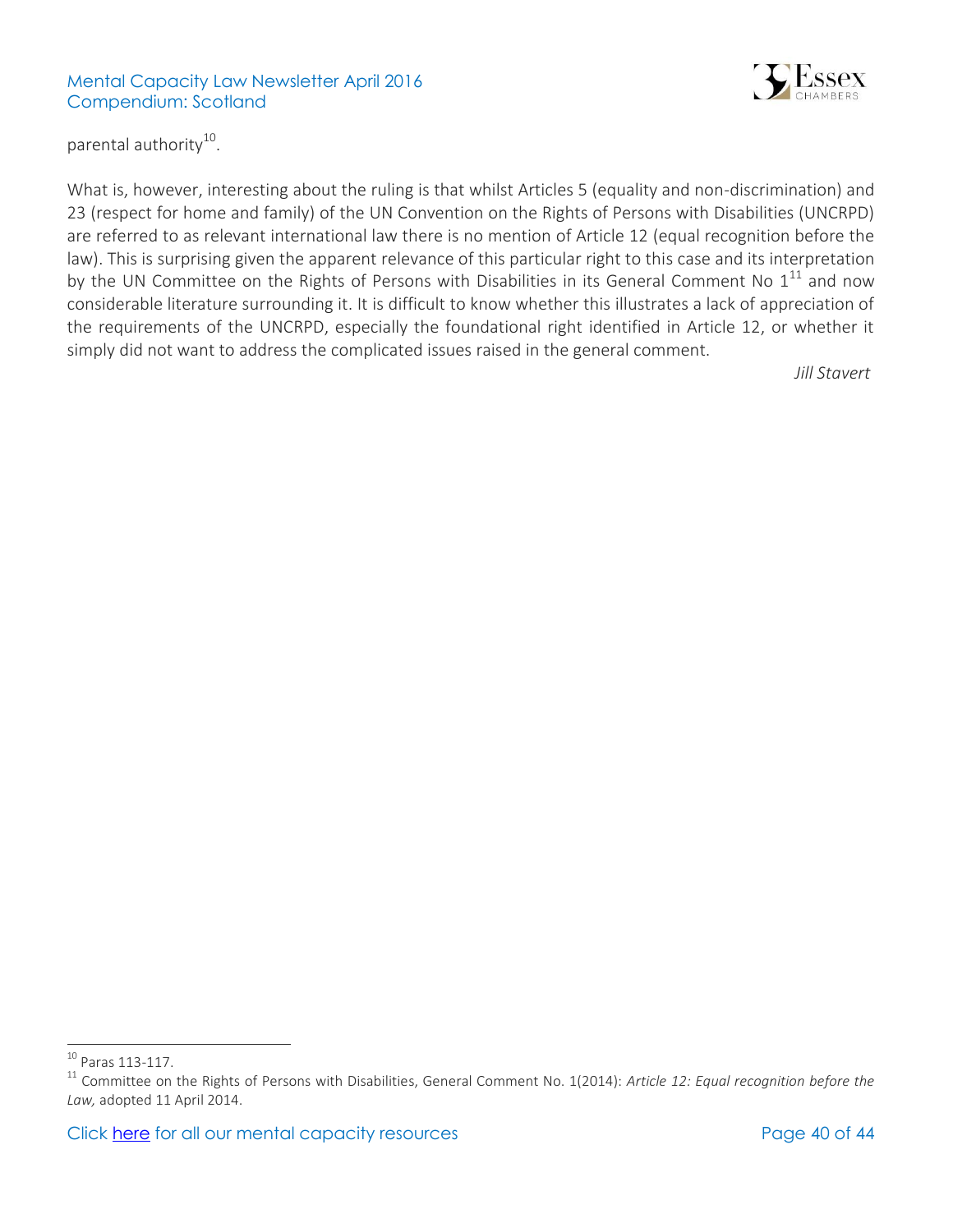<span id="page-40-0"></span>`

## **Conferences at which editors/contributors are speaking**

#### CoPPA London seminar

Alex will be speaking at the CoPPA London seminar on 20 April on the recent (and prospective) changes to the COP rules. The seminar will also cover the transparency pilot. To book a place or to join COPPA, or the COPPA London mailing list, please email [jackie.vanhinsbergh@nqpltd.com.](mailto:jackie.vanhinsbergh@nqpltd.com)

#### Scottish Paralegal Association

Adrian will be speaking at the SPA Conference on Adults with Incapacity on 21 April in Glasgow. For more details, see [here.](http://www.scottish-paralegal.org.uk/news/2015/a-date-for-your-diary.aspx)

#### ESCRC seminar series on safeguarding

Alex is a member of the core research team for an-ESRC funded seminar series entitled 'Safeguarding Adults and Legal Literacy,' investigating the impact of the Care Act. The second and third seminars in the series will be on "New" categories of abuse and neglect' (20 May) and 'Safeguarding and devolution – UK perspectives' (22 September). For more details, see [here.](https://safeguardingadults.wordpress.com/)

#### **Adults with Incapacity**

Adrian will be speaking on Adults with Incapacity at the Royal Faculty of Procurators in Glasgow private client half day conference on 18 May 2016. For more details, and to book, see [here.](http://www.rfpg.org/cpd/current-cpd-seminars-list/eventdetail/121/-/6a-private-client-half-day-conference)

#### CoPPA South West launch event

CoPPA South West is holding a launch event on 19 May at Bevan Brittan in Bristol, at which HHJ Marston will be the keynote speaker, and Alex will also be speaking. For more details, see [here.](https://www.clarkewillmott.com/elderly-care-court-of-protection/south-west-court-protection-practitioners-association-launch-event-19-may-2016/)

### Mental Health Lawyers Association 3<sup>rd</sup> Annual COP Conference

Charles J will be the keynote speaker, and Alex will be speaking at, the MHLA annual CoP conference on 24 June, in Manchester. For more details, and to book, see [here.](http://www.mhla.co.uk/events/court-of-protection-conference-manchester-24-jun-2016/)



#### **Editors**

Alex Ruck Keene Victoria Butler-Cole Neil Allen Annabel Lee Anna Bicarregui Simon Edwards (P&A)

#### Guest contributor

Beverley Taylor

### Scottish contributors

Adrian Ward Jill Stavert

### Advertising conferences and training events

If you would like your conference or training event to be included in this section in a subsequent issue, please contact one of the editors. Save for those conferences or training events that are run by non-profit bodies, we would invite a donation of £200 to be made to Mind in return for postings for English and Welsh events. For Scottish events, we are inviting donations to Alzheimer Scotland Action on Dementia.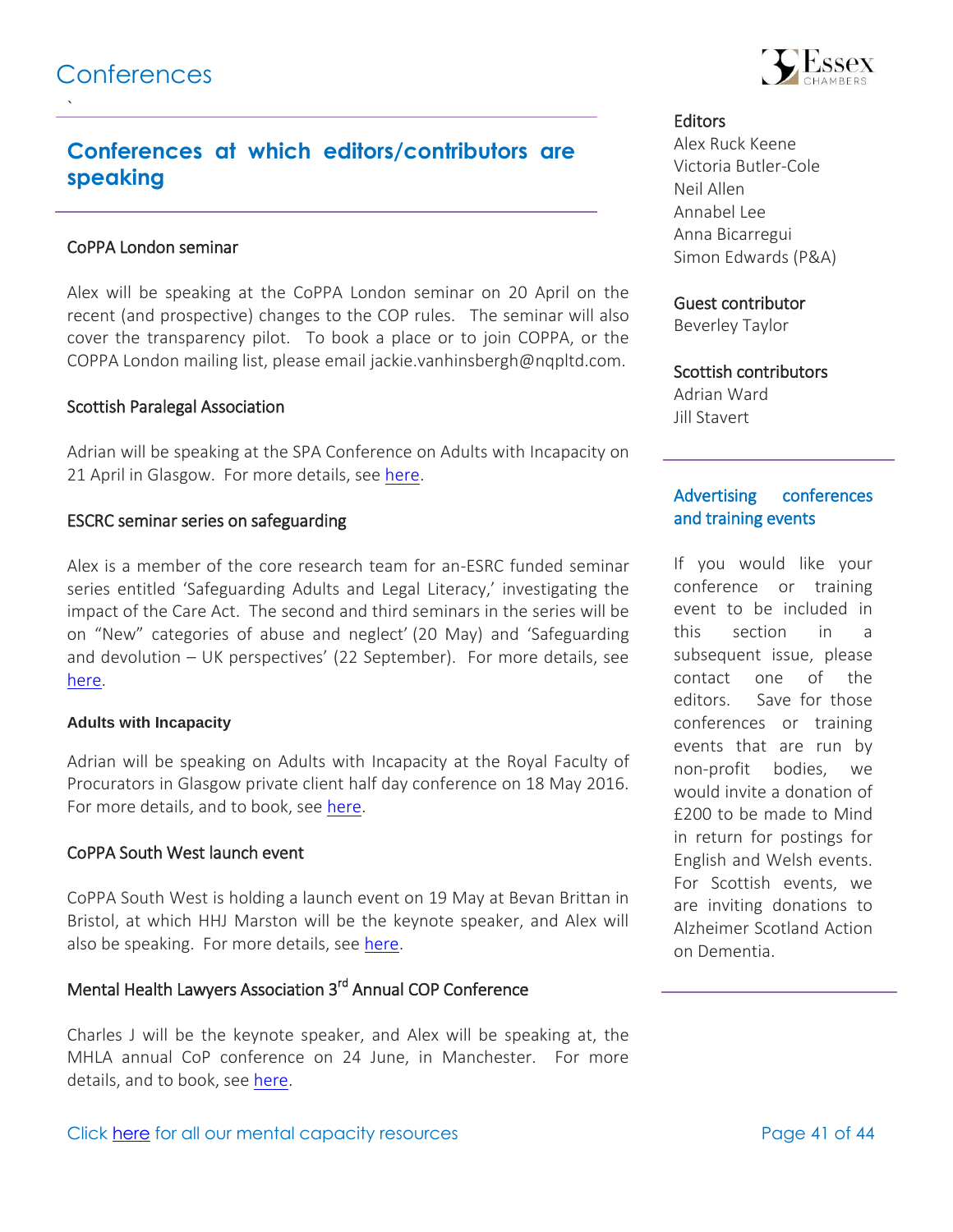# Chambers Details

Our next Newsletter will be out in early May. Please email us with any judgments or other news items which you think should be included. If you do not wish to receive this Newsletter in the future please con[tact](mailto:marketing@39essex.com)  [marketing@39essex.com.](mailto:marketing@39essex.com) 

#### David Barnes

Chief Executive and Director of Clerking [david.barnes@39essex.com](mailto:david.barnes@39essex.com)

#### Alastair Davidson

Senior Clerk [alastair.davidson@39essex.com](mailto:alastair.davidson@39essex.com)

#### Sheraton Doyle

Practice Manager [sheraton.doyle@39essex.com](mailto:sheraton.doyle@39essex.com)

#### Peter Campbell

Practice Manager [peter.campbell@39essex.com](mailto:peter.campbell@39essex.com)

- London 81 Chancery Lane, London, WC1A 1DD Tel: +44 (0)20 7832 1111 Fax: +44 (0)20 7353 3978
- Manchester 82 King Street, Manchester M2 4WQ Tel: +44 (0)161 870 0333 Fax: +44 (0)20 7353 3978
- Singapore Maxwell Chambers, 32 Maxwell Road, #02-16, Singapore 069115 Tel: +(65) 6634 1336

For all our services: visit www.39essex.com

Thirty Nine Essex Street LLP is a governance and holding entity and a limited liability partnership registered in England and Wales (registered number 0C360005) with its registered office at 39 Essex Street, London WC2R 3AT. Thirty Nine Essex Street's members provide legal and advocacy services as independent, selfemployed barristers and no entity connected with Thirty Nine Essex Street provides any legal services. Thirty Nine Essex Street (Services) Limited manages the administrative, operational and support functions of Chambers and is a company incorporated in England and Wales (company number 7385894) with its registered office at 39 Essex Street, London WC2R 3AT.



Alex Ruck Keene Victoria Butler-Cole Neil Allen Annabel Lee Anna Bicarregui Simon Edwards (P&A)

#### Scottish contributors

Adrian Ward Jill Stavert

#### CoP Cases Online



Use this QR code to take you directly to the CoP Cases Online section of our website



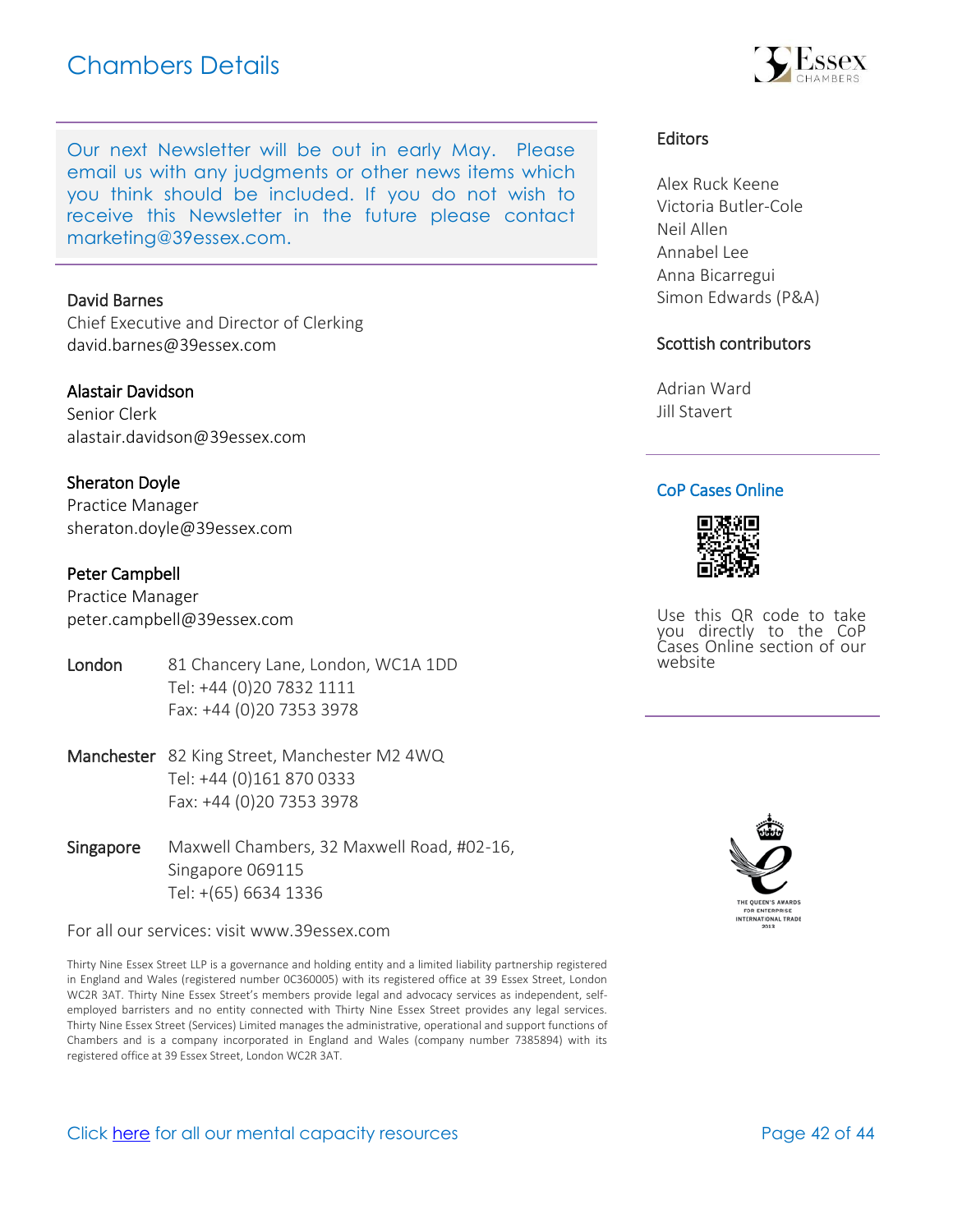# Editors and Contributors







#### Alex Ruck Keene: alex.ruckkeene@39essex.com

Alex is recommended as a 'star junior' in Chambers & Partners 2016 for his Court of Protection work. He has been in cases involving the MCA 2005 at all levels up to and including the Supreme Court. He also writes extensively, has numerous academic affiliations and is the creator of the website www.mentalcapacitylawandpolicy.org.uk. He is on secondment for 2016 to the Law Commission working on the replacement for DOLS. To view full CV click here.

#### Victoria Butler-Cole: [vb@39essex.com](mailto:vb@39essex.com)

Victoria regularly appears in the Court of Protection, instructed by the Official Solicitor, family members, and statutory bodies, in welfare, financial and medical cases. Together with Alex, she co-edits the Court of Protection Law Reports for Jordans. She is a contributing editor to Clayton and Tomlinson 'The Law of Human Rights', a contributor to 'Assessment of Mental Capacity' (Law Society/BMA 2009), and a contributor to Heywood and Massey Court of Protection Practice (Sweet and Maxwell). [To view full CV click here.](http://www.39essex.com/members/profile.php?cat=2&id=78) 



#### Neil Allen: [neil.allen@39essex.com](mailto:neil.allen@39essex.com)

Neil has particular interests in human rights, mental health and incapacity law and mainly practises in the Court of Protection. Also a lecturer at Manchester University, he teaches students in these fields, trains health, social care and legal professionals, and regularly publishes in academic books and journals. Neil is the Deputy Director of the University's Legal Advice Centre and a Trustee for a mental health charity. [To view full CV click here.](http://www.39essex.com/members/profile.php?cat=2&id=106) 



#### Annabel Lee: annabel.lee@39essex.com

Annabel appears frequently in the Court of Protection. Recently, she appeared in a High Court medical treatment case representing the family of a young man in a coma with a rare brain condition. She has also been instructed by local authorities, care homes and individuals in COP proceedings concerning a range of personal welfare and financial matters. Annabel also practices in the related field of human rights. To view full CV click here.



#### Anna Bicarregui: [anna.bicarregui@39essex.com](mailto:anna.bicarregui@39essex.com)

Anna regularly appears in the Court of Protection in cases concerning welfare issues and property and financial affairs. She acts on behalf of local authorities, family members and the Official Solicitor. Anna also provides training in COP related matters. Anna also practices in the fields of education and employment where she has particular expertise in discrimination/human rights issues. To view full CV click [here.](http://www.39essex.com/barrister/anna-bicarregui/)